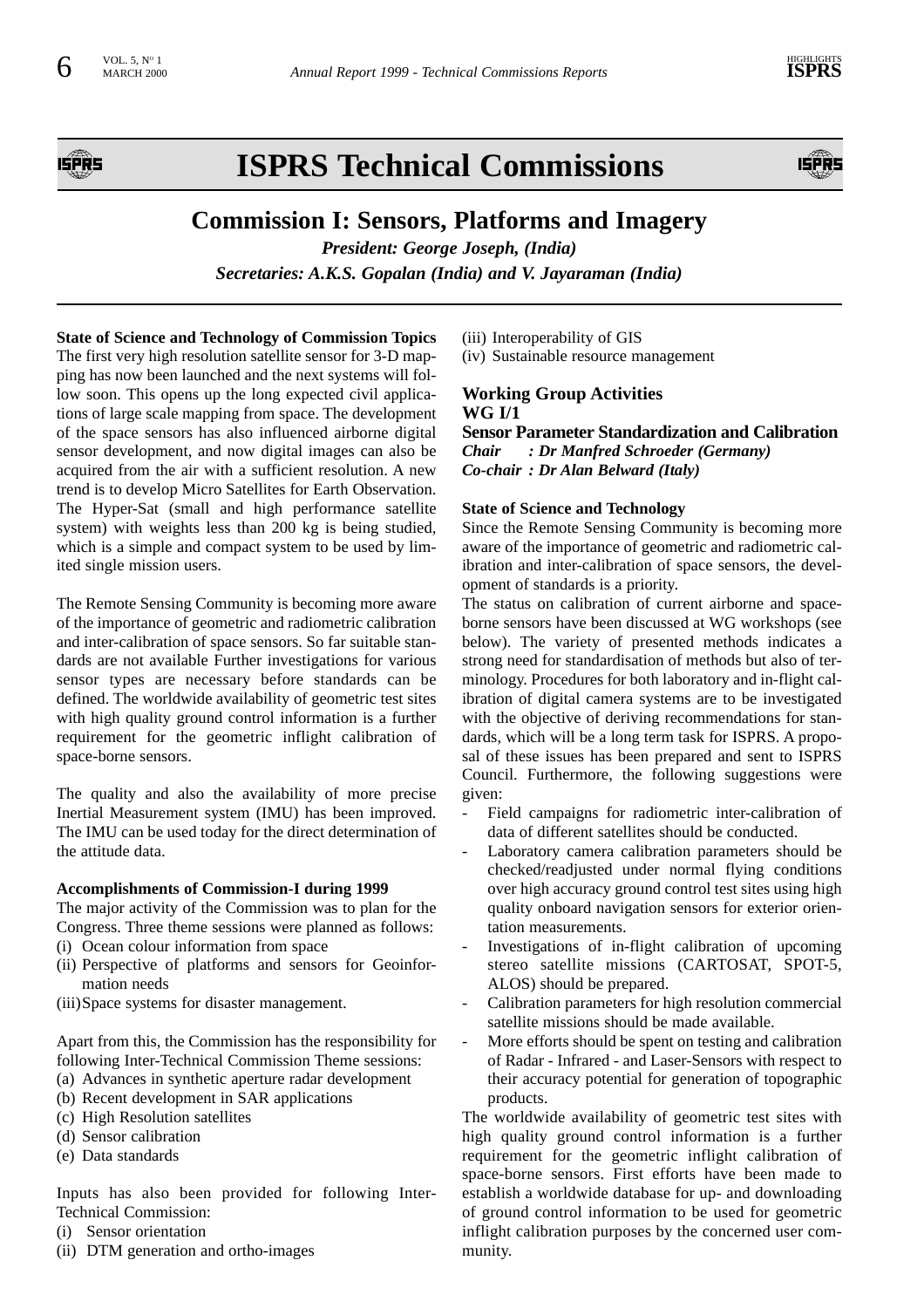# **WG Activities/Events**

In 1999 two Workshops were co-organised on topics related to WG1/1:

- 1. A joint workshop of WG 1/1 and WG 1/3 together with WG IV/4 on 'Sensors and Mapping from Space' held in Hanover, Germany from September 27-30, 1999, (Chairs: Dr Schroeder, DLR; Dr Jacobsen; Prof. Konecny, University Hanover). Proceedings on CD-ROM are available at the Institute for Photogrammetry and Engineering Surveys, University Hanover, Nienburgerstrasse 1, D-30167 Hanover, Germany.
- 2. A workshop on `In-Orbit Geometric Characterisation of Optical Imaging Systems', held in Bordeaux, France and jointly organised by CNES, IGN, SFPT in co-operation with ISPRS (Chairs: G. Begni, CNES; H Le Men, IGN). Proceedings are available at CNES-Delegation a la Communication, 18, avenue Edouard Belin, F-31401 Toulouse Cedex 4, France.

#### **WG News**

The CEOS Cal/Val WG deals with issues related to calibration. On 14-16 April 1999, the 14th Plenary Meeting of the CEOS Working Group on Calibration and Validation took place at the Andøya Rocket Range in northern Norway. WG-1/1 members participated at this meeting.

WG I/1 is the ISPRS point of contact for ISO TC 172 / SC 9 and for the Consultative Committee for Space Data Standards (CCSDS). Both groups produce a lot of publications, which have to be reviewed and commented. The work is in progress. It is suggestion that ISPRS should appoint a special officer who would be in charge of liaison with these organisations.

# **WG I/2**

# **Pre-processing Archival and Dissemination of Image Data**

*Chair : Dr Dan Rosenholm (Sweden) Co-chair : Dr Jolyon Thurgood (USA)*

#### **State of Science and Technology**

For effective use of remote sensing data, especially for transient events, the data should reach the end user as early as possible. This calls for suitable design of the pre-processing techniques and suitable architecture for data reception and dissemination. With the large number of high resolution satellites being planned in the future, volumes of data acquired will increase and the archival technology must meet this challenge. Spatial data search and retrieval in heterogeneous environments need special attention.

#### **WG Activities/Events**

A workshop called 'From Data Producer to the User' on line concerning user requirements of archiving, pre-processing and dissemination of satellite data for on-line distribution, as well as impact of spatial data handling technologies in heterogeneous environments was planned to be held in the island of Langholmen in Stockholm September 1-3. The workshop was planned as a joint event together with WG II/3 Spatial Data Handling Technologies. Since there was not interest shown by the community, in spite of extensive publicity, the proposed event was cancelled.

# **WG I/3**

### **Sensors and Platforms for Topographic Survey**  *Chair : Dr Karsten Jacobsen (Germany) Co-chair : Mr T. Natarajan (India)*

#### **State of Science and Technology of WG Topics**

The first very high resolution satellite sensor for 3-D mapping has now been launched and the next systems will follow soon. This enables the long expected civil application of large scale mapping from space. A large part of the world is now covered by high resolution stereo images taken by the MOMS-2P camera from the MIR space station, supported by the operational SPOT-4. Therefore, the sitatus of mapping based on optical sensors from space has been improved. A digital elevation model of the largest part of the world will be generated very soon by means of interferometric SAR with the SRTM-mission from space shuttle, now scheduled for launch in January 2000.

The first digital 3-line aerial cameras are in use. The 2 major producers of metric cameras have announced operational digital cameras for the year 2001 as a 3-line-camera or based on a combination of large CCD-arrays.

The direct sensor orientation by means of a combination of inertial measurement units (IMU) and GPS is making progress and will soon become operational. Problems still include the exact determination of the misalignment between the IMU and the photogrammetric camera, which is limited by the stability of the attachment of the IMU to the camera cone.

#### **High Resolution Space Data**

Between the end of 1999 and the begin of 2000, the following launches have been announced:

- Quick Bird with 0.82 m pixel size in panchromatic and 3.28m in multispectral
- IKONOS 2 with the same pixel size on the ground
- EROS B1 with 1m pixel size in panchromatic mode, and 4m in multispectral mode
- OrbView 3a wit 1 or 2m pixel size in panchromatic mode and , 4m in multispectral mode
- IRS-P5 (Cartosat) with 2.5m in panchromatic mode

With the exception of IRS-P5, all these sensors will have a pointing capability along- and across-track, so a stereoscopic coverage will be possible within the orbit.

#### **Digital Airborne Cameras**

The development of the space sensors has also influenced airborne digital imaging. For example, the WAOSS, HRSC, DPA and MOMS can now acquire digital images from the air with sufficiently high resolution. LHS Systems has announced a digital 3-line camera in co-operation with the German DLR for the year 2000. This camera will be based on the WAOSS-development, originally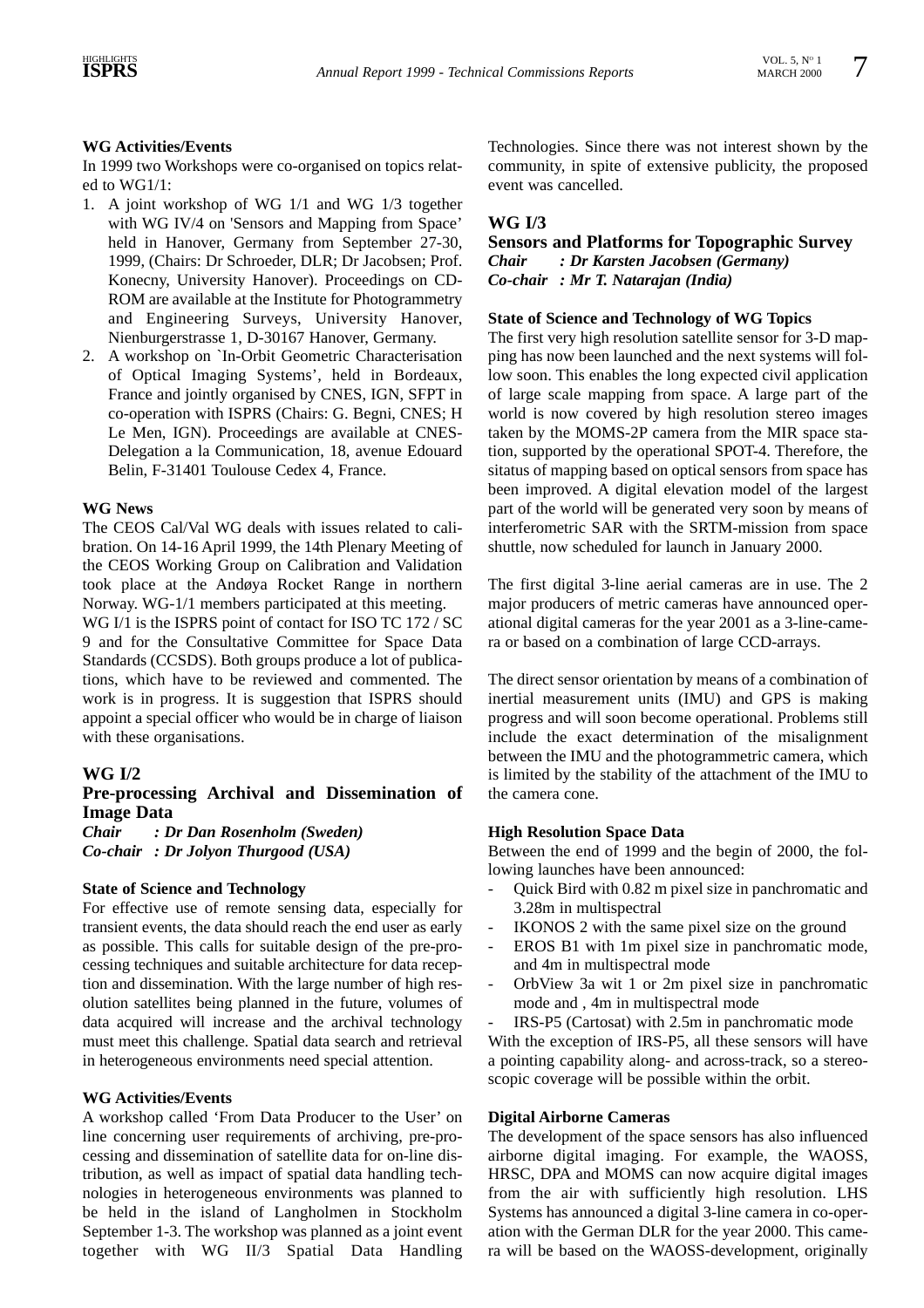

*Image acquired by the Indian INSAT-2E which was launched at 2 April 1999. The CCD camera records in the visible, near and medium infrared wavelengths at 1 km ground resolution. Its orbit and swath enable a potential revisit time of 30 minutes within its total field of view and makes it suitable for disaster monitoring.*

invented for the mapping of the Mars. Such a development was only possible with the improvement of the direct acquisition of the image orientation.

Z/I-Imaging's development is based on CCD-array-cameras, which will not require a significant change in the mathematics that have traditionally been used for photogrammetry, for photogrammetric processing of digital images acquired by this systems. This is not the case with images acquired by a 3-line-cameras. In the case of CCDarray cameras, the current procedure of scanning of aerial photographs will be replaced by the direct digital imaging.

### **Direct Determination of the Exterior Orientation**

The use of relative kinematic GPS-positioning for the determination of the projection centre co-ordinates has been established as a standard tool. As a stand-alone system it still includes the problem of ambiguity errors, which may be different for the individual flight strips. In a combined system with an inertial measurement system (IMU), incorporating Kalman filtering, cycle slips can be determined and so absolute positions can be derived. In several areas of the world the success of this system will be limited by the problem of insufficient knowledge about the Geoid undulations.

The quality and also the availability of more precise IMU has been improved, so that IMU can be used today for the direct determination of the attitude data. This data is essential for the use of the airborne 3-line-cameras, which are able to achieve a positional accuracy level, based on improvements with control points, as high as 20cm. With inclusion of IMU the first steps towards direct determination of the image orientations have been made. For some cases, such as for the creation of orthophotos, this will be of a sufficient accuracy. However, problems still exist in the relative orientation of images and hence the combined use of the IMU-data in a bundle block adjustment together with the GPS-data has advantages. This method can now reduce the number of control points required for some projects, such as for road alignments.

#### **Activities/Events**

A joint workshop was arranged together with the working groups 1/1 and IV/4 with the title 'Sensors and Mapping from Space 1999' from September 27 to 30, 1999 in Hanover. In total 54 papers have been presented. The papers are published on CD. There was a strong international response, with 69 participants from 19 different countries taking part.

# **WG News**

The activities of the working group have been strongly supported by the technical developments of the new sensors. After a long wait, very high resolution space images are available now, interferometric SAR systems are making large progress, digital aerial cameras are being developed, and the direct sensor orientation is becoming operational. In general more changes than expected have occurred in this field and the mapping organisations have new opportunities to speed up the required topographic information about the world.

#### **WG I/4**

# **Microwave and Optical Sensors for Geosphere-Biosphere Studies**

*Chair : Dr Jean Louis Fellous (France) Co-chair : Dr John Miller (Canada)* 

#### **WG Activities/Event**

WG Chair was requested to expedite various activities. Dr Fellous has agreed to organise a workshop in the near future and definite plans will be eveloped.

TCP has requested some of the members to bring out a status paper on following topics which falls under WG I/4.

- 1. Status of data needs for GBP studies and its availability from satellite based sensors.
- 2. Status of development and operation of new technologies and techniques in microwave sensor design.

#### **WG News**

A workshop on 'Global change studies and related observational strategy' jointly with ISRO-GBP is being planned at Ahmedabad during March 2000.

# **WG I/5**

**Advanced Platforms and Sensors**  *Chair : Mr Takashi Moriyama (Japan) Co-chair : Mr K. Thyagarajan (India)* 

#### **State of Science and Technology**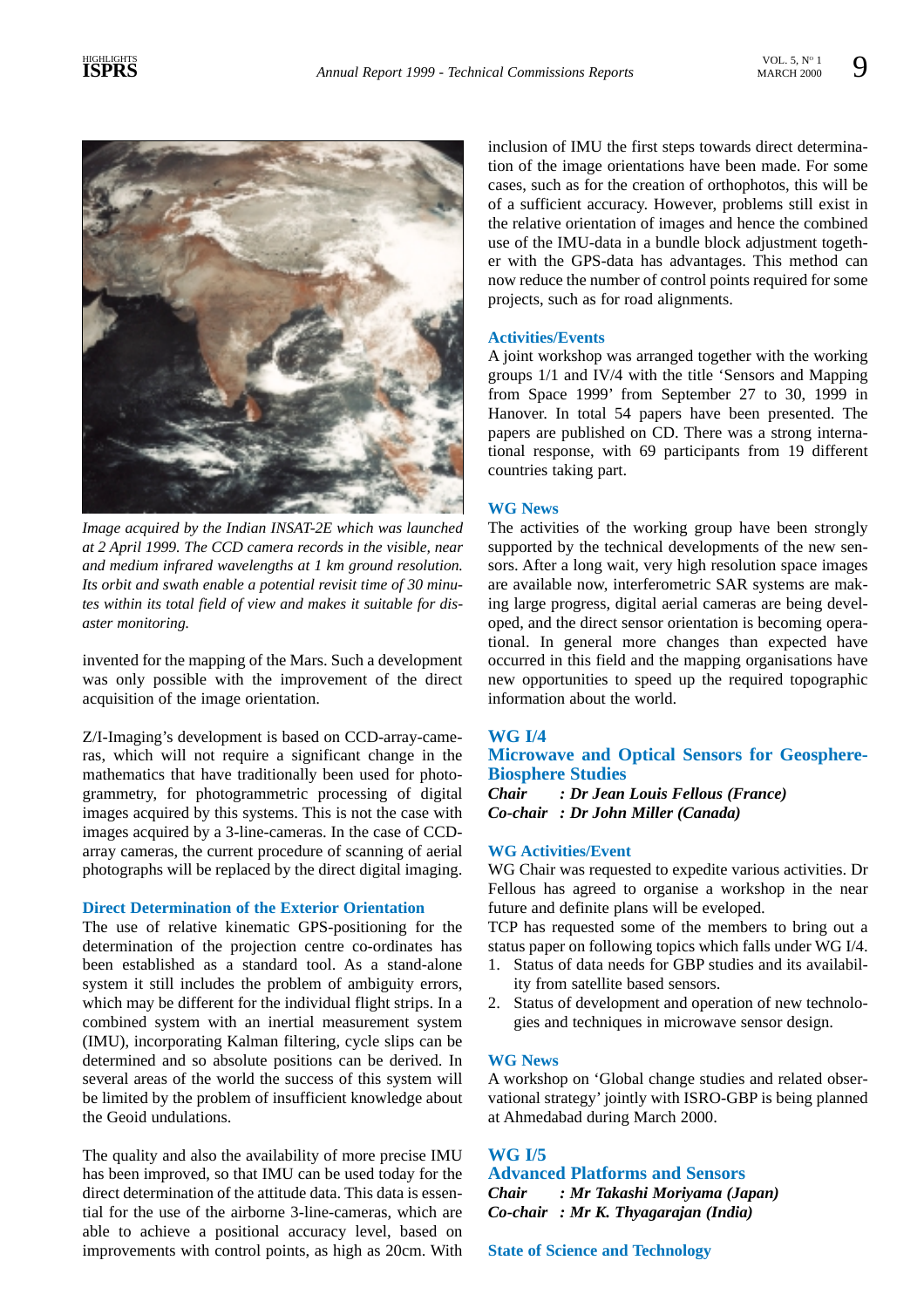The new Micro Satellite concept for Earth Observation have been studied. The Hyper-Sat (small and high performance satellite system) is simple and compact, and is limited to single mission users. This satellite weights less than 200 kg, but has the capacity of significantly improve performance over previous generation satellites. The system constitutes some core electrical units which unify a lot of components of the current electrical sub-systems, except high electrical power elements, and peripheral equipment which are related to power, actuator and battery. WG have been studying this system concept, its main characteristics and some potential usage of the compact satellites for Earth observation.

#### **WG Activities/Events**

The Interim Report on (Survey of Satellite) published and distributed at TC-1 Symposium in Bangalore, India during February 23-27, 1998) is being updated. The contents of the report are small satellite background and characteristics and typical missions. The updated Earth Observation view missions will be added in this report in its final version.

Current and planned Hyperspectral sensors are being investigated. The study have been focusing on multispectral sensors which have more than 30 spectral channels covering the visible, near-infrared, short wave infrared, middle infrared and thermal infrared regions of the spectrum. On the other hand, images systems designed for very high spatial resolution, are also being investigated. These results will be included in the Survey of Small Earth Observation Satellites.

WG I/5 has been studying 'Advanced Platforms and Sensors' focussing on 'Hyper Sat', a High Performance Satellite System, as described above. The Hyper Sat could be used for earth observations and deep space exploration

# **Commission II: Systems for Data Processing, Analysis and Representation**

*President: Ian Dowman (United Kingdom)*

*Secretaries: Ray Harris (United Kingdom) and Beverly Adams (United Kingdom)*

**State of Science and Technology of Commission Topics** During 1999 there has been less activity in terms of meetings than in 1998 and also fewer opportunities to assess development. Nevertheless progress has been made and reported and there is a steady advance in the development and use of digital systems. Details are given in the working group reports but the main trends are summarised here.

The trend towards more comprehensive systems encompassing photogrammetric and remote sensing requirements is indicated by the launch and acceptance of ERDAS Orthobase as a new photogrammetric system. The merger of Zeiss and Intergraph indicates consolidation in the future and the establishment of the trend towards Windows NT as the accepted operating system. News of new digital camera systems to be launched in 2000 will no doubt accentuate the trend towards digital systems. Modules for automatic interior and relative orientation and for automatic aerial triangulation are operational and are in daily use in practice. The direct acquisition of the image orientation by means of GPS and IMU is a serious alternative to aerial triangulation for a number of applications, and its use in practical work has commenced.

The evaluation of automated and semi-automated feature extraction systems is becoming of increasing interest to the research and user communities. Automation is slowly coming into use. Photogrammetric and remote sensing imagery play a significant role in spatial data base revision. The research arena is starting to develop integrated updating concepts including various data sources and automation.

The improvement of GPS/INS technology continues to have a significant influence in data acquisition and processing and has an important impact on sensor integration and triangulation. Great efforts have been made in highaccurate real-time navigation data using radio-link based local DGPS correction techniques for a broader range of applications. There is a move towards systems which will handle a range of data types and to tailor systems to particular requirements providing complete data processing chains. On the global scale this is happening through the IGOS programme in which international considerations are being given to providing data for particular applications.

Dynamic and Multi-Dimensional GIS is a topic of increasing interest and was the subject of a major conference in 1999. Two of the main themes concerning three dimensional data in GIS are the data acquisition on one side and the management and modelling of 3D data on the other. Fuzzy techniques and visualisation are also important. Web based services using the Internet is continuing and distributed search and retrieval for distribution is a major issue

SAR is of continuing importance with new missions imminent and the establishment of complex processing chains to produce DEMs and image mosaics from SRTM for example. Processing techniques for data sets that have an increased dimensionality is becoming an increasingly important requirement and many users now have large multi-temporal data sets. Multi-polarimetric data processing is also of increasing interest.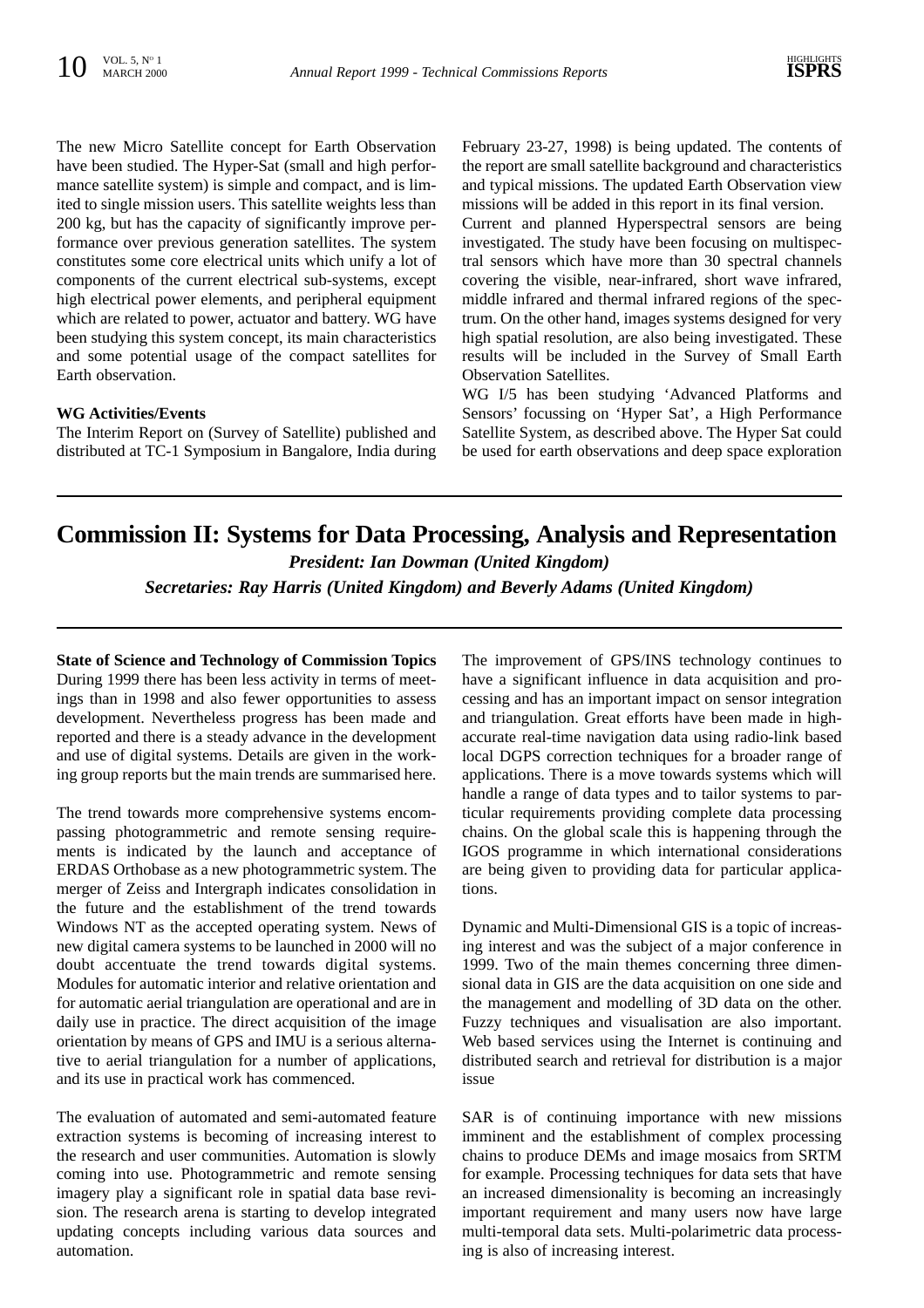The increasingly important role of the Open GIS Consortium (OGC) in establishing data standards is recognised. ISPRS is working in this area through both OGC and ISO and there is a willingness of vendors to be involved in this development.

# **Accomplishments of Commission during 1999**

There have been a number of important working group meeting during 1999. An International Workshop on Mobile Mapping Technology was held in Bangkok, Thailand, April 21-23, 1999. WG II/4 combined with WG III/6 and the CEOS Working Group on Calibration and Validation for a meeting on Validation of Digital Elevation Models and Terrain Parameters in London in May 1999. The major activity of Working Group II/6 on Integration of Image Understanding into Cartographic Systems in 1999 was the organisation of an International Workshop on '3D Geospatial Data Production: Meeting Application Requirements', in Paris. WG II/6 and WG II/8 combined with WGs III/1, III/2, III/3, III/4 for an ISPRS Conference on Automatic Extraction of GIS objects from digital imagery in Munich, Germany, September 8-10, 1999.

The final report of the OEEPE/ISPRS Test on Performance of tie point extraction in automatic aerial triangulation, was published in the official OEEPE publication No. 35, pp. 125-185.

WG II/7 has been very active in producing a draft Image Transfer Standard. The Abstract Specifications of ISPRS-ITS have been presented at an ISO meeting. The general concept of ISPRS/ITS has been very well accepted, and ISO wants the ISPRS/ITS to be integrated into TR 16569, which will result in a new chapter of the TR. A memorandum of Understanding is being negotiated between ISPRS and OGC. In addition Ian Dowman is chairing an ad hoc ISPRS WG to consider the impact on the use of rational functions into photogrammetric systems.

# **Working Group Activities during 1998 WG II/1**

**Real Time Mapping Technologies** *Chair : Dr Rongxing Li (USA) Co-chair : Holger Schade (Switzerland)*

# **State of Science and Technology of Working Group Topics**

Great efforts have been made in high-accurate real-time navigation data using radio-link based local DGPS correction techniques for a broader range of applications. It will greatly improve the real-time positional accuracy of sensor orientation. Supported by this development and along with the progress in GPS/INS integration, real-time accurate sensor orientation will soon be a reality in some parts of the world.

Sensor integration continues to be a challenging but demanding topic in both research and industrial communities. In addition to GPS, INS and CCD cameras, integration of laser, SAR and hyper-spectral sensors is becoming evidently advantageous in applications where not only real-time but also all-weather and high accuracy is essential. Research in multi-sensor and multi-platform based sensor integration and data processing will be an important topic in the next few years. Its applications can be found in emergency management, environmental monitoring, and others.

Intelligent processing of real-time mapping data remains a research topic. The application of invariance theory for sensor orientation and georeferencing in cases of weak navigation data has been attracting attention. Object recognition and feature extraction will benefit from the availability of high quality orientation parameters and image sequential information. Algorithms for automatic data processing such as model-based object recognition, multiple image-based matching, Hopfield and Bayesian networks have found applications in the mobile mapping data processing.

# **Recent WG Relevant Publications**

Li, R and S. Murai (Ed.) 1999. Proceedings of the International Workshop on Mobile Mapping Technology. Bangkok, Thailand, April 21-23, 1999, Int. Achives of Photogrammetry and Remote Sensing, Vol, XXXII Part 2- 5-3/W10

Direct Versus Indirect Methods of Sensor Orientation. Proceedings of Workshop organised by ISPRS WG II/1, Barcelona, November 25-26, 1999.

# **Working Group Plans**

The 3rd International Symposium on Mobile Mapping Technology will be held in Cairo, Egypt in January 2001, co-sponsored by ISPRS, IAG, and FIG

# **WG II/2**

# **Software and Modelling Aspects for Integrated GIS**

*Chair : Dr Manfred Ehlers (Germany) Co-chair : Mark Gahegan (Australia)*

# **State of Science and Technology of Working Group Topics**

The main topics of interest of the working group were covered by the Second International Workshop on 'Dynamic and Multi-Dimensional GIS held in Beijing in October 1999. The issues discussed at that meeting summarise the main advances during the year.

Time stamps are a necessary attribute of geographic information. The GIS way would be to apply GIS operators to objects with time as an additional dimension or separate level. An emphasis had been put on minimising performance loss on spatial analysis operations. Approaches regarding the extension of the two spatial dimensions towards continuous time model have been discussed, in particular integrating cellular structure theory and the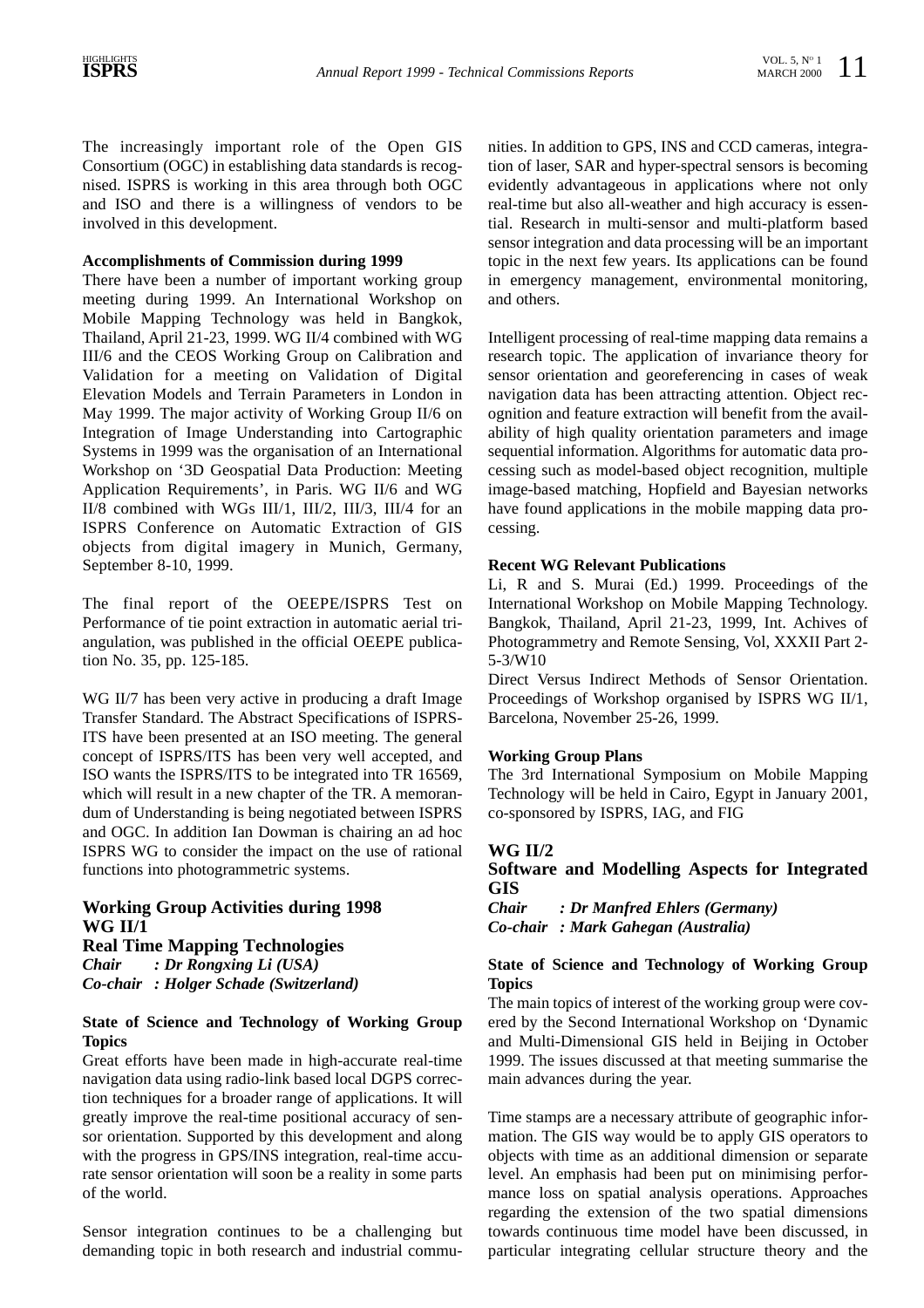functional data model. There still seems to be sufficient demand for further studies regarding a consistent time management in GIS. At least we have not seen any sort of satisfying implementation.

Two of the main focuses concerning three dimensional data in GIS are the data acquisition on one side and the management and modelling of 3D data on the other. Work has been going on to use airborne laser scanning for high resolution mapping of terrain and cars have been used as platforms for acquiring 3D data. New concepts for integrating the data components to create detailed, large scale realistic 3D models have been developed. Methods combine the generation of 3D building information with a data structure and topological methods to manage them in context with a surface DGM. Generally performance still seems to be a problem, but further technical developments also in the field of digital acquisition techniques will have 3D GIS applications combined with acquisition techniques as one of the main future topics in the field. The Beijing Workshop in October has shown only a few application examples but also a strong trend towards modelling 3D in GIS.

There is still an interest in using fuzzy techniques, algorithms and applications and there is work on integration of fuzzy rules and neural networks in GIS modelling for the use of land use classification with different data layers and parameters. The study of topics of visualisation standards and spatial analysis through the Internet, are progressing rapidly and will be of considerable interest in the future.

#### **Accomplishments of WG during 1999**

The WG was a co-sponsor of the Second International Workshop on 'Dynamic and Multi-Dimensional GIS' in Beijing from October 1 - 6, 1999. Other activities included the participation in the program committee of the International Symposium on Spatial Data Quality in Hong Kong from 18 - 20 July, 1999.

#### **WG II/3**

# **Spatial Data Handling Technologies** *Chair : Henrik Osterlund (Italy) Co-chair : Dr Wyn Cudlip (United Kingdom)*

#### **State of Science and Technology in the WG Area**

Rapid developments in Web based services using the Internet is continuing and distributed search and retrieval for distribution is a major issue. Many new tools, mostly based on Java are being developed. New, fully commercial end-to-end providers are entering the EO market, providing very high resolution data at high processing levels via the Internet. They will meet the increasing demands of faster satellite data distribution. The lack of globally accepted standards and non-existing co-ordination in related fields leads to different meta-data standards, protocols and incompatible services being developed and this continues to be a problem.

#### **WG II/4**

**Systems for Processing SAR Data** *Chair : Dr Douglas Corr (United Kingdom) Co-chair : David Stanley (Canada)*

#### **State of Science and Technology of Working Group Topics**

Processing techniques for data sets that have an increased dimensionality is becoming an increasingly important requirement. Many users now have large multi-temporal data sets, acquired by systems such as ERS. Techniques for speckle reduction have been developed that form common segments across the multi-temporal data. This is an advantageous processing strategy for both change detection and classification.

The data dimensionality can also be increased by the combination of SAR data with optical or hyperspectral data. High resolution is a feature of several of the SAR systems now planned. Future systems with 1 m resolution are Radar1 (2001), SkyMed COSMO (2002) and Terra SAR (2004). Radarsat 2 (2002) is planned to have 3 m resolution. SAR data will then be compatible in terms of resolution with optical systems such as IKO-NOS, which will be distributing products from December 1999 that have resolution of 1 m or better. There are also other systems operating at a lower resolution. ENVISAT (2001) allows the possibility of simultaneous operation of low resolution SAR with other sensors such as MERIS and AATSR.

Multi-polarimetric data processing has also seen significant advances, a number of these have been based on new techniques that decompose the multi-polarimetric return in terms of scattering characteristics and their homogeneity. These techniques have led directly to features for use in unsupervised classification schemes. Recently the techniques have been extended for use with multi-temporal interferometric data sets. By isolating different scattering mechanisms these techniques have resulted in the measurement of tree height. These techniques too are underpinned by the use of new speckle reduction techniques appropriate for multi-polarimetric data.

Multiple polarisation SAR data will be available from ENVISAT (2001) with 30 m resolution, ALOS POLSAR (2003) with 10 m resolution and fully polarimetric data from RADARSAT 2 (2002) at 3 m resolution. There are also airborne systems available for commercial operations that have multi-polarimetric SAR such as the E-SAR system; this system can also operate at X, C, L or P band.

#### **Accomplishments of Working Group during 1999**

Working Group Meeting combined with WGIII/6 and the CEOS Working Group on Calibration and Validation for meeting on Validation of Digital Elevation Models and Terrain Parameters in London in May 1999.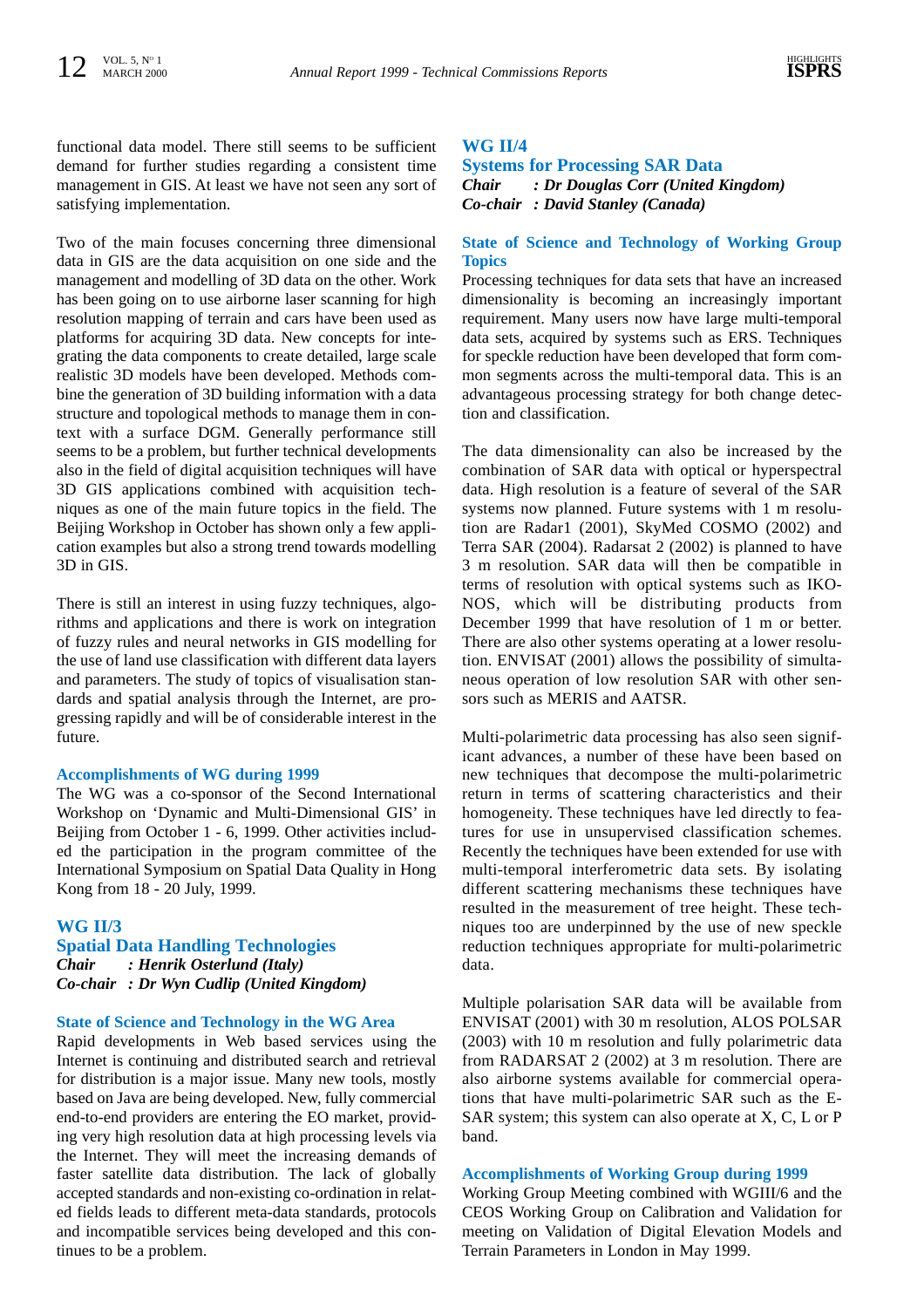# **WG II/6**

### **Integration of Image Understanding into Cartographic Systems** *Chair : Dr David McKeown (USA)*

*Co-chair : Olivier Jamet (France)*

# **State of Science and Technology of Working Group Topics**

The evaluation of automated and semi-automated feature extraction systems is becoming of increasing interest to the research and user communities. In the research arena, systems have gone beyond merely being able to perform limited feature extraction on a small, carefully selected set of images to performing at some level of competence on a range of images. Evaluation of such systems requires more than the publication of one image on which it worked; this Working Group has pushed strongly for more stringent evaluation standards for publication of cartographic feature extraction results, and is beginning to have some effect.

Data producers are beginning to look seriously at automated systems and are performing their own experiments to evaluate the productivity and output of automated CFE systems in a production context. A good example of this is the ongoing work at IGN on evaluation of road extraction systems.

Adoption of rigorous evaluation techniques by researchers and users is proceeding rapidly. We expect to report on more of these efforts at the ISPRS Congress in Amsterdam next year.

#### **Accomplishments of Working Group during 1998**

The major activity of Working Group II/6 on Integration of Image Understanding into Cartographic Systems in 1999 was the organisation of an International Workshop on '3D Geospatial Data Production: Meeting Application Requirements'.

The major theme of this workshop was to encourage participants from government, academe, and industry to share requirements, research results in the area of performance evaluation of image understanding systems for geospatial data capture. Included in this theme were issues in predictive analysis of internal quality measures in automated feature extraction processes, end-user quality metrics, and post-processing analysis of automated systems.

Other activities included participation in the ISPRS meeting in Munich in September, 1999, which was sponsored by a number of different working groups from Commissions II, III, and IV. Several papers from members of the II/6 Working Group were presented.

# **WG II/7**

**Practical and Implementation Issues in Digital mapping** *Chair : John Thorpe (USA) Co-chair : José Colomer (Spain)*

# **State of Science and Technologies of Working Group Topics**

There is widespread confidence in the importance of Earth imagery. Major corporations have been making large investments in Earth imaging satellites and data delivery systems. On the other hand, today's photogrammetric services and servers tend to be tightly linked to proprietary environments, not designed for shared image-related processes, and often are specific to one family of sensors.

Several organisations are currently working on the development of interoperability standards. The largest international and most influential is the Open GIS Consortium, but also organisations like the ISO TC 211 (Geographic Information – Image and grid data) and the American agency NIMA play a major role on this issue.

#### **Accomplishments of Working Group during the Current Year**

The WG activities have been focused on promoting an Image Transfer Standard (ITS) for digital photogrammetric systems, which will define the storage of image data as well as the relation between a georeference system (UTM, State Plane, etc) and the measurement system (pixel, image co-ordinates). The ITS should cover images from various sensors, aerial and satellite sensors, as well as processed images like ortho images.

Last year a Development Committee with independent representatives of developers users and academia has been established. Several meetings resulted in a first draft version of the Abstract Specification of the ITS.

#### **WG Activities**

The WG hosted a Meeting during the Photogrammetric Week in Stuttgart on September 20th 1999. Besides WG members A. Balada, representing DIN has been invited. A. Whiteside, representing OGC attended the meeting via conference telephone. The result of the meeting can be summarised as follows:

- The ISPRS has a policy of collaboration and its voice must be heard.
- The activity of WG II/7 is important and the ITS must gain acceptance from the ISO and the OGC.
- There is a debate on 'rigorous vs. non-rigorous models': the ISPRS intends to test and evaluate the problem carefully and has created a working group to support this activity. The group is chaired by Ian Dowman.
- A standard coming from a commercial company is likely to raise problems regarding acceptability from other software vendors. Therefore, the standard should be defined by a completely independent body like OGC, ISO or ISPRS.

The working group has established collaboration with ISO which has set up a project within the Technical Committee TC211: TC211/WG1/Project 'Imagery and Gridded Data Components'. In the past the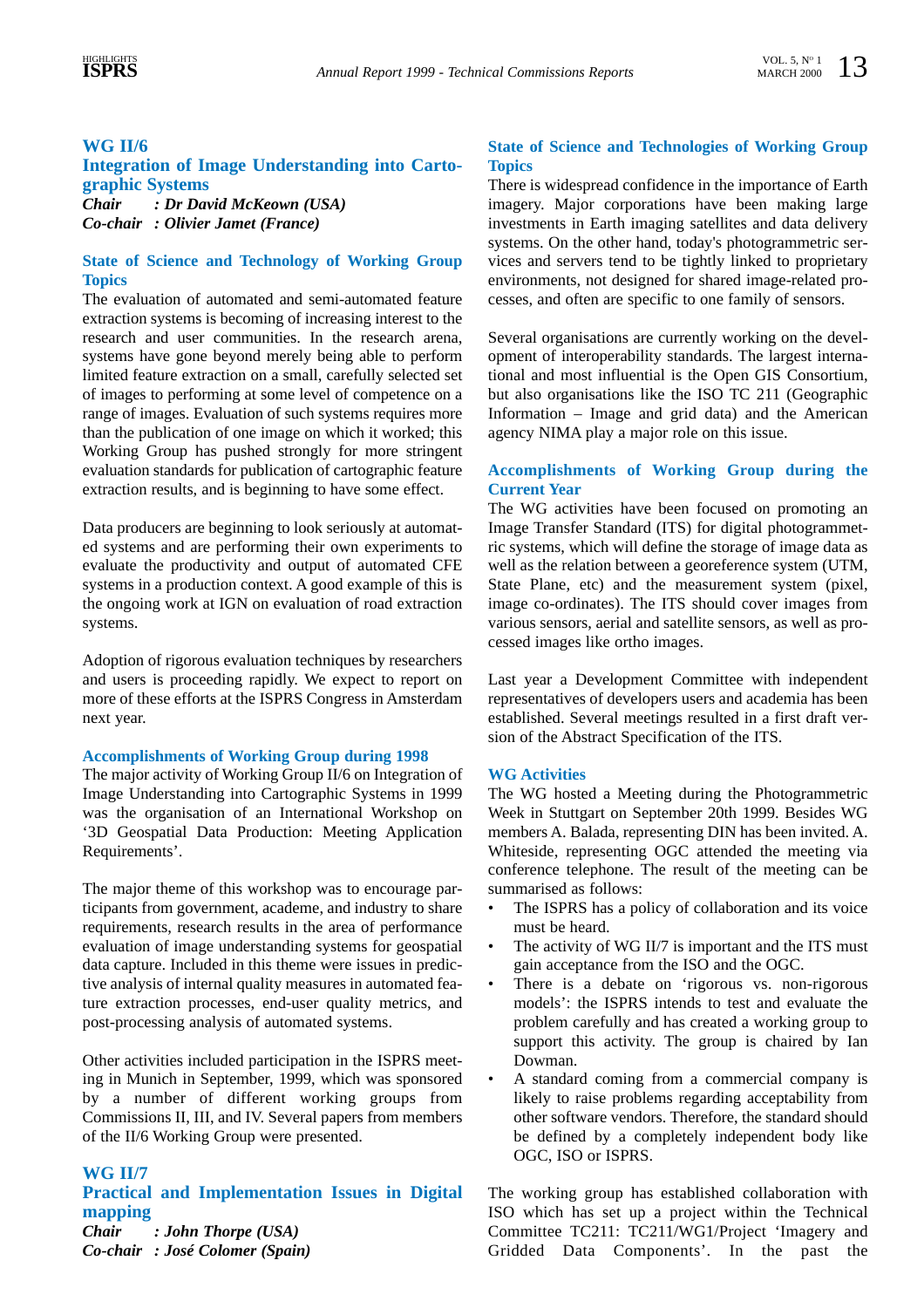ISO/TC211/WG1 focused, besides others topics, on 'Imagery and Gridded Data'. The current status is documented in a technical report (TR 16569) on existing standards for raster data in the GIS environment. TR 16569 is now in the draft stage.

Prof. Kresse, who has worked tirelessly on behalf of WG II/7) was nominated by DIN to serve as an ISO member in ISO/TC211 'Geographic Information / Geomatics'. DIN expects a good synergy effect, as Prof. Kresse is a member of DIN, ISO and ISPRS working on the same topic in different organisation. The Abstract Specifications of ISPRS-ITS have been presented at an ISO meeting. The general concept of ISPRS/ITS has been very well accepted, and ISO wants the ISPRS/ITS to be integrated into TR 16569, which will result in a new chapter of the TR.

The working group has also been collaborating with the OGC. Generally the OGC handles topics related to ISPRS-ITS with less priority, i.e. photogrammetry and remote-sensing in general do not seem to be the most important issues on OGC's agenda. Rather, more important topics are GIS related, as database structures, SQL, and Internet-GIS. The OGC has released a White paper on Image Geometry Models (OGC Project Document 98- 107), which promotes a 'Universal Real-time Image Geometry model' based on rational functions. ISPRS WGII/7 questions the accuracy and the feasibility as a standard of a non-rigorous model based on rational functions, especially for photogrammetric applications. In April 1999 Prof. Kresse attended an OGC-meeting in Enschede, The Netherlands. As an official representative of ISPRS WGII/7 he presented the Abstract Specifications of the ISPRS/ITS in the 'Special Interest Group: Image Exploitation Services'. The concept presented in the ISPRS/ITS was not directly accepted but hopefully will lead to reconsideration of the current OGC approach.

WGII/7 together with the ISPRS Executive Committee is currently working on a formal relationship with OGC to work collaboratively in establishing standard acceptable algorithms and models, which will support an OGC interoperability specification.

Future plans are to continue collaborating with the OGC and ISO. The goal is a triangular structure ISO/ISPRS/ OGC around the ITS.

# **WG II/8 Digital Systems for Image Analysis** *Chair : Dr Christian Heipke (Germany) Co-chair : Dr Tapani Sarjakoski (Finland)*

#### **State of Science and Technology of Working Group Topics**

A large number of Digital Photogrammetric Systems (DPS) including input and output devices with different degrees of functionality, user friendliness, and automation

potential is commercially available. Vendors of DPS include traditional photogrammetric, but increasingly also remote sensing and GIS companies. A concentration is taking place on the side of the traditional photogrammetric companies. A major trend can be observed to use Windows NT as operating system. Modules for automatic interior and relative orientation and for automatic aerial triangulation (AAT) are operational and are in daily use in practice. For AAT interactive editing is necessary, at least as a safeguard against distorted blocks. The direct acquisition of the image orientation by means of GPS and IMU is a serious alternative to aerial triangulation for a number of applications, and starts to be used in practical work. Automatic DTM generation has been accepted in practice some time ago, but interactive verification and editing is there to stay, especially in difficult terrain, and for large scales. Digital orthoimages are being produced routinely on a daily basis and are being integrated into geographic information systems (GIS). There is a need especially for large scale applications to use true orthoimages, i.e. to correct for effects from 3D topographic objects.

Semi-automatic extraction of GIS and CAD (computer aided design) data is still mostly restricted to research and development. Implemented algorithms combine computer vision approaches with rigorous photogrammetric modelling. Some results indicate that future systems will be equipped with more powerful tools. The human-computer interface is increasingly being seen as an important factor. In practice, GIS and CAD data are often still acquired from film imagery using analytical plotters. The term ´semi-automatic´ is interpreted in at least two different ways: it is used to mean (1) post-editing of automatically generated results, and (2) a close interrelationship between human operator and computer in the actual data acquisition phase. Clarification of the term is needed.

Photogrammetric and remote sensing imagery play a significant role in spatial data base revision. As compared to map revision, there are many more attribute data to be acquired. The research arena is starting to develop integrated updating concepts including various data sources and automation. The work flow in practice is still highly manual and the GIS data capture often occurs from paper plots showing the actual GIS objects, even though digital imagery might be used for acquiring the object geometry.

#### **Accomplishments of the WG in 1999**

The ISPRS Conference on Automatic Extraction of GIS objects from digital imagery

Munich, Germany, September 8-10, 1999 was organised together with WG II/6, III/1, III/2, III/3, III/4.

The final report on the OEEPE/ISPRS Test on 'Performance of tie point extraction in automatic aerial triangulation was published as official OEEPE publication No. 35, pp. 125-185.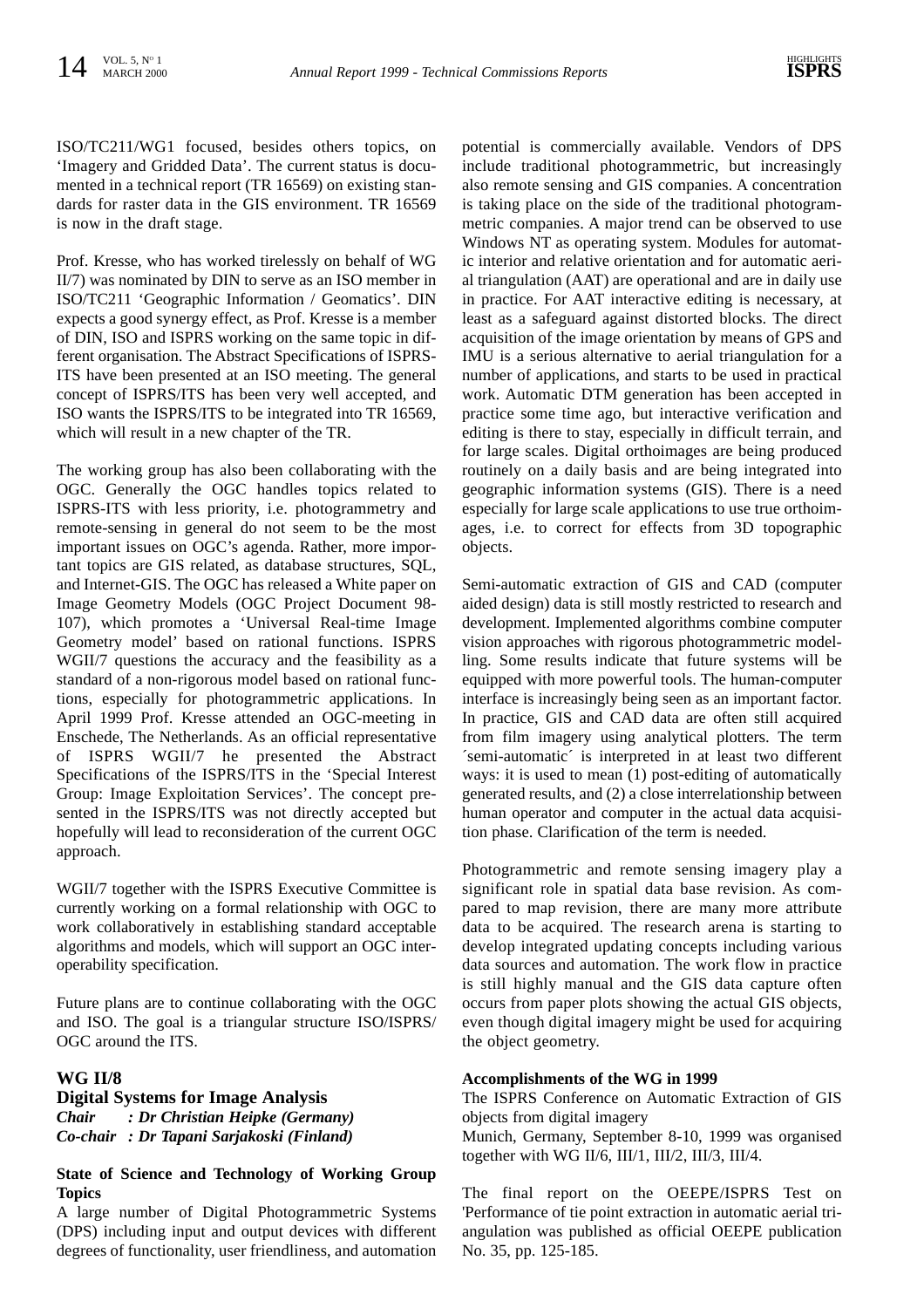# **Commission III: Theory and Algorithms**

*President: Toni Schenk (USA) Secretaries: Kim Boyer (USA) and Ayman Habib (USA)*

**State of Science and Technology of Commission Topics** The scientific agenda of Commission III addresses a wide range of activities from data acquisition, surface reconstruction, object recognition to image understanding. The State of Science in these diverse topics can be judged from papers presented at four workshops organised by the working groups of Commission III. The workshop proceedings reflect the high standard of the papers and the timely topics.

As has been noted in last year's report, there is an increasing trend in using different sensors in data acquisition. Apart from instrumental and logistic challenges, there is the problem of establishing a common reference system for all sensors involved, as well as the combination of the sensor data at a suitable level. Not much progress has been achieved regarding the latter problem, usually loosely termed fusion, except for an increased awareness that it is indeed a difficult problem that needs to be tackled by researchers with different expertise.

The workshop in Barcelona Direct vs. Indirect Orientation provided an excellent snapshot on the status of direct platform orientation systems that have reached a high level of performance. But it also showed limitations. While some of these limitations will be overcome in future, others are inherently related to the difficulty of accurately modeling the sensor's interior orientation. It also appears desirable to discuss instrumental and algorithmic aspects together with Commission I and Commission II.

New applications, most notably city modelling, increase the need for quickly and economically generating DEMs and DTMs. Airborne laser ranging has become a very viable option to traditional photogrammetry methods. The workshop in LaJolla, organised by WGs III.2 and III.5, demonstrated the potential of laser altimetry, and the need for standardising calibration procedures. Certain applications, for example extracting man-made objects, require the combination of laser ranging with imaging methods. This is an another example of a challenging fusion problem; increased research activities are expected in this area, as well as in developing suitable algorithms for processing laser data sets (thinning, merging, segmenting, etc.).

The majority of research related to Commission III is in the area of object recognition and image understanding. Since these are hard problems, progress is incremental. The workshop in Munich reflected the state-of-the-art. There is an increasing trend to utilise multispectral data for the recognition process. However, most approaches are

still ad-hoc. More theoretical investigations into object recognition with multispectral and multisensor data is required. As an example, models of real world objects must include spectral aspects to the extent they are recorded by multispectral/hyperspectral sensors.

#### **Accomplishments of Commission during 1999**

The major accomplishment in 1999 was the organisation of four workshops. The effort of working group officers and members bears fruits. I take this opportunity to extend my thanks to the working group officers for organising workshops and to the participants for their presentations. The workshop proceedings reflect the high standard of the presented papers as well as the timely topics that have been chosen.

Another highlight was the PERS issue containing the best papers presented at last year's symposium. Thanks go to Helmut Mayer (WGIII.3) and Eberhard Gülch (WGIII.4) who acted as guest editors.

The test site of Ocean City, established 1997, has been extended. Some aerial photographs have been scanned (15 micrometer resolution) and the exterior orientation of one strip was established by aerial triangulation. The Commission III WEB site contains updated information about the data set.

Commission III and the working groups promoted the submission of abstracts to the Congress in Amsterdam. As a result, many abstracts that are related to our Commission topics, have been received.

# **Working Group Activities during 1999 WG III/1**

**Integrated Sensor Calibration and Orientation** *Chair : Peggy Agouris (USA) Co-chair : Ismael Colomina (Spain) Secretary : Anthony Stefanidis (USA)*

#### **Accomplishments of WG during This Period**

The highlights of our Working Group's activities during this period were two workshops, organised in USA and Spain. Links to the workshops are provided through our WG Web page, http://www.spatial.maine.edu/~peggy/ ISPRSWGIII1.html. By holding two workshops in Europe and the US we expect to provide more opportunities for researchers to share their accomplishments. In addition to these two workshops, WG III/1 participated in the organisation of the conference on 'Automatic Extraction of GIS Objects from Digital Imagery', held in Munich, Germany on September 8-10, 1999.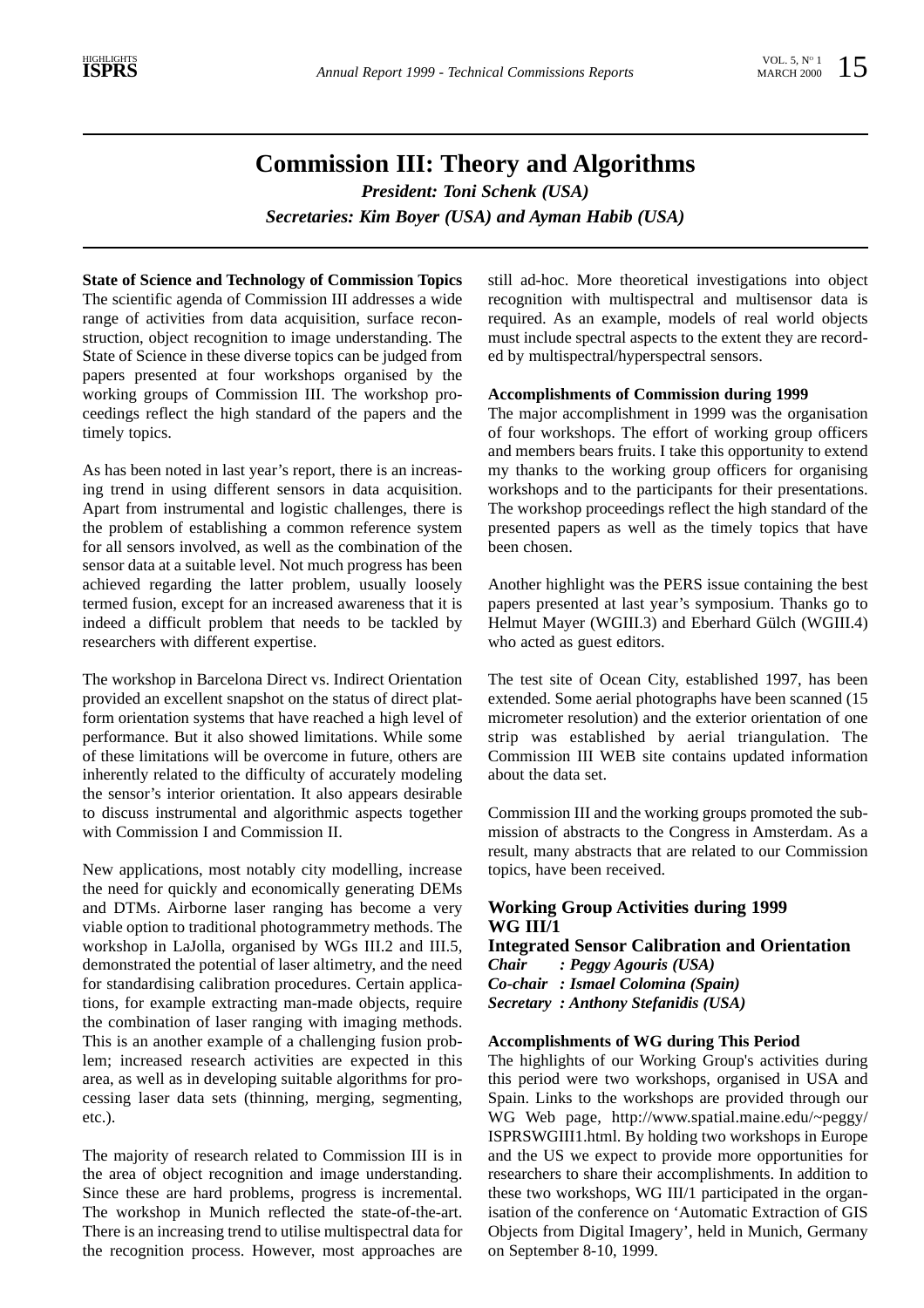The first WG III/1 Workshop was held in Portland, ME, USA on June 16 and 17, 1999. The workshop topic was 'Integrated Sensor Calibration and Orientation', attracting a total of 11 presentations. It was held in conjunction with the NSF-sponsored workshop on 'Integrated Spatial Databases: Digital Images and GIS' (June 14-16, 1999). Together, the two workshops attracted a total of over 50 participants, from the photogrammetric, computer vision, and GIS communities. Detailed information for this workshop may be found on-line at: http://www.spatial.maine. edu/~peggy/isprsWS.html. A CD was produced with the proceedings of the workshop, while select workshop papers were included in a volume of the LNCS series (Springer Verlag) dedicated to above mentioned the NSFsponsored workshop.

A summary of the presentations and notable issues addressed during the workshop was published in the journal Photogrammetric Engineering & Remote Sensing (Vol. 65, No. 9, pp. 983-985).

The second Workshop of WG III/1 took place in Barcelona, Spain on November 25 and 26, 1999. The topic of this workshop is 'Direct vs. Indirect Methods of Sensor Orientation'. More detailed information can be found at: http://www.icc.es/catala/isprs\_workshop.html.

#### **Commentary on Trends**

An interesting trend seems to be evolving regarding sensor orientations. While applications reflect the increasing use of novel, diverse sensors, research seems to lag behind in orientation issues for these sensors, as well as for system calibrations. There seems to exist a prevalent notion that orientation issues are solved. In addition to the well documented advancements in this field during the last decade (see numerous presentations and products dealing with automatic orientations) this is also due to a sense of security provided by in-flight GPS/INS information. Researchers tend to ignore the fact that orientations are still necessary, since in addition to considering camera locations and rotations, they also correct for a variety of deviations from perfect camera models and relevant distortions. Consequently, they fail to exploit the full accuracy potential of photogrammetric processes, and furthermore face insurmountable obstacles when GPS/INS information flow is interrupted.

#### **Future Plans**

Our future plans obviously concentrate on the upcoming ISPRS Symposium. During the Symposium we will be convening a session on 'Sensor Orientation' (IC-11).

### **WG III/2**

**Algorithms for Surface Reconstruction** *Chair : Amnon Krupnik (Israel) Co-chair : Charles Toth (USA) Secretary : Maxim Fradkin (France)*

# **Accomplishments and State of Science of WG Topics**

The main activities of the Working Group during 1999 were the preparation and participation in two workshops, co-organised with other ISPRS working groups.

The first workshop, held in Munich, Germany on September 8-10, 1999, is entitled 'Automatic Extraction of GIS Objects from Digital Imagery'. The workshop was co-organised by WG II/6, II/8, III/1, III/2, III/3 and III/4. The papers presented are related to various research aspects in photogrammetry and computer vision. Of approximately 30 papers, eight were related directly to surface reconstruction. The following trends can be observed:

- There is a strong link between surface reconstruction and object extraction. In particular, buildings are considered for the generation of urban surfaces, and for city modelling.
- Laser altimetry is now considered as an important tool in the process of surface reconstruction in general, and for urban areas in particular.
- Although it is widely agreed that the combination of laser and imagery is very promising, the applications presented at the workshop used laser altimetry, almost exclusively as a stand-alone tool.
- Algorithms and software for surface reconstruction still have limitations that should be studied and overcome, either by using additional sources of information or by improvements in particular problematic areas.

The second workshop, entitled 'Mapping Surface Structure and Topography by Airborne and Spaceborne Lasers', was held on the sunny coast of La Jolla, California, November 9-11, 1999. The workshop was coorganized by WG III/5 and III/2, and hosted by the Institute of Geophysics and planetary Physics at SCRIPPS Institute of Oceanography. This workshop was an attempt to gather researchers that deal with various aspects of laser altimetry. Many of the 55 participants came from academic, industrial and governmental institutions. Approximately 30 papers were presented, spanning a wide range of subjects, for example:

- Technical and scientific aspects of airborne and spaceborne systems and platforms (small and large footprints).
- Accuracy aspects.
- Integration between laser altimetry and digital imagery.
- Various applications, such as forestry, glaciers and virtual urban mapping.

Future meetings of this kind are expected in order to strengthen the connections among the relevant disciplines dealing with laser altimetry as it pertains to mapping.

Further WG activities are planned for the ISPRS Congress in Amsterdam. Authors of 25 papers have indicated that their paper is related to WG III/2 or technical session III/2 that is related to the WG. The WG will be responsible for two oral sessions, and will have a rather large number of papers in a one of the poster sessions. In addition, our WG will be involved in other sessions.

# **WG III/3**

**Feature Extraction and Grouping** *Chair : Helmut Mayer (Germany) Co-chair : Ram Nevatia (USA)*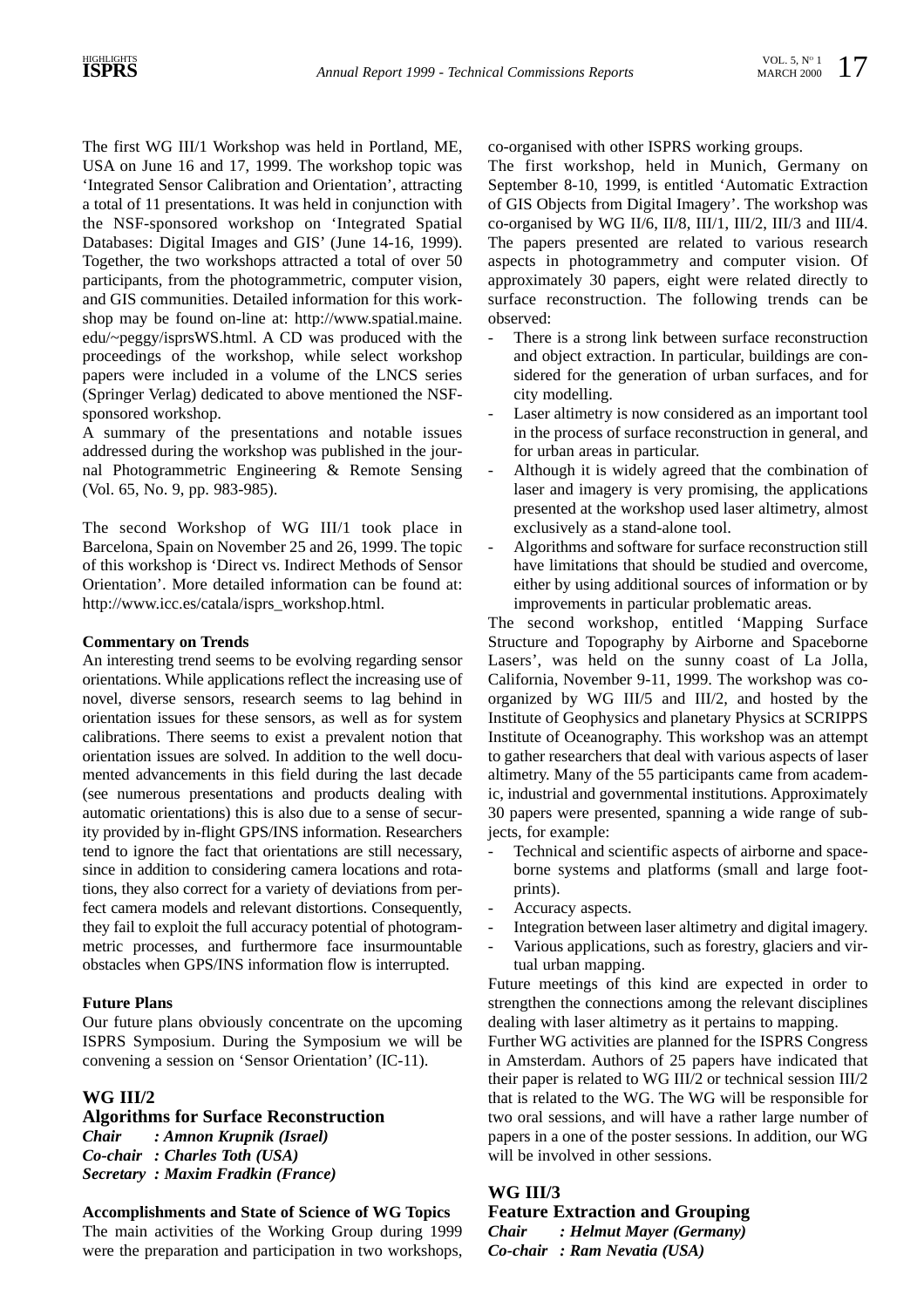# *Secretary : Albert Baumgartner (Germany)* **State of Science and Technology**

- By means of differential geometry and scale-space theory high sub-pixel precision but also a good robustness can be obtained for feature extraction. This is valid for image as well as digital surface model (DSM) data, e.g., from laser-scanning. The results have to be evaluated analytically and experimentally.
- Sub-pixel analysis, alleviating the mixed pixel problem, seems to be a way to overcome problems in multi-spectral image classification.
- Fusion of multi or hyper-spectral imagery with different resolutions and possibly DSM data can improve the classification outcome but results in a need for additional modelling in image and also object space.
- Grouping is essential because feature extraction alone cannot be expected to result directly into parts of objects. Particularly, three trends can be noticed. Firstly, grouping uses more and more attributes such as the strength of the gradient or colour values of the features themselves as well as of adjacent features. The second tendency is that grouping is done in threedimensional object space using photogrammetric camera models and constraints on two or more images. Third, there is a trend to interleave grouping and matching processes.
- Optimisation techniques like snakes, which were used mainly in a semi-automatic manner until now, show a high potential for the verification of automatically extracted hypotheses for objects.
- Simulated annealing and similar techniques make it feasible to optimise/learn parameters for image processing with the advantages of being able to overcome local minima and making available statistical information for higher level processes.

#### **Accomplishments of the WG in 1999**

Meetings:

September 8-10, 99: Conference on 'Automatic Extraction of GIS Objects from Digital Imagery', Munich, Germany in co-operation with WG II/6, II/8, III/1, III/2, and III/4. Helmut Mayer and the former WG Chair Heinrich Ebner were in the Conference Chair.

PERS Special Issue on Image Understanding, July 1999 Together with Eberhard Gülch from WG III/4 a special issue of the Journal photogrammetric Engineering & Remote Sensing (PERS) has been prepared. It comprises 6 papers that are the outcome of a review process of 14 preselected papers. Those have been the most exciting papers presented at the sessions of WG III/3 and III/4 during the Symposium of Commission III in Columbus, OH, USA, July 6-10, 1998.

#### **WG III/4**

# **Image Understanding/Object Recognition**

*Chair : Wolfgang Eckstein (Germany)*

*Co-chair : Eberhard Gülch (Germany)*

#### *Secretary : Carsten Steger (Germany)* **State of Science and Technology**

- Fusion of multiple data sources is applied in research, but so far mostly limited to two sources, e.g., multiple images and map (GIS) data, digital surface models (DSM) and map (GIS) data, or DSM and image data. No general trends can be observed, nor a comparative evaluation of the suitability of either combination on various tasks. So far it seems more difficult so solve problems caused by contradictions of different sources than to gain additional information.
- Building extraction from images and/or laser scan data attracts numerous researchers, as well as road/roadnetwork extraction from aerial and satellite imagery. The research efforts on object recognition from laser data, seems however reduced, despite the fact, that digital elevation models are more and more derived from airborne laser data.
- In building and road reconstruction more complex models are used, e.g., buildings are reconstructed by parts, or road detection algorithms are able to handle crossings or partially occluded areas. The problems of correctness, accuracy, and optimal choice of level of detail of the models are still unsolved, but research in these areas becomes more important.
- Several research groups deal with the problem of extraction information on trees from various data sources, like aerial images, laser or radar data with very promising results.
- Almost all object recognition systems developed so far contain a problem-specific control structure. Therefore, the adoption of these systems to, even slightly, changed conditions or new applications remains very difficult. As a consequence, this research should focus more on the general strategies instead of solving specific problems.
- There is a definite trend to real incorporation of interaction, due to the so far limited success rates of so called 'fully automatic' methods. This holds for object recognition in images and digital surface models. This will have the consequence that in the future more research results will become available for practical applications.
- Newest investigations concern the quality and efficiency of image understanding algorithms and results on building and road extraction have been presented.

#### **Accomplishments of the WG in 1999**

Meetings

- Conference on 'Automatic Extraction of GIS Objects from Digital Imagery' in co-operation with ISPRS WGs II/6, II/8, III/1, III/2, and III/3, Munich, Germany, September 8-10, 1999.

# **WG News**

Plans for Meetings

Workshop in connection with the ISPRS Congress on 'Models and Strategies for Object Reconstruction' in co-operation with ISPRS WGs III/3 and IC WG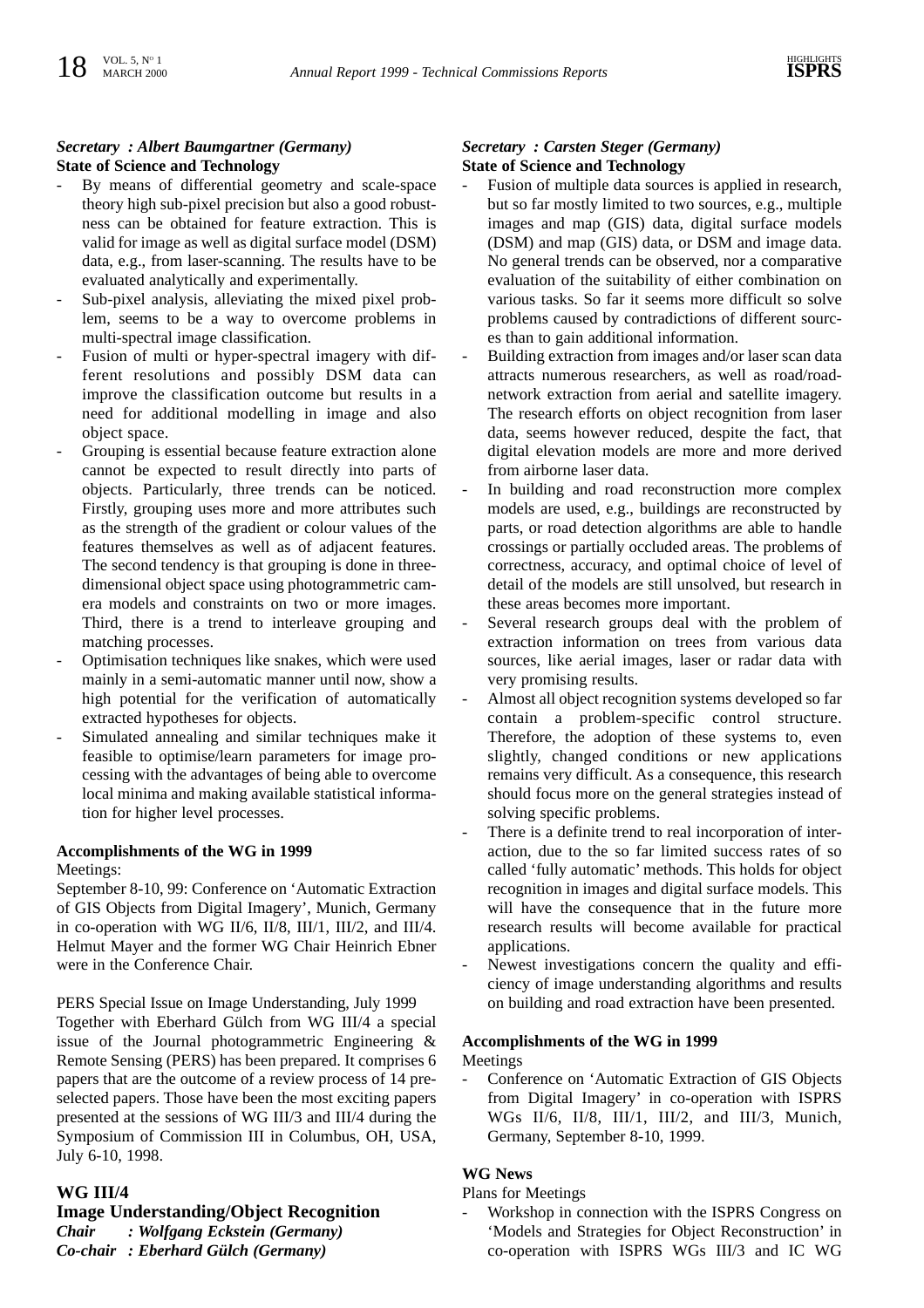IV/III.2, Bonn, Germany, July 14-15, 2000.

Tutorial at the ISPRS Congress on 'Image analysis techniques for aerial image interpretation', Amsterdam, NL, July 16-22, 2000.

#### **Change in Address of Commission Officers**

Chair: Dr. Wolfgang Eckstein MVTec Software GmbH Neherstr. 1 D-81675 Munich, Germany Tel: +49 (89) 457695-0 Fax: +49 (89) 457695-55 e-mail: eckstein@mvtec.com

### **WG III/5**

**Remote Sensing and Vision Theories for Automatic Scene Interpretation** *Chair : Beata Csatho (USA) Co-chair : DeLiang Wang (USA) Secretary : Erzsebet Merenyi (USA)*

#### **State of Science and Technology**

The main activities of the Working Group during 1999 were related to the co-organisation of and active participation in two workshops. From the joint ISPRS/EARSeL workshop on 'Fusion of Sensor Data, Knowledge Sources and Algorithms for Extraction and Classification of Topographic Objects', held on June 3-4, 1999 in Valladolid, Spain, the following trends signal the state of science and technology as far as our WG topics are concerned:

- The use of multispectral/multi-sensor data increases the potential for solving the object recognition and scene classification problem more effectively. However, exactly how to solve this difficult multistage fusion problem is not clear, and only little progress has been achieved. It remains a major research topic.
- A sensor combination that delivers independent information about the object space comprising laser ranging, imaging, and multispectral/hyperspectra systems. It is even conceivable to have this combination on one platform.
- Traditional object recognition approaches must be extended to include classification techniques that have been successfully used in remote sensing for many years. Another 'burning' issue is object modelling: it ought to include information that the new sensors deliver, such as spectral aspects of objects.

From the second workshop, 'Mapping Surface Structure and Topography by Airborne and Space-borne Lasers', held in La Jolla, California, November 9-11, 1999, the following conclusions are describing the state of science and technology of our WG topics:

Many airborne/space-borne laser ranging systems are in use. Depending on the application, they may differ greatly in the technical specifications, e.g., footprint size, sampling density, recording/analysis of returned signal, range.

- A limiting factor for the flying height of airborne systems is the accuracy of the spatial position and attitude of the laser beam as required for precise surface reconstruction.
- Since laser ranging has no inherent redundancy for surface reconstruction, quality control is an important issue. Related to this is the need for transparent calibration procedures.
- The returned signal contains useful information about the footprint, e.g., surface roughness, surface topography, and perhaps material. However, this information is only implicitly encoded in the signal. To extract this information, the signal must be recorded for a time interval equal to the interaction time. Moreover, suitable extraction methods must be developed.
- It is widely agreed that laser range data should be augmented with imaging data. The ideal system is one that provides continuous imagery of high quality and range data.
- Another important aspect is the post-processing of raw laser ranging data, including quality control, surface segmentation, extraction of surface properties, merging of different sources of surface related information.

#### **Accomplishments of the WG in 1998**

**Meetings** 

Co-organisation and participation of the workshop 'Fusion of Sensor Data, Knowledge Sources and Algorithms for Extraction and Classification of Topographic Objects', held June 3-4, 1999 in Valladolid, Spain, jointly organised by ISPRS WGs III/5 and VII/4, IC WG IV/III.2, and EARSeL SIG Data Fusion.

Organisation of the workshop 'Mapping Surface Structure and Topography by Airborne and Space-borne Lasers' in La Jolla, Nov 9-11, 1999, together with WG III/2. Some 55 persons attended 30 presentations. Proceedings are currently in press.

#### **Other WG Activities**

Continuing work on the test data site 'Ocean City' (see WEB page for more information).

#### **WG III/6**

**Theory and Algorithms for SAR**

*Chair : Laurent Polidori (France) Co-chair : Soren Madsen (Denmark)*

#### **Accomplishments of the WG in 1998** Meetings

Our WG was formally associated with the CEOS/ISPRS workshop 'Production and Validation of DEMs and Terrain Parameters from Spaceborne Sensors', organized by Ian Dowman and held in London, May 1999. Apart from a personal paper, I took this opportunity to present the scope of our working group.

#### **Review of SAR Techniques**

In the spring of 1999, I tried to encourage WG member to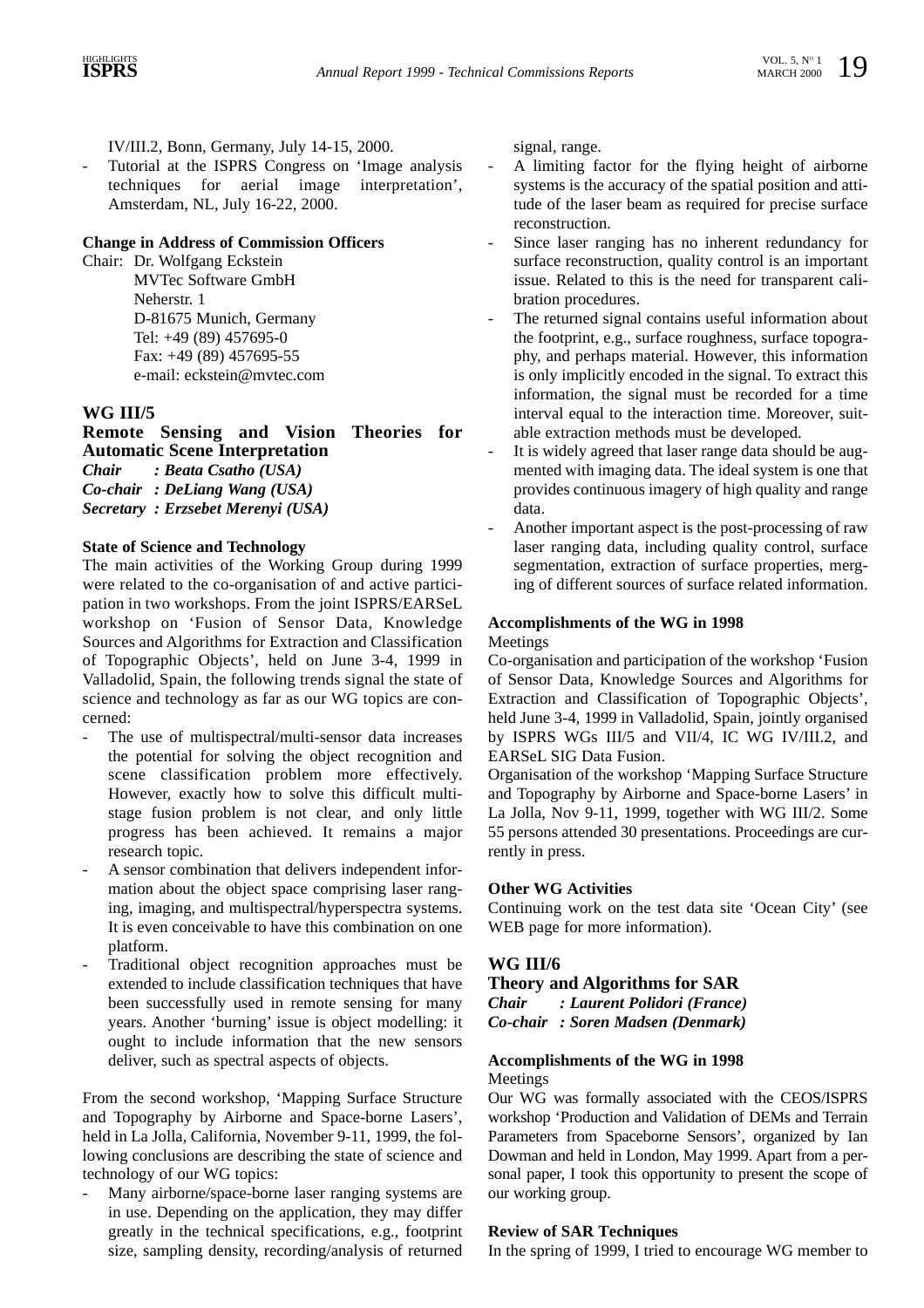contribute to a 'review' work, e.g. a commented bibliography on SAR techniques, but unfortunately little information has been received. Finally, I think scientists are more interested in writing papers on new algorithms than in organizing the knowledge, although this is very useful for young researchers.

#### **Concerns/Recommendation**

There is considerable overlap in ISPRS WGs on the topic of radar. We strongly feel that this should be better coordinated in future, for example by an intercommission WG on radar techniques.

# **Commission IV: Mapping and Geographic Information Systems** *President: Dieter Fritsch (Germany)*

*Secretaries: Monika Sester (Germany) and Markus Englich (Germany)*

#### **Accomplishment of the Commission during 1999**

During 1999 several workshops were organised by the TC working groups, both jointly with other WGs and individually. Although there is a tendency to hold joint workshops, it is very valuable in some cases to study a specific area of interest in depth in an individual WG workshop.

The following report comprises the individual reports of the Working Group chairmen. The work of a Technical Commission is done in the Working Groups, thus it is their efforts and engagement, which makes a Technical Commission successful. It can be stated, that the activities reported here indicate the quality of work in this Commission. As Technical Commission President it can be stated that the Commission is very active and it is an honour for me to hold this position.

# **Working Group Activities during 1999 IC WG IV/III.1 GIS Fundamentals and Spatial Databases**

*Chair : Martien Molenaar (The Netherlands) Co-chair : Y.C. Lee (Hong Kong)*

#### **Accomplishments**

The main action of the Working Group involved the study of uncertainly measures in spatial data structures, with the participation in the International Symposium on Spatial Data Quality in Hong Kong from July 18 to 20 1999. This was organised by Dr. Wenzhong Shi and by Prof. YC Lee (Co-chair of WG IV/III.1), of the Department of Land Surveying and Geo-Informatics of the Hong Kong Polytechnic University. There were about 120 participants from 25 countries and from many different disciplines involved in spatial data handling. They presented some 70 papers on issues related to different aspects of uncertainty of spatial data.

The WG also participated in the Working Group in the 2nd International Workshop on Dynamic and Multi-Dimensional GIS, which was organised by Prof. Jun Chen, Chairman of ISPRS working group IV/3 in Beijing from October 4 to 6. There were some 160 participants from about 13 countries, predominantly from China.

Working Group members participated in a workshop organ-

ised by the ICA working Group on generalisation from August 12 to 14, in Ottawa. This was a good opportunity to exchange ideas about multi-scale approaches and generalisation with the cartographic community. A rough observation in this respect is that the members of our working group approached the subject matter predominantly from a database and model generalisation perspective, whereas the ICA participants worked mainly from an approach based on the digital map paradigm. One of the main outcomes of this meeting was that our working group and the ICA working group (which is now an ICA Commission) will continue to co-operate, the chair of the ICA Commission will be involved in the session(s) on multi scale approaches in our Congress in Amsterdam in 2000.

During the Symposium on data Quality in Hong Kong the Chairman of WG IV/III.1 visited Prof. Antony Yeh, chairman of the Spatial data Handling Group of the International Geographic Union to discuss future co-operation between the SDH-group and ISPRS. An agreement has been reached to co-ordinate our activities and to jointly organise symposia of SDH and ISRPRS Commission IV. This agreement has now been expressed in a letter of intent, which will be co-signed by the President of ISPRS, Larry Fritz and Prof. Yeh.

#### **Specific WG News**

The Co-Chair and Chair of WG IV/III.1 are acting as guest editors for a Special Issue ISPRS Journal in which papers from members of this working group will be published. These authors have been selected by their contributions to the Commission IV Symposium in Stuttgart '98 and the Hong Kong Symposium of '97. They have been invited to revise and expand these contributions for publication. These contributions will be reviewed through the normal ISPRS process and publication is expected sometime next year. The major activity of the Working Group for 2000 will be the publication of this Special Issue and the activities related to the Congress in Amsterdam.

### **IC WG IV/III.2**

**Integration of Image Analysis and GIS** *Chair : Emmanuel P. Baltsavias (Switzerland) Co-chair : Michael Hahn (Australia) Secretary : Dirk Stallmann (Germany)*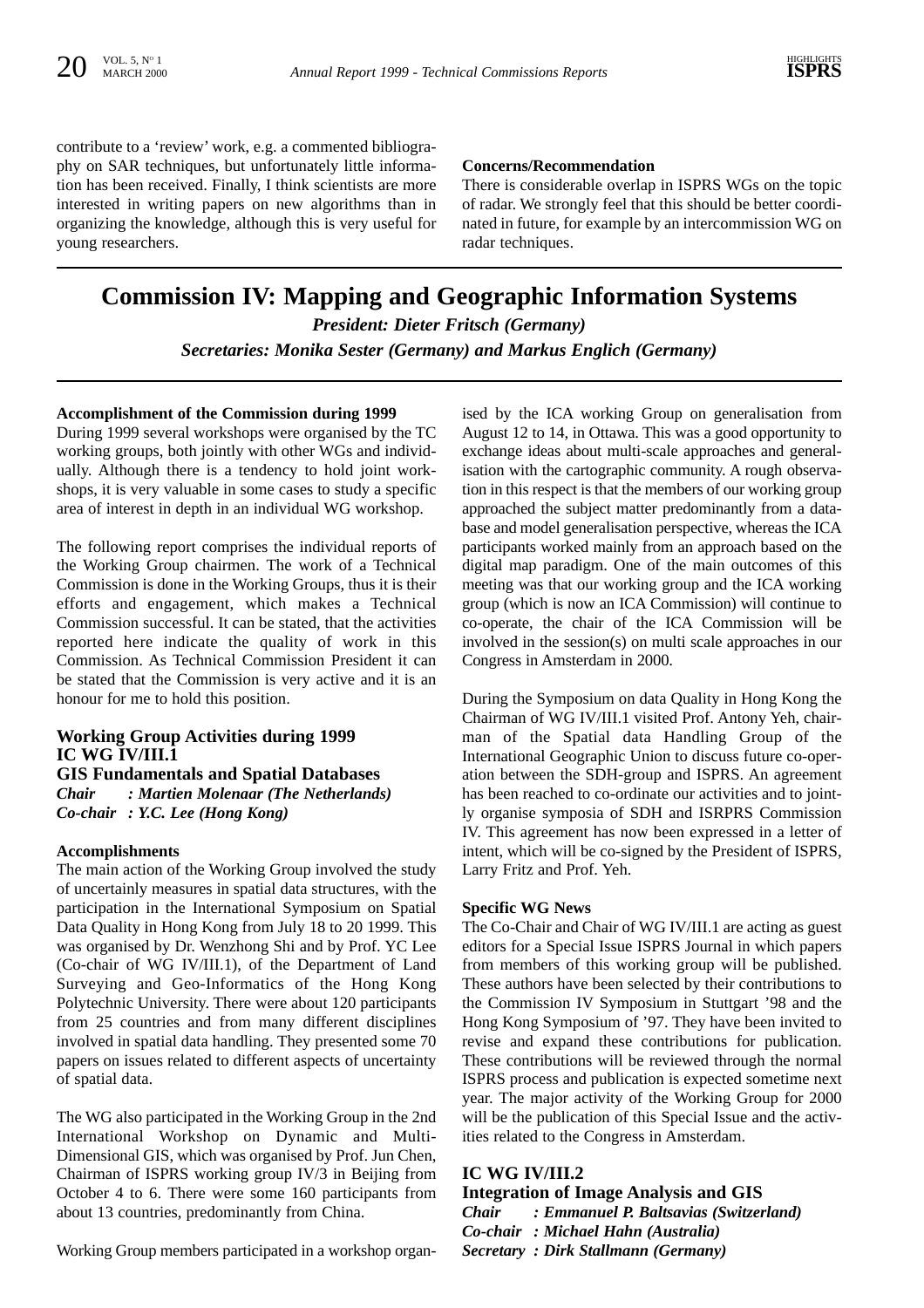# **Accomplishments**

Due to lack of space we point to a paper by the WG that briefly summarises progress, trends, problems and needs: Baltsavias, E., Hahn M., 1999. Integration of Image Analysis and GIS. In: IAPRS, Vol. 32, Part 7-4-3-W6, pp. 12-19.999 references on WG topics (see also references in the above paper). The WG members have increased to 91. One circular letter was sent out regarding the preparations for the ISPRS Congress, while other letters provided information on preparations for the Joint ISPRS/EARSeL Workshop and the availability of the ISPRS Journal articles in electronic form.

Many papers relevant to the TOR of the WG have been published in the Proceedings of a Joint ISPRS/EARSeL Workshop, Valladolid, Spain, 3-4 June 1999, (International Archives of Photogrammetry and Remote Sensing, Vol. 32, Part 7-4-3-W6). Apart from some overviews, the Volume includes papers on detailed aspects concerning prerequisites for data fusion/integration, object and image classification, fusion of sensor-derived products, fusion of variable spatial/spectral resolution of images, use of GIS/maps in image analysis, and image classification. In some of these papers, extensive bibliographic information can be found. All papers of this workshop are freely available on the WEB (abstract and full text) at www-datafusion.cma.fr/sig/meeting/.

The WG initiated and co-ordinated the successful Joint ISPRS/EARSeL Workshop 'Fusion of sensor data, knowledge sources and algorithms for extraction and classification of topographic objects'in co-operation with ISPRS WG III/5 'Remote Sensing and Vision Theories for Automatic Scene Interpretation', ISPRS WG VII/4 'Computer Assisted Image Interpretation and Analysis' and the EARSeL SIG 'Data Fusion'. The Workshop had 27 papers from 11 countries and 56 participants. According to comments of the participants, it was very successful and of high quality. The most positive aspect of the meeting was that it brought together two different groups, which are active within ISPRS and EARSeL, and have common work areas and problems, but otherwise little contact. The preface to the Workshop Proceedings, which gives a short overview on the Workshop can be found at www.ifp.uni-stuttgart.de/comm4/wg4\_32/letter4.html. The proceedings of the workshop were carefully edited and are available from RICS Books, Surveyor Court, Westwood Way, Coventry, CV4 8JE, UK, tel. + 44-171-2227000, fax +44-171-3343800, www.rics.org.uk or free as Postscript files at www-datafusion.cma.fr/sig/meeting/. The organisers have sponsored three Best Young Author Awards, each of 2,500 SFr. value, for the forthcoming ISPRS Congress in Amsterdam, from the surplus funds of the Workshop. This surplus was made possible through the substantial support of the University of Valladolid (Prof. J.L. Casanova) and the Space Applications Institute, JRC, Ispra.

#### **Specific WG News**

The WG is co-organising together with the Institute for Photogrammetry, University of Bonn, and the ISPRS WGs III/3 and III/4, a Workshop on 'Models and Strategies for Object Reconstruction' at Bonn, on 14-15 July 2000, just before the ISPRS Congress. More details can be found at our WG WEB page or at www.ipb.uni-bonn.de/workshop2000.html.

The WG Co-Chairs, in co-operation with Christine Pohl, ITC, will organise a one-day tutorial on 'Multi-source data fusion in photogrammetry and remote sensing' at Enschede on July 14th. More details can be found at www.itc.nl/~isprs.

The WG will continue its activities for the scientific participation of the WG in the ISPRS Congress and the preparation of a 4-year report and recommendations for further work of the WG in the period 2000-2004.

# **WG IV/1**

**Database Design and Spatial Database Access** *Chair : Lutz Pluemer (Germany) Co-chair : Stephan Winter (Austria)*

#### **Accomplishments**

The Web-page of the Working Group has been completely revised. Since the field of spatial databases is extremely large  $\approx$  10000 pages in altavista), the page is not very prominently placed by search engines. We have no information of the number of visits of the Web-page. We will promote the Web-page by adding meta tags in the htmlfile, but we are facing the general problem of offering a service in a broad existing infrastructure.

Another promotion was the introduction of an email discussion list that was added to the Web-page. This initiative aimed to attract researchers who are looking for information or help in the topics of the working group, to establish contact in an informal manner. Although the direct response was rather poor: (no new contact could be established, neither from within ISPRS nor from outside) the indirect effects are rather promising. There is such a surprisingly large number of abstracts contributed to the Amsterdam Congress within the focus of this working group, that there was no problem in selecting high quality contributions for two sessions.

A major event for the WG was the Second International Workshop on Dynamic and Multi-dimensional GIS 99 in Beijing in October 1999. A major topic of this workshop was the method of handling time in spatial databases, and the WG chairman was actively involved in this workshop.

#### **Specific WG News**

The WG co-chair is organising a EuroConference on 'Geographical Domain and Geographical Information Systems' in September 2000 (http://www.esf.org/euresco). This conference deals with ontology and epistemology as a basis for the development of formal models of space and of spatial uncertainty. So far it focuses on the gap between spatial reality/knowledge and representation in spatial databases. The conference is funded by the European Science Foundation and by the European Commission in the Human Potential Programme.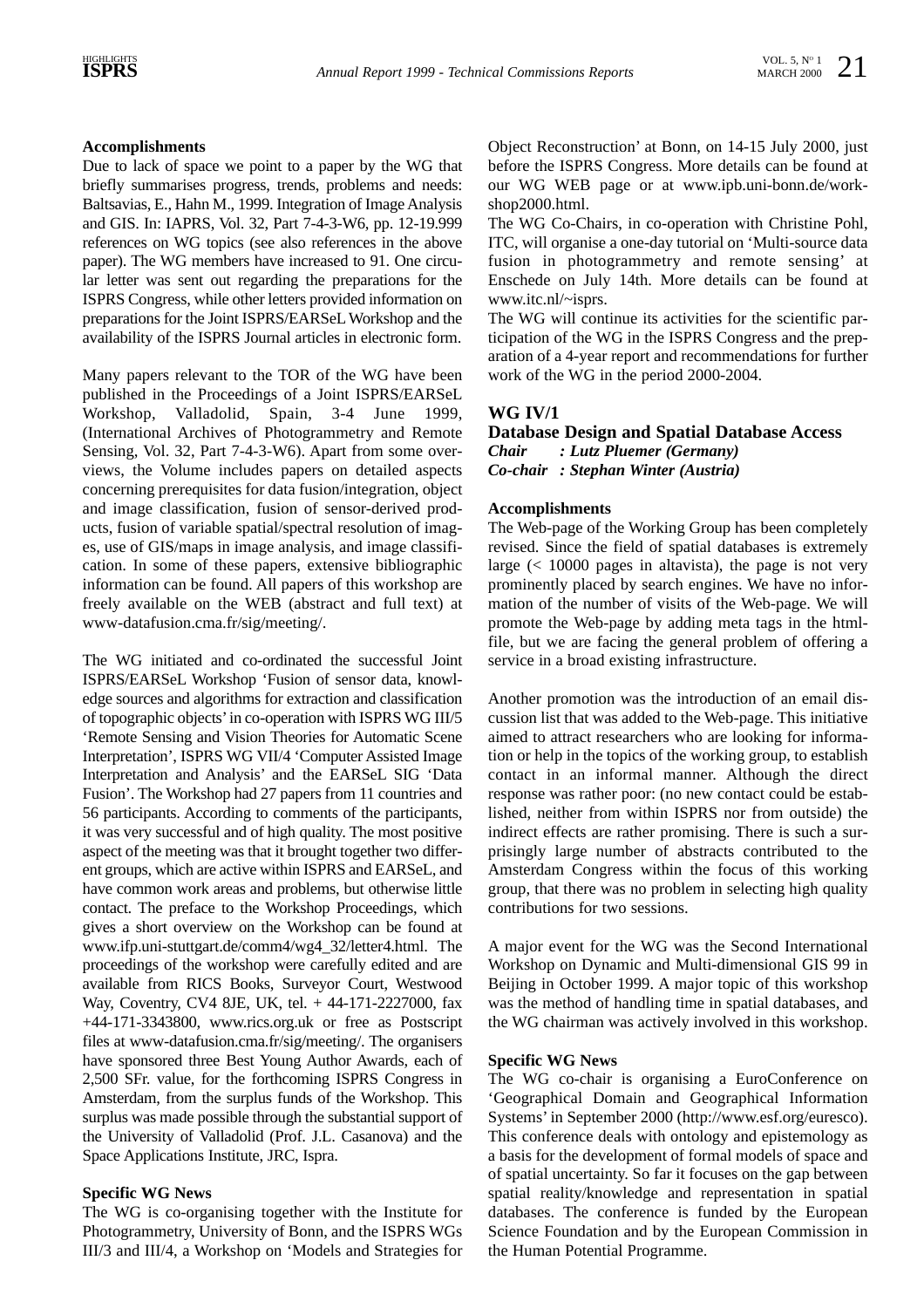### **WG IV/2**

# **Digital Terrain Models, Orthoimages and 3D GIS**

*Chair : Roy Welch (USA) Co-chair : Klaus Tempfli (The Netherlands)*

*Secretary : Marguerite Madden (USA)*

### **Accomplishments**

In 1999, ISPRS Working Group IV/2, 'Digital Terrain Models, Orthoimages and 3D GIS' conducted two special technical sessions at the American Society for Photogrammetry and Remote Sensing Annual Conference held in Portland, Oregon, USA on May 19, 1999. Seven papers were presented in these sessions by speakers from the US, UK, The Netherlands and Austria. Highlighted topics that were discussed include the use of softcopy photogrammetric techniques for mapping rugged terrain areas, digital orthophotos for large scale mapping in Antarctica, DTM accuracy, and visualisation and analysis of 3D GIS databases.

#### **Specific WG News**

Dr. Roy Welch will be the Convenor of two Inter-Commission sessions at the Congress designated as IC-15 and entitled, 'DTM Generation and Orthoimages'. Although a total of 77 abstracts were submitted for consideration for IC-15, only 10 could be selected for oral presentation in the two 1.5 hour long sessions. It is anticipated that this strong response to the Call for Papers and high interest in WG IV/2 activities will result in quality technical sessions and valuable scientific exchanges at the upcoming Congress.

#### **WG IV/3**

# **Temporal Aspects and Topographic Database Maintenance**

*Chair : Jun Chen (China) Co-chair : Fabio Crosilla (Italy) Secretary : Jie Jiang (China)*

#### **Accomplishments**

The WG organised the Second International Workshop on 'Dynamic and Multi-Dimensional GIS (MDGIS'99)' during October 4-6 1999 in Beijing. The workshop was jointly organised with the following six other working groups:

- ISPRS Inter-Comm. Working Group IV/III.1 (GIS Fundamentals and Spatial Databases)
- ISPRS Inter-Comm.Working Group IV/III.2 (Integration of image analysis and GIS)
- ISPRS Working Group II/2 (Software and Modelling Aspects of Integrated GIS )
- ISPRS Working Group IV/1 (Database Design and Spatial data access)
- ISPRS Working Group VI/3 (International co-operation and technology transfer)
- IGU Study Group on Geographical Information Sciences

About 160 delegates, coming from 13 counties (Australia, Canada, China, Czech, Germany, Italy, Japan, Malaysia, S.

Korea, Switzerland, Thailand, the Netherlands, USA) and two regions (Hong Kong and Taiwan), attended this conference. 72 papers were accepted in the Workshop and about 60 oral presentations were given. The topics covered were diverse: there were 18 papers on spatial-temporal modelling; 8 papers on spatial concepts and spatial relations; 6 papers on cartographic presentation and transformation; 7 papers on 2.5D modelling and 6 papers on 3D modelling; 5 papers on image processing or database management, and 22 papers on system design and application. The papers are published in the proceedings of this workshop (International Archives of Photogrammetry and Remote Sensing, Vol..32 Part 4W12).

Two keynote addresses were given by Prof. Dieter Fritsch and Prof. C.M.Gold. Prof. Fritsch spoke on 'Spatial data revision'. He compared the vision (the requirement) with reality (current situation) of the geo-reference data and analysed the methods, results and applications of data revision. He pointed out that data revision is an issue of sustainability. Prof C.M. Gold from Laval University spoke on 'Spatial relations'. He stated that the spatial tessellation could be space-primary and feature-primary. The Voronoi diagrams could be used for spatial relations description and modelling.

The WG was also co-organiser of the International Symposium on Spatial Data Quality held at The Hong Kong Polytechnic University from 18th to 20th July 1999.

#### **Specific WG News**

The WG will co-organise the Workshop 'Bringing the gap' in Ljubljana from 2nd to 5th Febuary, 2000 with the ISPRS WG VI/2

#### **WG IV/4**

**Mapping Using High Resolution Imagery** *Chair : Gottfried Konecny (Germany) Co-chair : Volker Walter (Germany)*

#### **Accomplishments**

The Working Group organised a 4 day workshop in Hanover jointly with WG´s I/1 and WG I/3 from September 27 to 30 1999, with about 80 participants. The proceedings are available on CD-ROM from the Institute for Photogrammetry and Engineering Surveys at the University of Hanover. A review of the meeting will be published in EARSeL News.

#### **Specific WG News**

The Co-chairman Don Light retired and therefore has been replaced by Volker Walter, who can be reached through the following address: Dr. Volker Walter

Institute for Photogrammetry (ifp) Stuttgart University Geschwister-scholl-Str. 24(D) D-70174 Stuttgart Germany Tel. +49(711) 121 4091 Fax +49(711) 121 3297 Email: volker.walter@ifp.uni-stuttgart.de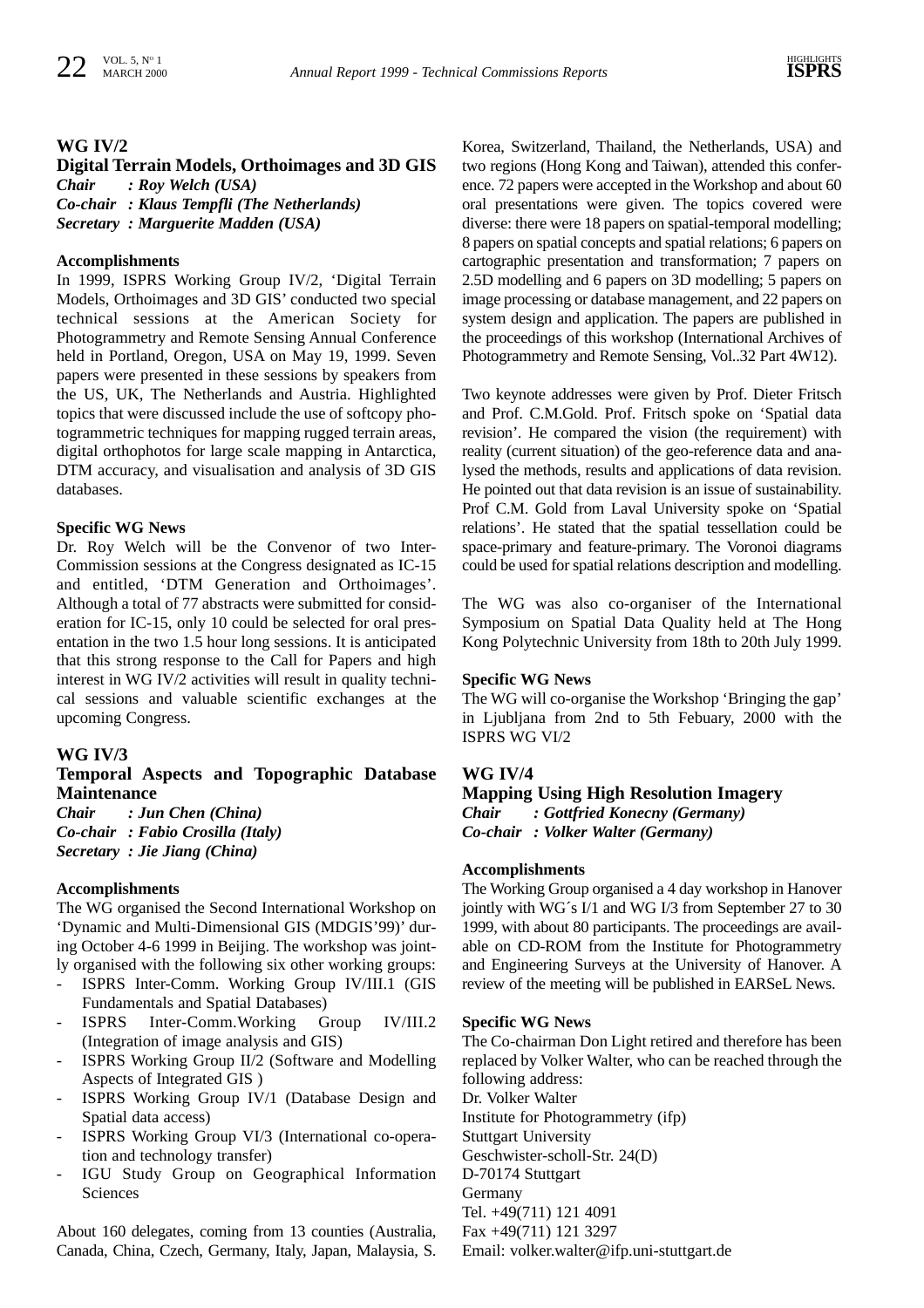# **WG IV/5**

**Extra-terrestrial Mapping**  *Chair : Jan-Peter Muller (United Kingdom) Co-chair : Randy Kirk (USA) Secretary : Karl Mitchell (United Kingdom)*

# **Accomplishments**

In 1999, a mirror of the Working Group web site at the University College, London, was established at the U.S. Geological Survey in Flagstaff at the address http:// wwwflag.wr.usgs.gov/USGSFlag/Space/Isprs/index.html. In addition, regional digital topographic models and orthophoto-mosaics of Mars produced at the USGS over the last decade have been collected and we have begun the work on reformatting them to make them available through the web site.

The WG followed up its workshop in London last year with an extremely successful second workshop 'Mapping of Mars--1999' on the Caltech campus in Pasadena, California 23-24 July, 1999. The ISPRS workshop was held in conjunction with the 5th International Conference on Mars, sponsored by NASA, JPL, and Caltech. This week-long conference, with over 200 papers in 15 sessions, was attended by hundreds of planetary scientists from the US and around the world. The ISPRS contribution consisted of a poster session on Friday, 23 July and a full-day session of oral presentations on Saturday, 24 July, both of which were well-attended; the majority of mapping enthusiasts also attended the full Mars Conference and participated in its several social events. Attendees at the Saturday session also continued their lively discussions of the presentations over lunch and at a reception held after the final talk. A total of 10 posters and 10 talks were presented. Abstracts of these talks were included on the CD-ROM volume provided to Mars Conference registrees, and can also be downloaded from the WG web site http://wwwflag.wr.usgs.gov/USGSFlag/Space/Isprs/ Caltech99/index.html)

The topic of 'Mapping of Mars' was divided into three sub-sessions. The first, 'Mars Control Networks and Global Mosaics' was highlighted by talks on the location of the three US Mars landers by Dr. Timothy Parker (JPL), on revision of the Martian control net and production of new global mosaics by Dr. Randolph Kirk (USGS), and on the production and use of improved global maps of Mars at DLR by Dr. Juergen Oberst. Dr. Kira Shingareva (Moscow State University) also reported on her work with Dr. Lev Bugayevskii on the development of map projections for triaxial ellipsoids. Posters related to global mapping of Mars included a report on the status of the RAND-USGS control network (Dr. Merton Davies, RAND), a full-size presentation of the DLR mosaic (Dr. Wolfgang Zeitler), and a presentation of DLR plans for a 1:200,000 scale map series of Mars contributed by Dr. Hartmut Lehmann of the Technical University of Berlin.

Closely related posters by Dr. Chuck Acton (JPL) and Trent Hare (USGS) covered the use of the SPICE system of ancillary data in Mars mapping, and the USGS planetary GIS web site 'PIGWAD,' respectively. The second subtopic of the workshop, 'Mars Topographic Mapping,' was addressed by a talk by Dr. Paul Schenk (LPI) on his recent progress in stereogrammetric mapping with Viking Orbiter images, and one by Dr. Thomas Duxbury (JPL) on the revolutionary impact of the MOLA altimeter for both topographic mapping and planimetric control of Mars. Posters were contributed by Dr. Peter Mueller (University College, London) comparing early MOLA results with the USGS global topographic model of Mars, and by Dr. Tony Cook (National Air & Space Museum, Washington, DC) reporting on the UCL stereoderived topographic model of Ius and Tithonium Chasmata. Randy Kirk also contributed a poster on a simple database of Viking Orbiter images that can be used to identify stereo coverage for topographic mapping of Mars.

Dr. Mark Lemmon (University of Arizona) introduced the third topic, Mars Lander Missions and Cartographic Plans,' with a presentation on the imaging systems of the Mars Polar Lander, which was programmed to land on December 3rd. Dr. Raymond Arvidson (Washington University, St. Louis) reported on cartographic and navigation planning for the FIDO, APEX, and Athena experiments that will fly on subsequent Mars Landers. Dr. Matt Golombek (JPL) summarized the constraints that determine where those future landers can go and the GIS approach being used to identify candidate landing sites. A final oral presentation by Eric Zbinden (NASA Ames Research Center) on the virtual reality system developed by the Ames group for visualization of Mars Lander data included a dramatic video presentation of the system in use with data from Mars Pathfinder and Mars rover field tests. Posters on Mars Lander cartography included an update on USGS cartographic work with Mars Pathfinder data submitted by Randy Kirk, and a map of the Pathfinder landing site contributed by M. Kuschel (DLR).

A month after the 'Mapping of Mars-1999' workshop, WG Co-chair Randy Kirk attended the International Cartographic Congress in Ottawa to meet with members of the International Cartographic Association Working Group on Planetary Cartography, including Dr. Kira Shingareva (Moscow State University), Dr. Phillip Stooke (University of Western Ontario), and Dr. James Zimbelman (National Air & Space Museum). They discussed planetary mapping efforts at their home institutions as well as the plans of the ISPRS and ICA working groups. Several ideas for ISPRS/ICA collaboration on planetary topics were generated, ranging from a glossary explaining the different terminology used by planetary mappers in different countries (to be incorporated in the ISPRS web tutorials) to longer-term collaborations. At the ICA session on Planetary Cartography, Kirk delivered an impromptu talk on plans to revise the Mars control net and USGS image mosaics of Mars. Several examples of planetary maps compiled by the USGS and DLR were also on display at the Cartographic Exposition associated with the Congress.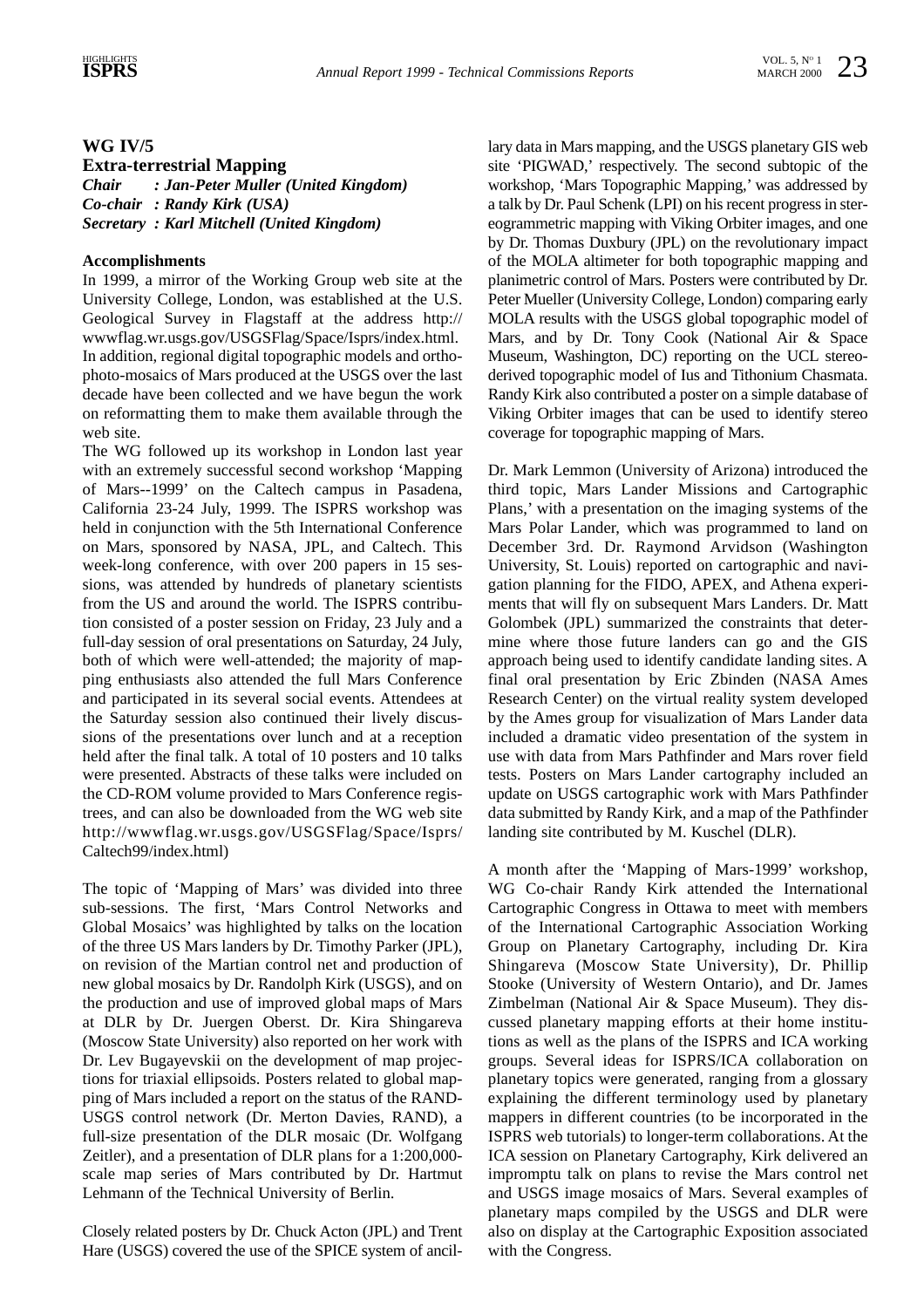# **WG IV/6**

# **Global Databases Supporting Environmental Monitoring**  *Chair : Ryutaro Tateishi (Japan)*

*Co-chair : David Hastings (USA)*

# **Accomplishments**

The Working Group has continued its activities aiming to publish a book titled (tentatively) 'Global Environmental Databases – Present Situation and Future Directions' at the Amsterdam Congress. Everyone recognises the importance of global environmental databases for science, policy making, and education concerning global environment. There are many research projects and satellite missions which plan to develop global data sets as one of their purposes. The problem is that these efforts are mostly independent of each other, and that they are not integrated, nor co-ordinated. Since the development and use of global database of different fields have common problems/obstacles, the Working Group is trying to collect the best available knowledge and ideas on present situation and future directions about Global Environmental Databases from professionals of different fields.

As one of the steps to pursue this, the Working Group had

a workshop on 'Better Direction of Global Environmental Database Development' at Burns Hall of the East-West Center, Honolulu, Hawaii from 15-18 November 1999. Twenty-three outstanding participants had a productive four-day discussion on nine thematic subjects and five cross-cutting issues. The workshop did not involve research presentations, but discussion to find the way forward to lead global environmental databases in better directions. One of the successes of this workshop and the book publication project is that experts of extensive fields including, oceanographic data, socio-economic data, and soil data co-operatively joined the WG activity. As a chairman of the Working Group, I believe that the outcome of the Working Group activity, that is the book, will certainly influence the development of the Global Environmental Databases in all fields and lead it to better integration of Global Environmental Databases.

Lastly, the activity of this Working Group is not confined in the conventional fields of the ISPRS. Therefore, the Working Group needs the continuing co-operation with other societies and organisations. The members of the Working Group are willing to extend this activities for the next four year term to contribute to global environmental studies, policy making, and education.

# **Commission V: Close-range Techniques and Machine Vision**

*President: Hirofumi Chikatsu (Japan)* 

*Secretary: Eihan Shimizu (Japan)*

# **State of the Science and Technology**

Commission V covers a number of rapidly emerging research areas within photogrammetry and remote sensing, and specifically those related to digital close-range photogrammetry and machine vision. Recent innovations have spanned a broad area of applications, which has offered a significant opportunity for Commission V to broaden its focus and become more interdisciplinary in nature.

Current topics of wide research interest include real-time image sequence analysis, automated sensor orientation and calibration, feature extraction, image matching, 3D modelling and knowledge-assisted 3D scene reconstruction. A number of these are also research topics of interest in computer vision. This once again emphasises the need for Commission V to pursue the goal of becoming a focal point for the communication of ideas and research progress in interdisciplinary areas where close-range imaging is used for 3D scene reconstruction, both within ISPRS and in associated organisations.

In order to accomplish this goal a change in the title and terms of reference of Commission V may be warranted in order to attract more participants from related disciplines such as machine vision, robot vision and computer vision.

#### **Main Accomplishments in 1999**

In order to steer Commission V to success as an interdisciplinary commission, the following five workshops or conferences relating to commission terms of reference and attracting formal participation from Commission V working groups were held in 1999:

- 1. Videometrics VI, San Jose/USA, January 28-29, WG V/3, SIG
- 2. International Workshop on Mobil Mapping Technology, Bangkok/Thailand, April 21-23, WG II/1, WG V/1, IWG V/III, IAG WG1, FIG WG3
- 3. International Workshop on Photogrammetric Measurement, Object Modeling and Documentation in Architecture and Industry, Thessaloniki/Greece, July 6-9, WG V/2 & V/5
- 4. Technical Meeting of the Coordinate Measurement Systems Committee, CMSC'99, Seattle/USA, July 26- 30, CMSC, WG V/1
- 5. International Workshop on Vision-Based Techniques in Visualization and Animation, Onuma/Japan, October 14-16, SIG, WG V/3 & V/4, IWG V/III

It was noticeable in these events that there were many new applications involving multi-image and multi-sensor con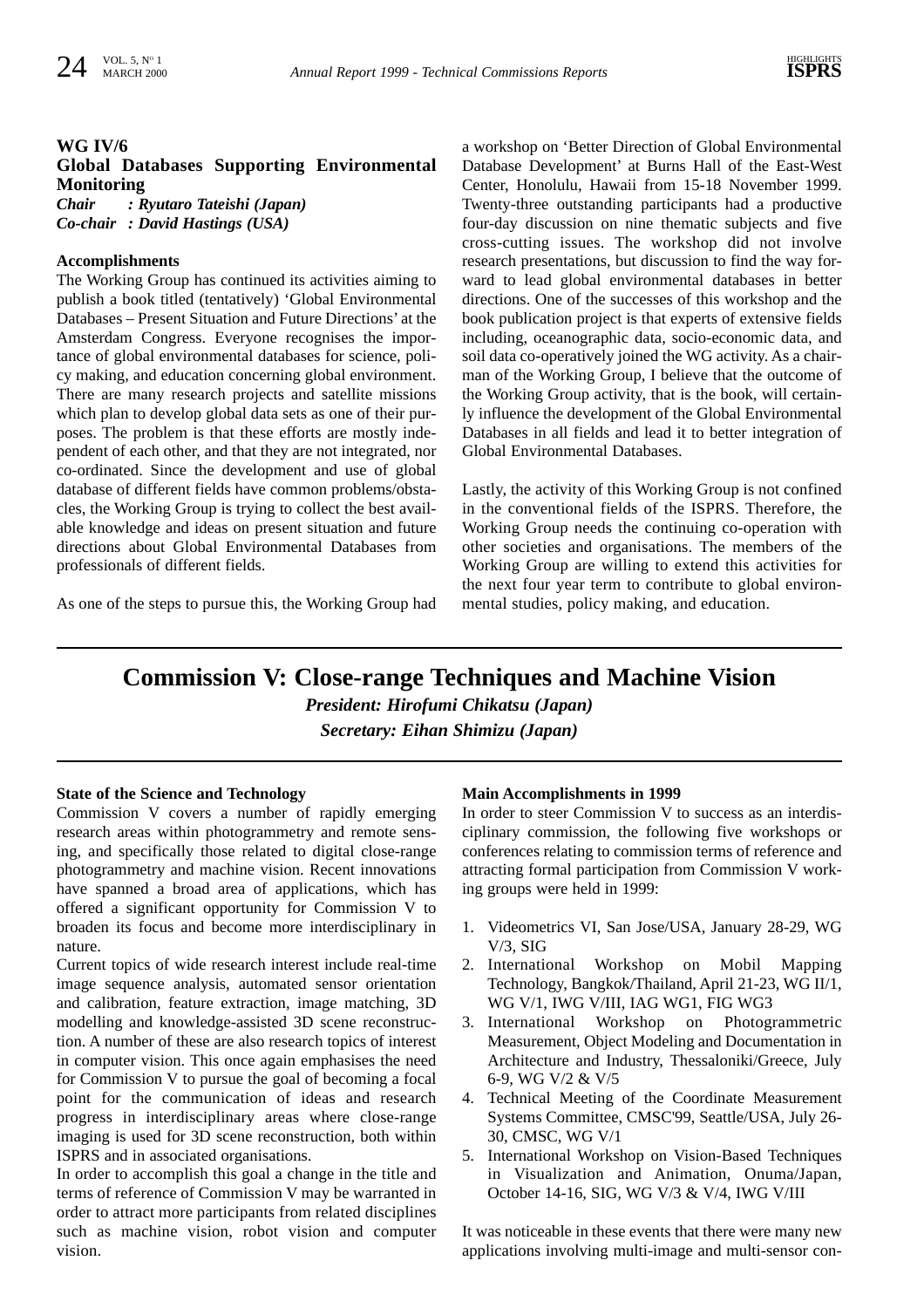figurations, as well as laser scanner applications, virtual reality and computer animation. Further details are provided within the individual working group reports.

Commission V News Related to the 2000 ISPRS Congress An impressive total of 195 abstracts were submitted for the 12 technical sessions of Commission V at the Amsterdam Congress, and 184 were accepted for either oral or poster presentation. The topics of the proposed presentations further indicates the developing interdisciplinary nature of Commission V.

# **WG V/1**

**Close-Range Imaging and Metrology**

*Chair : Clive S. Fraser (Australia) Co-chair : Horst Beyer (Switzerland)*

# **State of the Science and Technology**

The principal development themes in close-range imaging and vision metrology continue to focus upon automation in all phases of the photogrammetric process. Specific examples include continuing developments in 'intelligent' cameras, development of stand-alone measurement probes integrating one or more imaging sensors, innovations in projected light systems for off-line and on-line vision metrology, further advances in target and feature recognition with associated solutions to the multi-image correspondence problem, and new developments in models and procedures for automated sensor orientation. The resurgence in the development of integrated systems where the vision metrology component is used as a real-time dimensional control mechanism, be it for machining, milling or cutting control is also continuing. This area of development has also given rise to further work on the integration of vision metrology and CAD, and on model driven object reconstruction. Generally, the state of the science and technology of vision metrology could be characterised as reasonably mature in terms of fundamentals, with considerable development attention being given to advances in system automation, performance, reliability and productivity.

#### **Main Accomplishments for 1999**

The first principal activity for WG V/1 in 1999 related to participation in the International Workshop on Mobile Mapping Technology held in Bangkok from 21-23 April. The WG was a co-organiser of this successful conference, which had close to 200 participants from 17 countries. Of the 42 oral presentations, a number dealt specifically with WG themes of integration of imaging technology and sensor calibration. There were two technical sessions specifically dedicated to close-range imaging, and a poster session where the topic was imaging sensor systems. A number of WG members attended this symposium, where the WG Chair, Dr Clive Fraser also served as a session chairman.

The second main activity involved the 1999 Conference of the Co-ordinate Measurement Systems Committee (CMSC), which was held in Seattle from 26-30 July. The

CMSC is a group whose focus is large-scale co-ordinate metrology in manufacturing and engineering. ISPRS is currently endeavouring to establish a formal relationship with the CMSC, in recognition of the prominent role played by the technology of close-range digital photogrammetry in the field of industrial measurement. CMSC'99 incorporated two technical sessions specifically for presentations related to ISPRS WG V/1 activities, and the conference drew many members of our working group. The WG V/1 combined technical sessions were chaired by the WG Co-chair, Dr Horst Beyer, there being a total of seven presentations related specifically to industrial vision metrology. These presentations covered a broad range of applications, and contributions came from the following countries; Australia (2), France (1), Germany (1), Norway (1), Switzerland (1) and the United Kingdom (1). The ISPRS technical sessions drew an audience of approximately 130 people and the event was a very successful WG V/1 activity.

#### **Plans for 2000**

WG V/1 will concentrate on three main activities in 2000. The first of these is supporting the Commission in its organisation of the technical program for the Amsterdam Congress. The second is to continue to promote closer links and possibly the development of a formal relationship with the CMSC, and the third is to further improve the WG web site (http://www.geom.unimelb.edu.au/isprs  $wgy1/$ ).

#### **WG V/2**

# **Integration of Photogrammetric Systems CAD/ CAM**

*Chair : Jürgen Peipe (Germany) Co-chair : Stuart Robson (United Kingdom)*

#### **State of Science and Technology**

During the last years, Cax techniques such as CAD, CAM, CAE, CAT, CAQ have widely and successfully used for the design, manufacturing, testing, quality control etc. of 3-d objects. Moreover, CAD systems serve as database for the integration of different types of data acquired by a number of measurement techniques including photogrammetry. 3-D object models can be generated, e.g. for the asbuilt documentation in areas such as industry and architecture, 3-D indoor scene modelling and reverse photogrammetry, for object visualisation, manipulation, animation etc.. In addition, CAD modelling concepts support the automated or semi-automated photogrammetric measurement using a priori knowledge of the object from a 3-D model. The integration of photogrammetric tools with existing CAD environments may lead to closer partnering between the measurement and end user communities.

#### **Main Accomplishments in 1999**

In 1999, the main activity of WG V/2 was participation in a meeting jointly organised with WG V/5 'World Cultural Heritage'. The workshop 'Photogrammetric Measurement, Object Modelling and Documentation in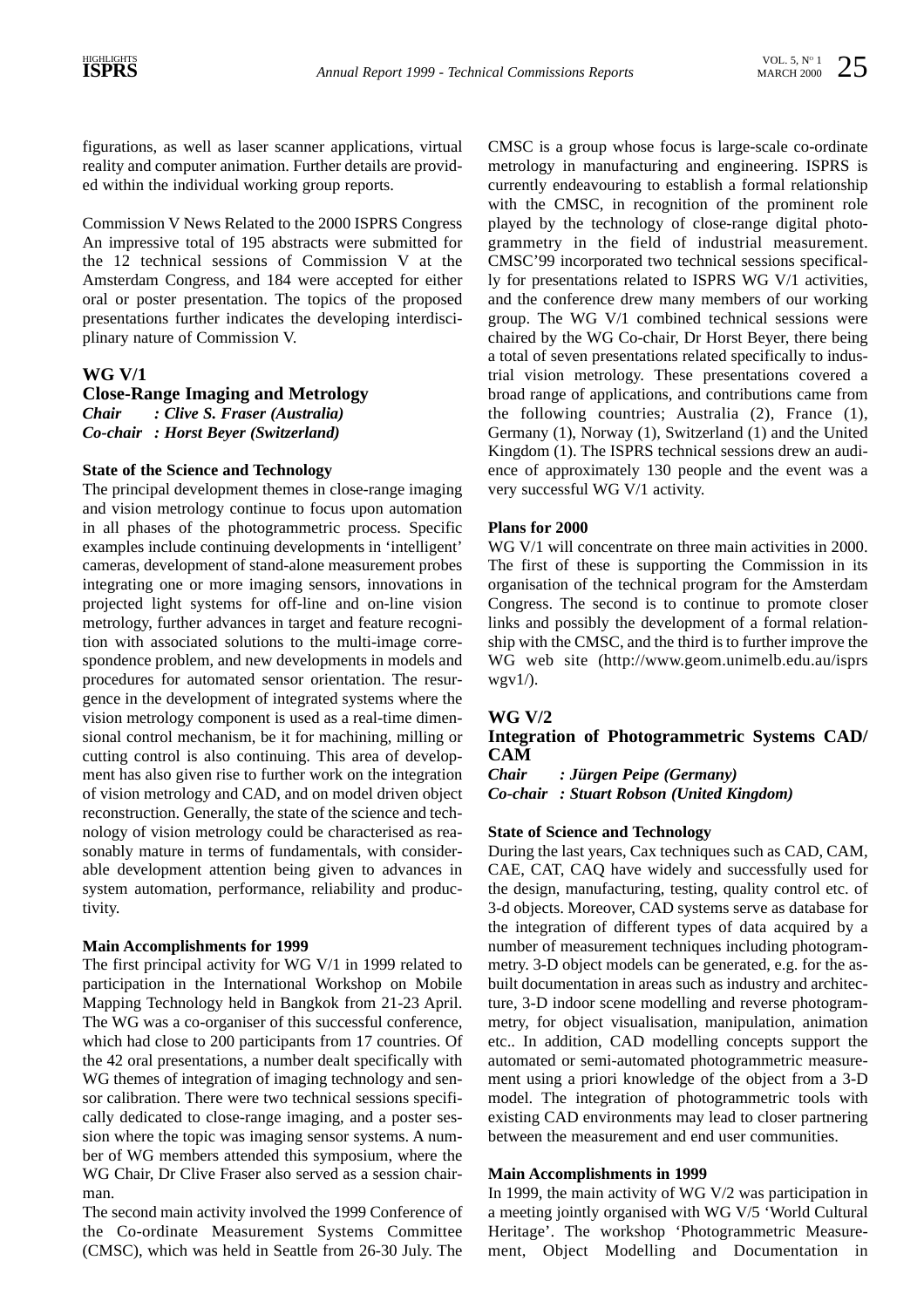Architecture and Industry' was held in Thessaloniki/ Greece from July 7-9, providing a forum for a total of 43 papers published in International Archives for Photogrammetry and Remote Sensing, Vol. 32 Pt 5W11. An overview paper of WG V/2 topics entitled 'On the Integration of Digital Photogrammetry with Computer Aided Engineering' was given by the WG chairpersons together with Dave Chapman, UK. A series of presentations dealt with automated and semi-automated production of constructive solid geometry models from image networks offering considerable potential for the future. Combined with this was the increasing automation of photogrammetric computation and model generation techniques appropriate for engineering applications. In addition, important developments from the architectural/archaeological and visualisation side were presented that can be expected to provide significant benefits to ease of use and acceptance of the data produced by end users. On the one hand, some examples were given of the ability of state of the art systems to generate output of not only geometric but also aesthetic quality. On the other hand, the automatic production of 3D models appropriate for visualisation purposes from image sequences captured using video camera equipment is worth mentioning. Whilst not yet geometrically precise, such techniques can be combined with established photogrammetric geometry and calibration principles to promote and uptake them also by non-photogrammetrists.

A number of working group members, as well as the chairpersons, were involved in some other conferences with a more or less strong CAD component, e.g.

- Videometrics VI, held on January 28 and 29 in San Jose, California/USA and
- XVIIth CIPA Symposium, Oct. 3-6 in Recife/Olinda, Brazil

#### **WG V/3**

# **Scene Modelling for Visualisation and Virtual** *Chair : Sabry El-Hakim (Canada) Co-chair : Wolfgang Forstner (Germany)*

#### **State of the Science and Technology**

There is increasing integration of computer graphics with Photogrammetry, image processing and computer vision. This is evident particularly in image-based rendering (IBR) and blending of real-world data (e.g. from 2D/3D images) with computer-generated imagery. IBR is evolving into more of a combination of geometric modelling and pure image based. There is the realisation that without the 3D geometry the realism is definitely lacking. Many efforts are being made in automating the feature extraction, matching, and modelling procedures. However, the success has been limited to image sequences such as those obtained by video cameras. One observation has become clear over the past year, those creating 3D models in the computer graphics community are rediscovering basic photogrammetric techniques such as proper camera modelling and bundle adjustment. It is realised that real cameras cannot be accurately simulated with a pinhole camera approximation and that registration of multiple images is better done simultaneously. Therefore, more interaction between the two communities is needed, particularly at each other's conferences and by publishing in their society's journals.

#### **Activities and Conference Report**

- 1. The official WG workshop was Videometrics VI, Part of SPIE Photonics West - Electronic Imaging 99, San Jose, California, January 23-29, 1999. Thirty-two papers from 16 countries were presented covering the topics of this working group and the SIG on animation.
- 2. A theme issue of the ISPRS Journal on the topics of the WG, titled: Imaging and Modelling for Virtual Reality, has been published in December 1998. Due to page constraint and good participation, two additional papers were published in the February 1999 issue. A total of 8 good papers covered many of the bases of creating virtual environments, primarily: data acquisition, processing, registration, modelling, and rendering.
- 3. The Second International Conference on 3-D Imaging and Modelling took place in Ottawa, Canada, in October 4-8, 1999. Although not officially a WG workshop, many of the WG members are on the program and organising committees and a significant number attended and presented papers, including one of the keynote papers.
- 4. The working group co-operated in organising the V/SIG Animation International Workshop on Vision-Based Techniques in Visualisation and Animation, October 14-16, 1999, Onuma, Japan.
- 5. The WG web site, which has been established in January 1997, is continuously being updated. It links to the members web pages (50 members from 16 countries) and e-mail, evaluated VR useful sites, related conferences, and various types of raw data provided by some of the WG members.

# **Plans for 2000**

Two TC session (sessions TC V-5 and TC V-8) and one IC session (IC-16) are planned for ISPRS Congress in Amsterdam. A total of 49 abstracts were submitted for the three sessions. A tutorial (TU5 An introduction to virtualised reality systems) will be given at the Congress.

#### **WG V/4**

# **Human Motion and Medical Image Analysis** *Chair : Felix Margadant (Switzerland) Co-chair : Masako Tsuruoka (Japan)*

#### **State of Technology and Trends**

The main emphasis is again back on visualisation and less on automated image understanding. The developments mainly follow the trend of high-end graphic engines currently emerging and interactive image understanding, i.e. the combination of machine visualisation and human decision making.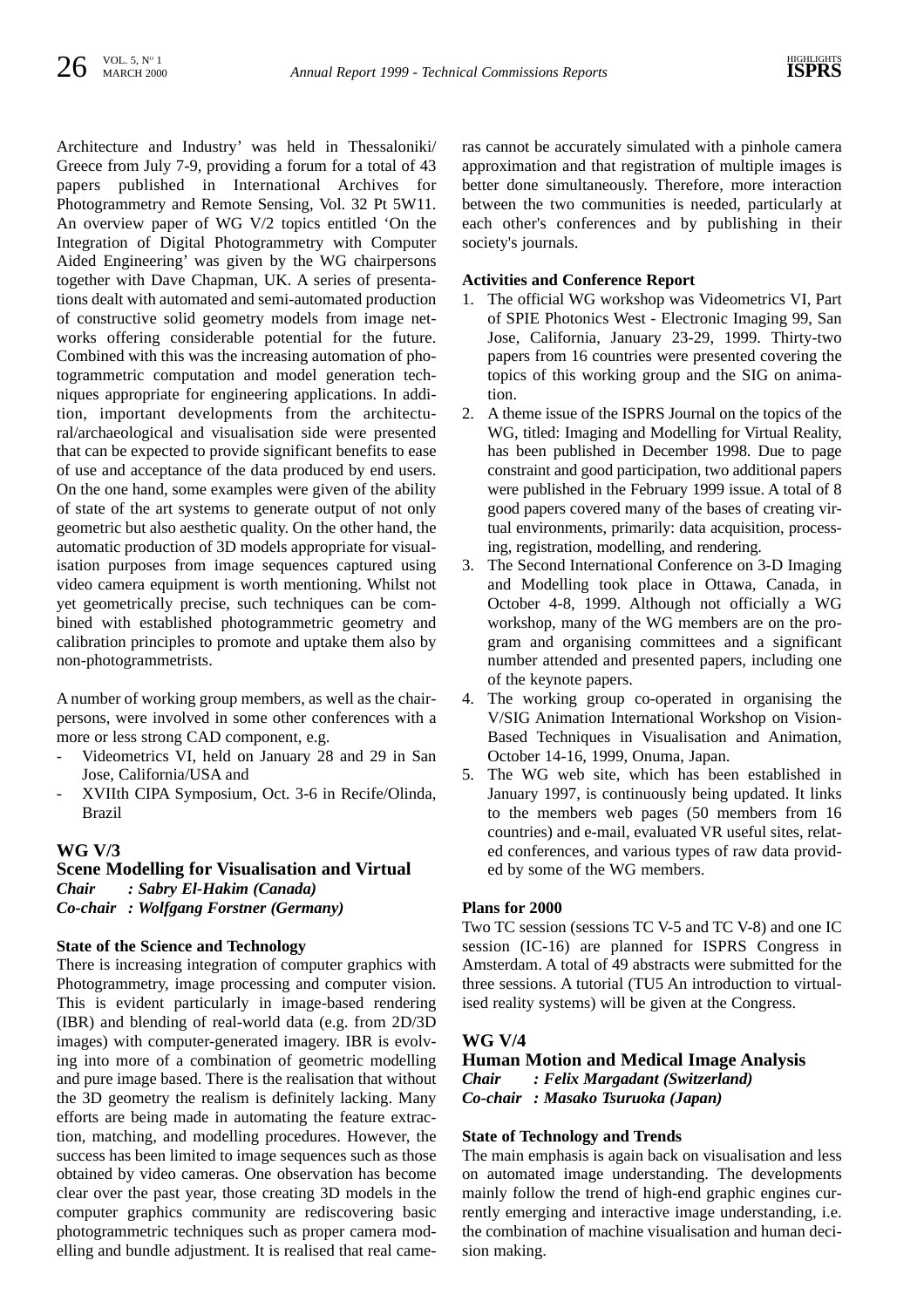Edge detection and boundary definition always used to be one of the major problems for all image processing based measurements, but they become exceedingly difficult and contradictory to handle when it comes to colour or multispectral images. Many WG V/4 abstracts for Amsterdam 2000 address the problem of colour image interpretation but it seems still a long way to go for a common agreement or even availability for universal filter methods.

Within medical graphical applications the trend goes from displaying raw data and schematics to volume rendering and animation. The low cost of high-end graphics hardware currently dominates the field and to some extent blocks the development of smart software alternatives and even the progress of computer understanding developments. The upcoming WG V/4 presentations for Amsterdam will show the problems of computer graphics being far more advanced than image interpretation. On the positive side rendering is more standardised than it used to be, many contributions even rely on the same software tools. The set of tools for Human Motion and Histology on one side, and Microscopy and general Medical Imaging on the other, are still fundamentally different, but with each class a broad consensus is noticeable. Last year's hope of determining a common terminology, at least for the display and data representation side, for all WG V/4 contributors therefore failed, but the WG has still come closer to the ideal. This is particularly important, since comparison of graphically represented results makes very limited sense, when not derived with similar algorithms.

The 1998 Hakodate meeting clearly showed that medical imaging was a heterogeneous field whose disciplines only marginally coincide. For Amsterdam the situation is clearer, and there are broad areas of overlap The problems of camera systems, microscopes, CAT scanners and ultrasonic heads, dealing with thoroughly different physics and therefore varying algorithms, has become much less significant, mostly due to the limited availability of good tools for volume-image processing and because of the fast convergence of these products.

In the field of human motion analysis the main effort has moved from on-line human expression recognition to general gesture interpretation. Applications are patient supervision, jaw and joint movement and support, as well as motion synthesis for VR. Two systems to be presented can even deal with ambiguous data from their camera systems by the feedback of implied restraints.

Strong emphasis is also found on equipment to calibrate the above listed processes or to determine the precision of the method applied. Work is undertaken in measuring the absolute precision, reliability and efficiency of human motion analysis and medical imaging, as well as offering fast and efficient calibration systems for telemetric systems or virtual reality equipment.

#### **Plans for Year 2000**

So far, the next activity planned is the conference in Amsterdam in 2000. Both chairs work in the field of medical and biological imaging respectively, whereas the WG V/4 hosts Medical Imaging as well as Human Motion Analysis. During the Hakodate 1998 conference the two disciplines were clearly split and the background terminology of both was strongly different. However, the majority of the Human Motion contributions for the Amsterdam 2000 conference is dedicated to medical projects. This may be involuntarily induced by the funding situation, though it brings the benefit that the background of WG V/4 becomes stronger and there should be a broader exchange of innovative designs and elaborate work in the field. Also Amsterdam sessions will not feature the separation into Human Motion and Medical Imaging that we had in Hakodate but will focus on an application based selection of the contributions.

As one of the chairs, I'm currently collecting edge- and boundary detection algorithms and definitions that are universally used in the field of Medical Imaging as well as in Human Motion. I would like to have the edge description software together with a database for an image exchange forum available online in the near future in order to found a more common discussion base for WG V/4.

# **WG V/5**

**World Cultural Heritage** *Chair : Petros Patias (Greece) Co-chair : Wenhao Feng (China)*

#### **State of the Science and Technology**

The main event of the WG activities during the past year was the International Workshop on 'Photogrammetric Measurement, Object Modelling and Documentation in Architecture and Industry', which was organised by WG V/5, in co-operation with WG V/2 (Integration of Photogrammetric Systems with CAD/CAM). The Workshop took place in Thessaloniki, Greece (July 7-9, 1999); a wide range of topics from the fields of interest of both groups was covered. A number of CIPA Working Groups co-operated in the Workshop, as well, namely: WG3 (Simple Methods and Architectural Photogrammetry), WG4 (Digital Image Processing), WG5 (Archaeology and Photogrammetry) and TG2 (Single Images in Conservation).

There were three presentation sessions, where 39 papers were presented and one poster session with 4 papers. An invited paper, given by the CIPA President preceded the first session. The papers covered the following topics:

- Mathematical Models
- Measurements and Processing in Archaeology and Architecture
- Algorithmic Aspects
- Integration of Photogrammetric Systems with CAD/CAM
- Sensor Integration and Data Fusion
- Measurements and Processing in Industry
- Object Modelling and Visualisation
- Documentation in Archaeology and Architecture
- Spatial Information Systems in Archaeology and Architecture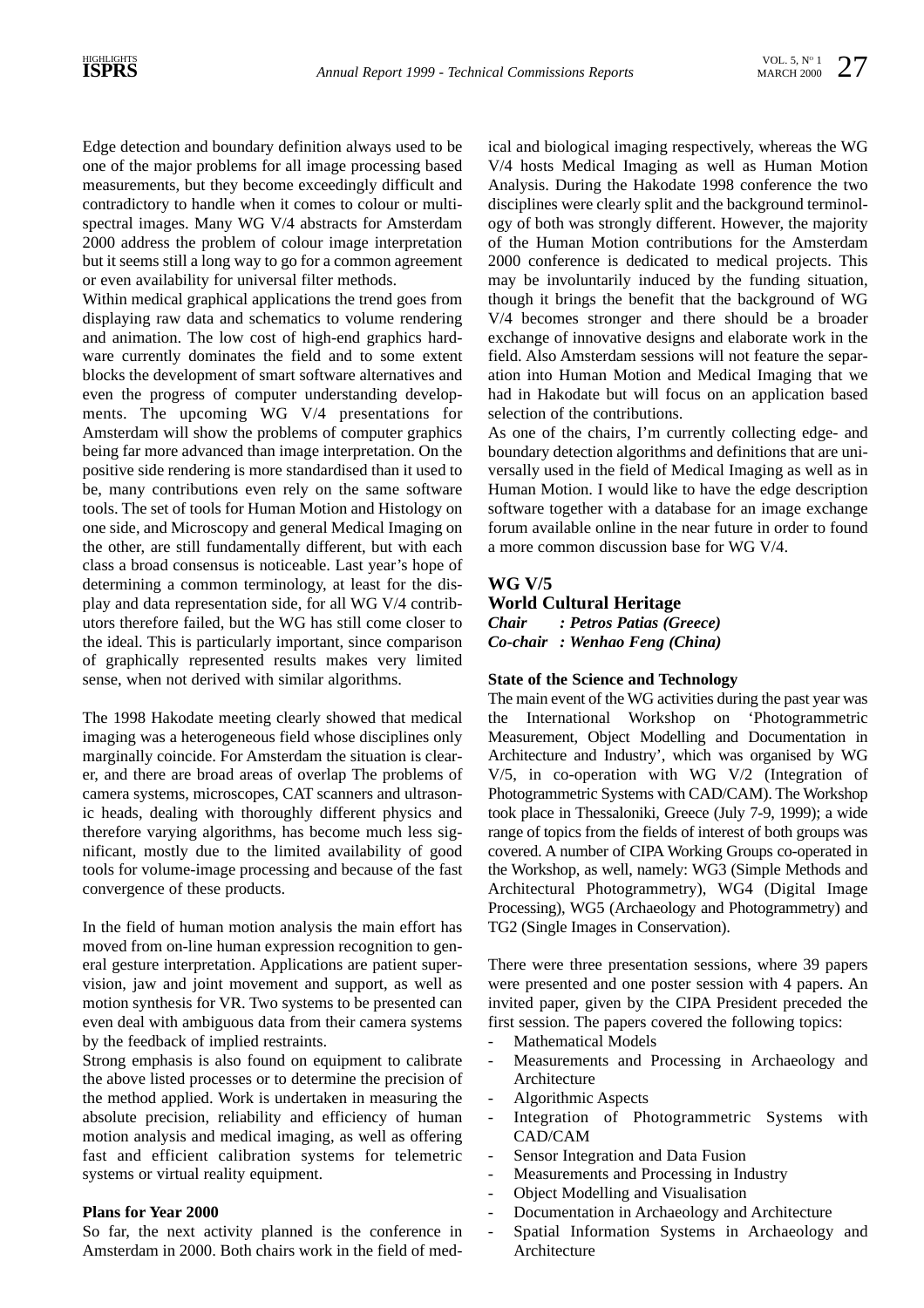About 110 participants from 12 countries attended the Workshop. Colleagues from: Austria, Belgium, Finland, France, Germany, Greece, Italy, Japan, The Netherlands, UK, USA and China comprised the audience.

# **Main Accomplishments in 1999**

Active maintenance and information fusion through the WG V/5 Home page http:/photo.topo.auth.gr/wgv5 Joint workshop with WG V/2 in Thessaloniki/Greece (7-9 July 1999).

# **Plans for 2000**

A total of 39 abstract were submitted for the three sessions for ISPRS Congress in Amsterdam.

# **IC WG V/III**

**Image Sequence Analysis** *Chair : Hans-Gerd Maas (Switzerland) Co-chair : Osamu Murakami (Japan)*

# **Working Group Activities during Last Year**

IWG V/III was co-organizor/sponsor of the following events:

- Videometrics VI, SPIE Electronic Imaging '99, San Jose, USA, 23-29 January 1999
- ISPRS/IAG workshop 'Mobile Mapping Technology', Bangkok, Thailand, 21-23 April 1999
- ISPRS workshop 'Vision-based Techniques in Visualisation and Animation', Onuma, Japan, 14-16 October 1999

#### **State of the Science and Technology**

A number of trends can be read from the member list of IWG V/III, the contents of the above mentioned conferences and the abstracts submitted to the ISPRS congress:

- A large percentage of the IWG V/III members do not consider themselves photogrammetrists in the classical sense. In fact, their provenance shows a large variability, ranging from neuro-biology to remote sensing. This leads to a very wide variety of research topics and application fields dealt with.
- A certain focus can be found in traffic-oriented applications, including airborne traffic surveillance, mobile mapping systems and autonomous car navigation tasks.
- As already realised at the Hakodate Commission V Symposium in 1998, much of the work is performed on various practical applications. On the algorithmic side, work was mainly oriented towards image flow analysis and spatio-temporal matching techniques.

#### **Main Accomplishments in 1999**

We consider bringing together researchers from different fields in ISPRS as one of our main tasks. This is reflected in the composition of the WG V/III member list. The wide scope of the working group is conceived as an advantage, but it is also accompanied by a large heterogeneity, making it difficult to find topics for common efforts. Nevertheless, the different background of the members can stimulate discussions on many aspects of image sequence processing. The ISPRS/IAG Mobile Mapping

Workshop in Bangkok also accentuated the interrelation between image sequence processing and GPS/INS sensor integration.

#### **Working Group News**

A total of 20 abstracts was submitted for the ISPRS congress in Amsterdam, where two technical session and one poster session are scheduled.

#### **Other Relevant Information**

Update information can be found on the IWG V/III web page http://www.geod.ethz.ch/p02/wg\_isprs/WG.V\_III/ WG.V III.home.html).

#### **Commission Officer Address Updates**

Current addresses of WG V/III chairmen: new co-chairperson Horst Haussecker Dr. Hans-Gerd Maas Delft University of Technology Faculty of Civil Engineering and Geosciences Section of Photogrammetry and Remote Sensing Thijsseweg 11 2629JA Delft, The Netherlands e-mail: h.-g.maas@geo.tudelft.nl Dr. Horst Haussecker Xerox Palo Alto Research Center, PARC 3333 Coyote Hill Road Palo Alto, CA 94304, USA e-mail: hhaussec@parc.xerox.com

# **Special Interest Group on 'Animation'**

*Chair : Armin Gruen (Switzerland)*

*Co-chair : Shunji Murai (Japan)*

#### **State of Science and Technology**

Image-based animation is a wide field, which draws scientists from many disciplines. Worldwide there are such a large number of conferences and other events which relate to visualisation and animation, that it is very difficult to give a comprehensive picture of the state of all sciences involved. Photogrammetrists seem to enter this field only reluctantly. They obviously consider it an exotic area with little to gain from. We believe that this attitude is fundamentally wrong and that photogrammetric experts could contribute quite a lot to this ever increasing market. This is true in particular at this very moment where animation people turn more and more to image-based techniques for more realistic landscape, city, face and body modelling and motion estimation.

As indicated by the conferences which where co-organised by our group we see a great variety of sensors, platforms and data being used in this field (satellite, aerial and terrestrial images, laser scanners, video theodolites, mobile mapping cars, spectrometers, computer radiographs, x-rays, magnetic positioning devices, DTMs/GIS, maps, historic maps, historic and current reports). A similar variety holds for the processing algorithms used (image and template matching, deformable contour models, feature extraction of points,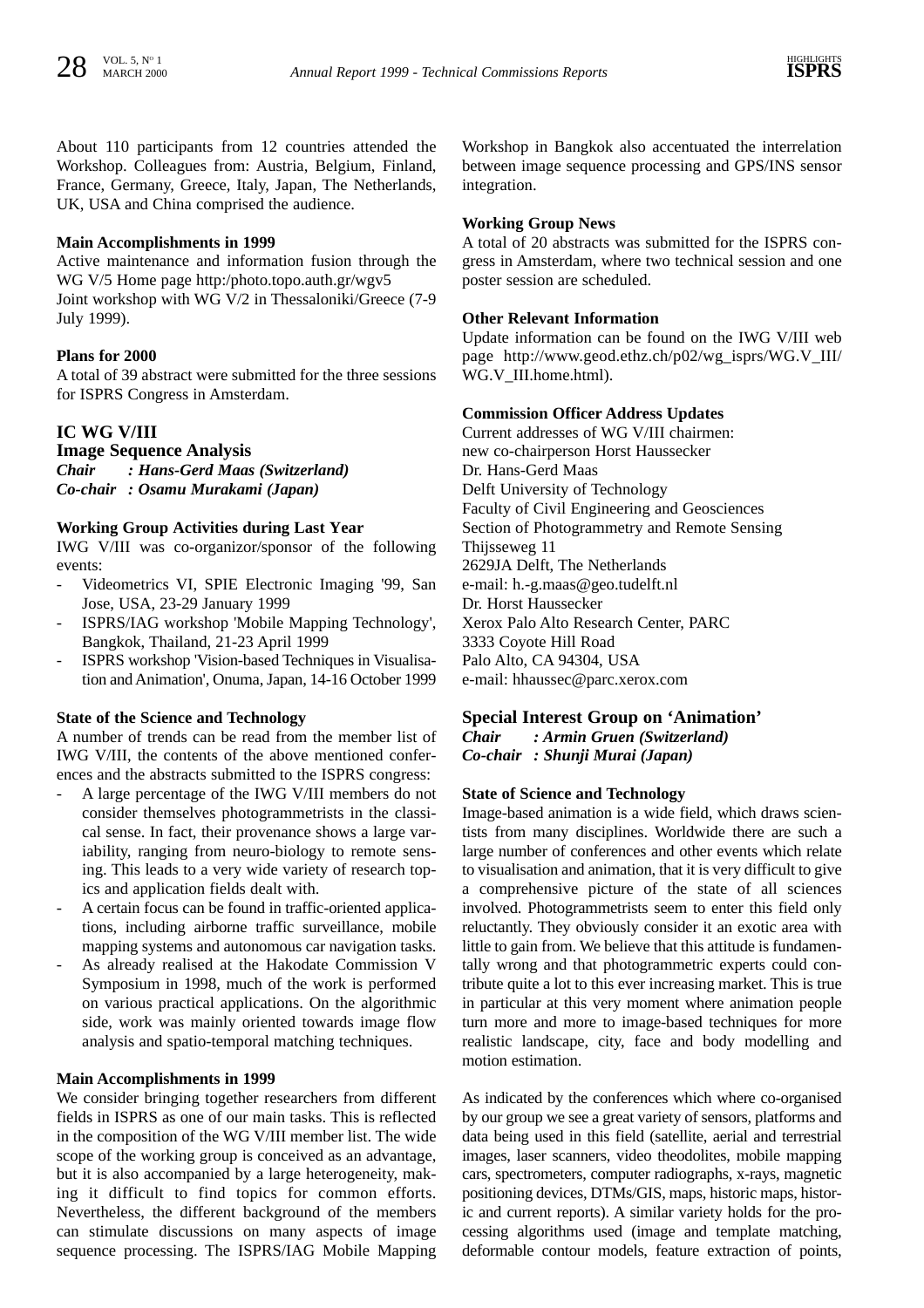lines and regions, optical flow, tracking in image and object space, slit scanning, video mosaicking, DTM modelling, DSM segmentation, reflectance modelling and so forth).

At the Onuma conference we have encountered the following array of applications: Landscape modelling, city modelling including historic towns, tourist guide, dynamic process simulation, vehicle and human motion, bone mineral density determination, stomach wall analysis, traffic sign recognition, roadside image database generation, power lines, slope management, coral reef, sea surface temperature, biomass, flame detection, violine bowing, refraction analysis, solar energy simulation. It is obvious from these facts that the use of photogrammetry in visualisation and animation is both scientifically interesting and technically rewarding. It is to be hoped that ISPRS will recognise this fact and pay more attention to these issues in the near future.

#### **Main Accomplishments in 1999**

- Preparation and conduction of three Technical Sessions at Videometrics VI, San Jose, USA, 28-29 January 1999. These sessions were devoted to the topics ' Head and Body Modelling and Animation' and 'Tracking and Motion Analysis' with a total of 10 papers.
- Organisation, Preparation and Conduction of the Workshop 'Vision-based Techniques in Visualisation and Animation', Onuma, Hokkaido, Japan, 14-16

October 1999. There was a rich program with six Technical Sessions and two Poster Sessions. The main topics treated, as evidenced by the titles of the technical sessions, where Landscape Modelling and Visualisation, City Modelling, Matching and Ranging, Motion Estimation and Body Modelling, and Various Applications.

#### **Plans for 2000**

- Contribution to the Sixth International Symposium on the 3-D Analysis of Human Movement, Cape Town, South Africa. This is an event of the ISB (International Society of Biomechanics)
- Support of the ISPRS Congress in Amsterdam
- Contribution to the Summer School on Mobile Mapping, Rottenmann, Austria, 18-22 September 2000 (in co-operation with FIG and IAG)

#### **Others**

The participants of the Onuma Workshop have agreed that it would be appropriate to the relevance of the topic to hold such an international workshop every two years. The next one is planned for Ayutthaya, Thailand, at the end of February 2001 and is concerned with Recreating the Past-Visualisation and Animation in Cultural Heritage. This will be organised in co-operation with AIT (Asian Institute

# **Commission VI: Education and Communication**

*President: T. Lukman Aziz (Indonesia)*

*Secretaries: Riadika MASTRA (Indonesia) and Fahmi AMHAR (Indonesia)*

#### **ISPRS Mid Term Symposium Technical Commission VI (Bandung, Indonesia, 15-17 April 1999)**

The Symposium was originally planned in Bandung Indonesia in August 1998. However, due to political and economic problems that occurred in Indonesia in 1998, the ISPRS Council agreed to reschedule the Commission VI Mid-Term Symposium to April 15-17, 1999. The venue of the Symposium was the Campus of the Institute of Technology Bandung in Bandung.

Prior to the Symposium a HLT Session was organised. The spirit of this tutorial was useful international co-operation and transfer of mature and innovative technologies, with the positive aim of their peaceful use. The HLT was organised by the Indonesian Surveyor Association (ISI) and the International Society for Photogrammetry and Remote Sensing (ISPRS) - Technical Commission VI: Education and Communication. The tutorials consist of 6 lessons given by 6 expert in photogrammetry, remote sensing and geographic information system during two half days.

The Symposium organised by the Indonesian Surveyors Association in co-operation with the Institute of Technology Bandung (ITB). It had a large participation,

including 60 Indonesians and 32 participants from abroad, from 14 countries. The President, the Secretary General, the Treasurer of ISPRS as well as all chairpersons and some co-chairs of WGs of Commission VI were present in the meeting. The Symposium consisted of eight Technical sessions, one special session on Earth Monitoring, a halfday Tehnical Tour and a social gathering (Sundanesse Cultural Evening). A total of 32 papers were presented. The theme of the symposium was 'Sharing and Co-operation in Geo-Information Technology' which covered topics on education in geodesy, survey, photogrammetry, remote sensing and GIS, CAT/CAL, WEB and Internet, knowledge sharing and technology transfer

The first day began in the morning with the opening session and the welcome addresses. The Rector of ITB Prof. L. Hendrajaya, opened the meeting and welcome addresses are made by President of Indonesian Surveyors Association R. Anshary, President Commission VI T. Lukman Aziz, President ISPRS L. Fritz and Chairman of the Indonesian Co-ordination Body for Survey and Mapping (BAKOSURTANAL) Prof. J. Kahar.

The half day technical tours comprised of The Indonesian Post Office to see how they developed the Internet busi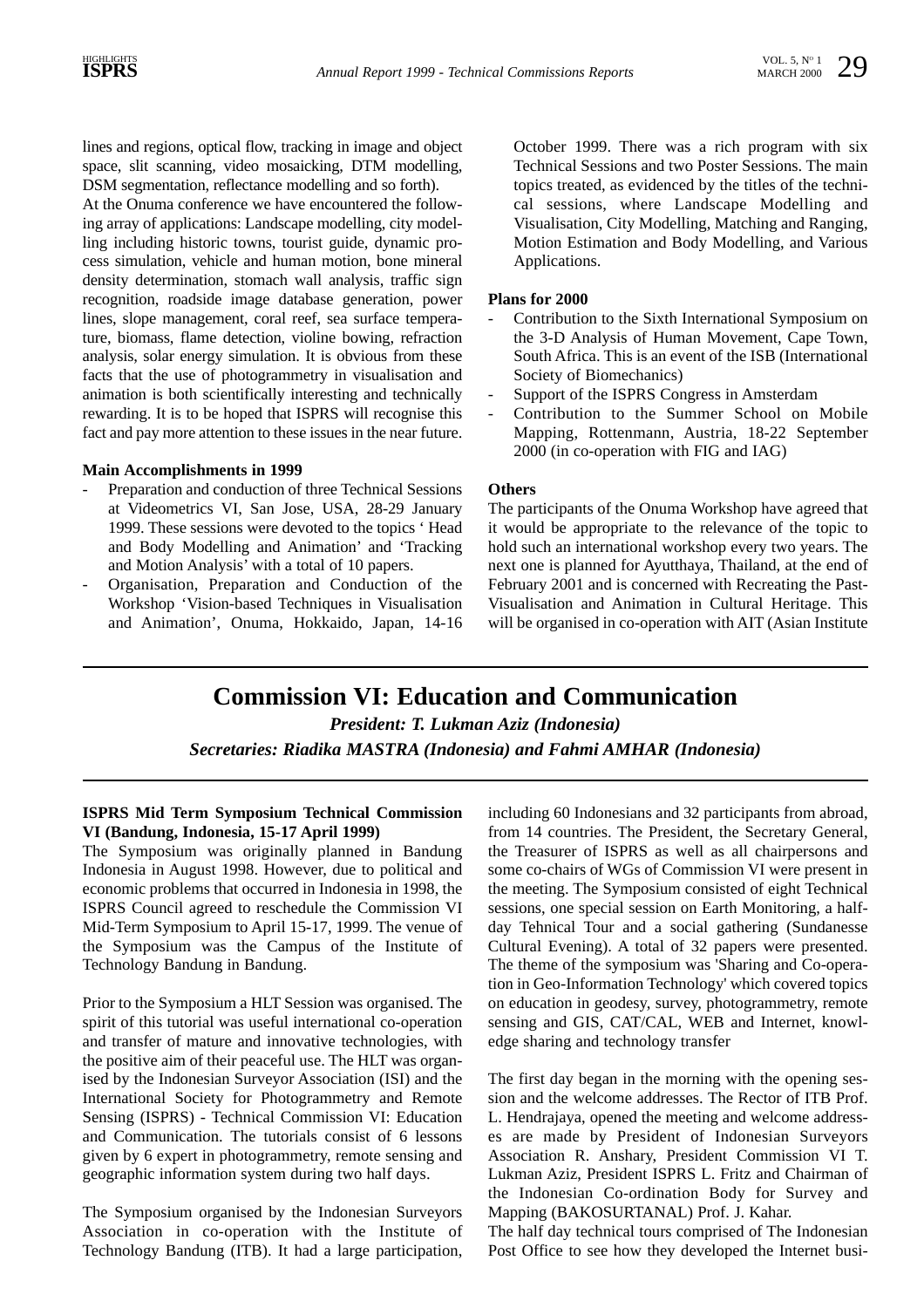ness and the private surveying company BLOM-NAR-CON to observed the progress of digital mapping of Island of Jawa and Leseer Island of the scale 1:25.000.

In a business meeting, future activities of the Commission were discussed and planned.

# **WG VI/1**

**Education** *Chair : Tania Maria Sausen (Brazil) Co-chair : Walter Schuhr (Germany)*

#### **Working Group Activities during 1999**

Attended and paper presentation in the International Symposium and Exhibition on Sharing and Co-operation in Geo-Information Technology, April 1999, Bandung, Indonesia.

The chair person attended:

- the ISPRS Workshop on Remote Sensing for the Detection, Monitoring and Mitigation of Natural Disasters, in Vienna, Austria, UNISPACE III, July, 1999
- the Seminar on Environment and remote Sensing for Sustainable Development, organized by ISPRS and NASA, during UNISPACE III, Vienna Austria, July 1999
- With regard to ISPRS Educational Task Force, a directory of the development of Education, training, research and fellowship opportunities in the remote sensing, GIS and its applications has been made available on the Web, linked to the ISPRS Home Page

Other relevant activities includes:

- the development of the web site addresses directory on education in remote sensing and GIS
- announcement of many ISPRS seminars, symposia and workshops in Latin America through the Educator network

# **WG VI/2**

#### **Computer Assisted Teaching**

*Chair : Kohei Cho (Japan) Co-chair : Joachim Hohle (Denmark)*

#### **State of Science and Technology**

Nowadays, various kinds of educational material or datasets for science are provided to the users by means of CD-ROMs or through the Internet. The worldwide Internet is expanding the meaning and rolls of distance learning. The importance and impact of computer assisted teaching and learning (CAT/CAL) are becoming greater than ever before. Considering those situations, the WG is working more on utilising CAT/CAL technology under the internet environment.

On the other hand, the WG is concerned about the differences in quality and level in educational material which is currently available to the users. A certain guideline for the development and evaluation of good CAT/CAL materials

may be needed in the future and the WG plans to work on this matter.

The WG activities and important information have been announced in a timely manner using the WG Home Page(Address: http://www.tric.u-tokai.ac.jp/research1/cat/ cat.html). The detailed report of the WG was published in the EARSeL (European Association of Remote Sensing Laboratories) Newsletter No.40 which was issued in December 1999.

#### **Accomplishments of the WG in 1999**

(1) CAT/CAL software on the net

Nowadays, platform independent programs can be developed with JAVA language. Anyone whose computer is connected to the Internet can use those programs with a JAVA compatible browser such as Netscape Communicator or Microsoft Explorer. This is a great advantage for distance learning. The WG co-chair Joachim Hohle has developed an interactive CAT/CAL program LDIPInter which covers the topic 'Automatic measurements of images', which can be used on the Internet by means of a browser, for example Netscape 'Communicator 4.5'. It can be downloaded from http://www.sunsite. auc.dk\_ /LDIPInter.

#### (2) CBLIS'99

The fourth international conference on Computer Based Learning in Science (CBLIS '99) was organised at the University of Twente, Enschede, the Netherlands in July 1999. Total of 64 participants, including some members of the WG, from 14 different countries attended the conference. The sessions covered teaching packages, simulation packages, intelligent software, virtual reality and virtual laboratory in science teaching, distance learning, multimedia techniques, evaluation, and monitoring of performance took place.

#### **Specific WG News**

#### (1) CATCON2

In order to promote the development and dissemination of good/user-friendly software packages, videos, as well as data sets for computer-assisted teaching, the working group plans to organise the software contest CATCON2 at the ISPRS Congress in Amsterdam in the year 2000. Anyone who have registered to the ISPRS Amsterdam Congress has the right to nominate one's software or dataset to the contest. For further information, contact Kohei Cho(kcho@keyaki.cc.u-tokai. ac.jp).

#### (2) Distance learning demo

Nowadays distance learning is very much in demand. Lifelong education is important all over the in the world. Various kinds of educational materials are available on the WWW. The video conferencing technology can realised the easy exchange of scientific knowledge among students, teachers and scientists in different places. The WG plans to make a demonstration on distance learning and organise a Inter-technical Commission Session on 'Computer assisted and distance learning ' at the ISPRS Congress 2000.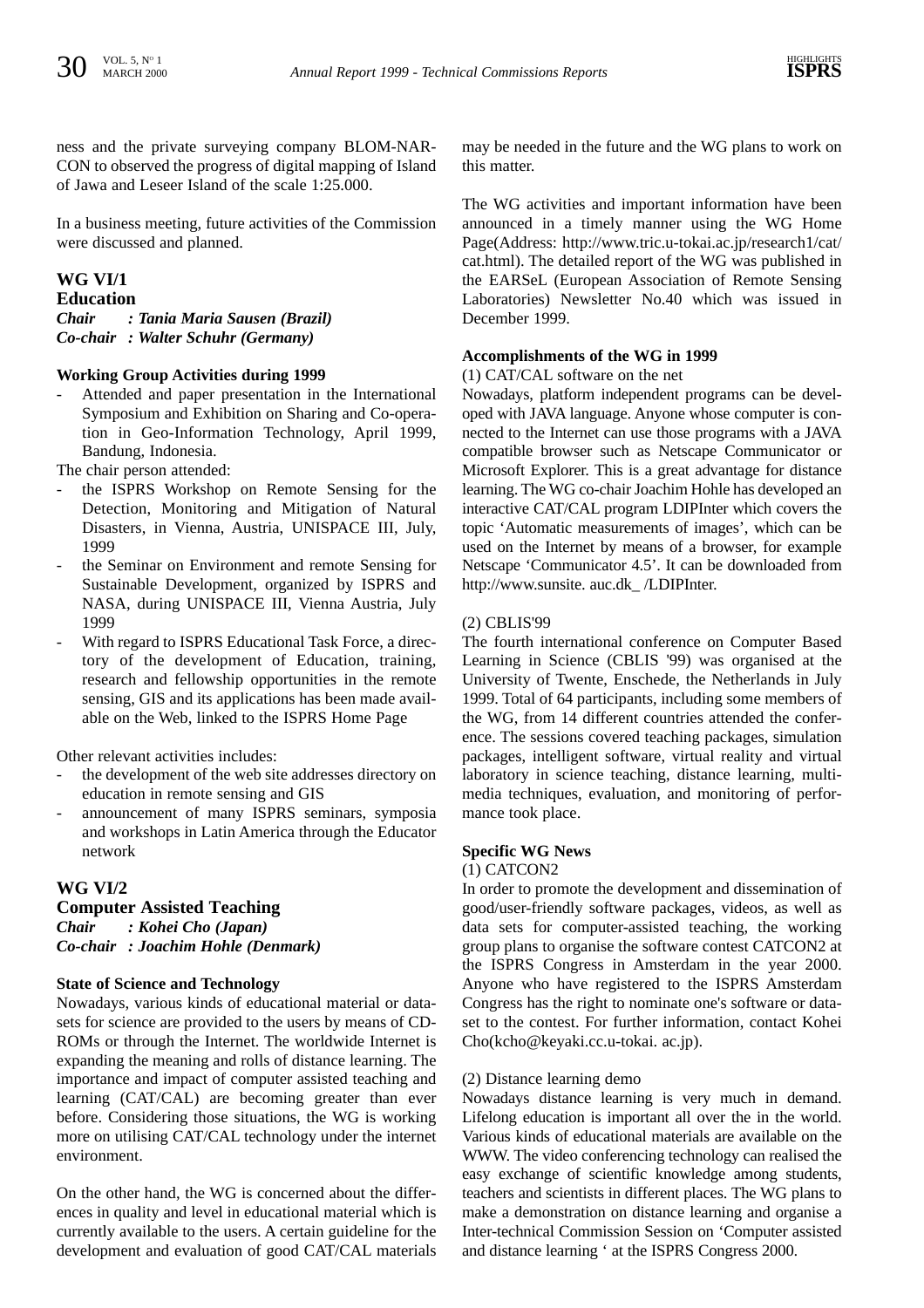# **WG VI/3**

# **International Co-operation and Technology Transfer**

*Chair : Luigi Mussio (Italy)*

*Co-chair : Mojca Kosmatin (Slovenia)*

#### **Accomplishment of WG VI/3**

The WG participated in the following events:

- From February 15 to 19, 1999 the WG VI/3 'International Co-operation and Technology Transfer' and the Italian Society of Surveying and Photogrammetry organised a meeting (of the working group) in Parma, Italy. The one-week meeting was dedicated to the memory of Prof. Mariano Cunietti, the Italian internationally esteemed scientist, who died two years ago. The meeting was ambitious in program (more than thirty papers were presented) and covered different disciplines: digital photogrammetry, architectural surveying, WEB, DBMS and GIS, thematic cartography and remote sensing, metrology and data processing, deformation monitoring, positioning and reference frame, mapping from space and extraterrestrial mapping. A poster session, presenting twelve posters, was organised as well. More information are available via internet on the WEB-site http://ipmtf14.topo.polimi.it/~sage.
- 2nd Regional Conference of the African Association of Remote Sensing of the Environment (Abidjan – Cote d'Ivoire, October 4-10, 1998), presenting its activities and looking forward to future opportunities. The topic 'Lesson of Experience and the Way Forward' was strongly related to the ISPRS Commission VI and, in particular, to the ISPRS WG VI/3 Terms of Reference: Foster relationship with Regional Member organisations.
- ISPRS WG VI/3 meeting in Cotonou (Benin Western Equatorial Africa) from December 6, 1999 to December 10, 1999, chaired by the AARSE Delegate of the Benin, Mr. Vincent Joseph Mama, and the ISPRS Treasurer and Delegate for Africa and Middle East, Prof. Heinz Ruther, dealt with the topics of Education and Communication (Networking). Its motto was 'Promoting Space Technology Transfer and Geomatics Education in Africa' or, in the French language, 'Promotion du Transfert de Technologies Spatiales et la Formation en Geomatique en Afrique', with the aim to overcome the language barriers.

#### **State of Science and Technology of WG VI/3**

The Terms of Reference should be suggestions and not boundaries, because it is impossible to cut the science and the related techniques. Therefore the activities are defined, but not restricted to the Terms of Reference; furthermore new arguments are riches and not uncertainty.

The following list provides some informal ideas, with the aim to better focus the Terms of Reference of the WG VI/3:

- offer an open floor for people entering ISPRS;
- establish close contacts with Regional Member Organisations and, through them, Ordinary Members

and Associated Members;

- collect real examples of knowledge sharing and technology transfer;
- promote the growth of basic knowledge and its circulation;
- encourage a peaceful use of mature and innovative technologies:
- establish contacts of ISPRS TC's and/or WG's, as well as Sister Societies, Regional Member Organisations and other International Institutions, which agree with the above mentioned sentences.

# **WG VI/3 News**

The WG will organise a conclusive meeting in Ljubljana (Slovenia) at the beginning of February 2000, where all topics of the WG over the four year period will summarised.

The International Archives of Photogrammetry and Remote Sensing series (at present time, no. Vol. XXXII parts 6W1, 6W4 and 6W7) will collect all the papers presented at WG meetings.

# **WG VI/4**

#### **Internet Resources & Spatial Data Sharing** *Chair : Tuan-chih Chen (Taiwan) Co-chair : John Felkner (USA)*

The Internet, with the World Wide Web, has become worldwide phenomena and will be a major and vital data sharing system for humankind in the 21st Century. The Internet and the World Wide Web provide a superhighway for information access and transfer. As such, they offer an unprecedented source of information. Their potential for research purposes (the reason for the original creation of the Internet) and for education is immense. The use of powerful Internet search engines offers enormous potential for information retrieval and sharing. Because of its position as an international nexus for photogrammetry, remote sensing and GIS technology, it is very important that the ISPRS maintain a very visible and active position on the WWW through the creation of colourful, exciting and informative web pages. The primary function of the Internet and the Web pages will be to convey, share and distribute information.

#### **Working Group Activities and Accomplishments during 1999**

The WG VI/4 has attended the ISPRS Technical Commission VI Symposium 12th to 17th in ITB Campus, Bandung, Indonesia. The activities include meeting, Workshop, Tutorial and Symposium.

The WG VI/4 has suggested that the Internet domain name of ISPRS should be registered as 'isprs.org' and therefore the home page address should become www.isprs.org. This procedure has been completed in September 1999 and the new address is now active.

The WG VI/4 has published two announcements on the ISPRS Highlights:

ISPRS Members Homepages – A Request to Ordinary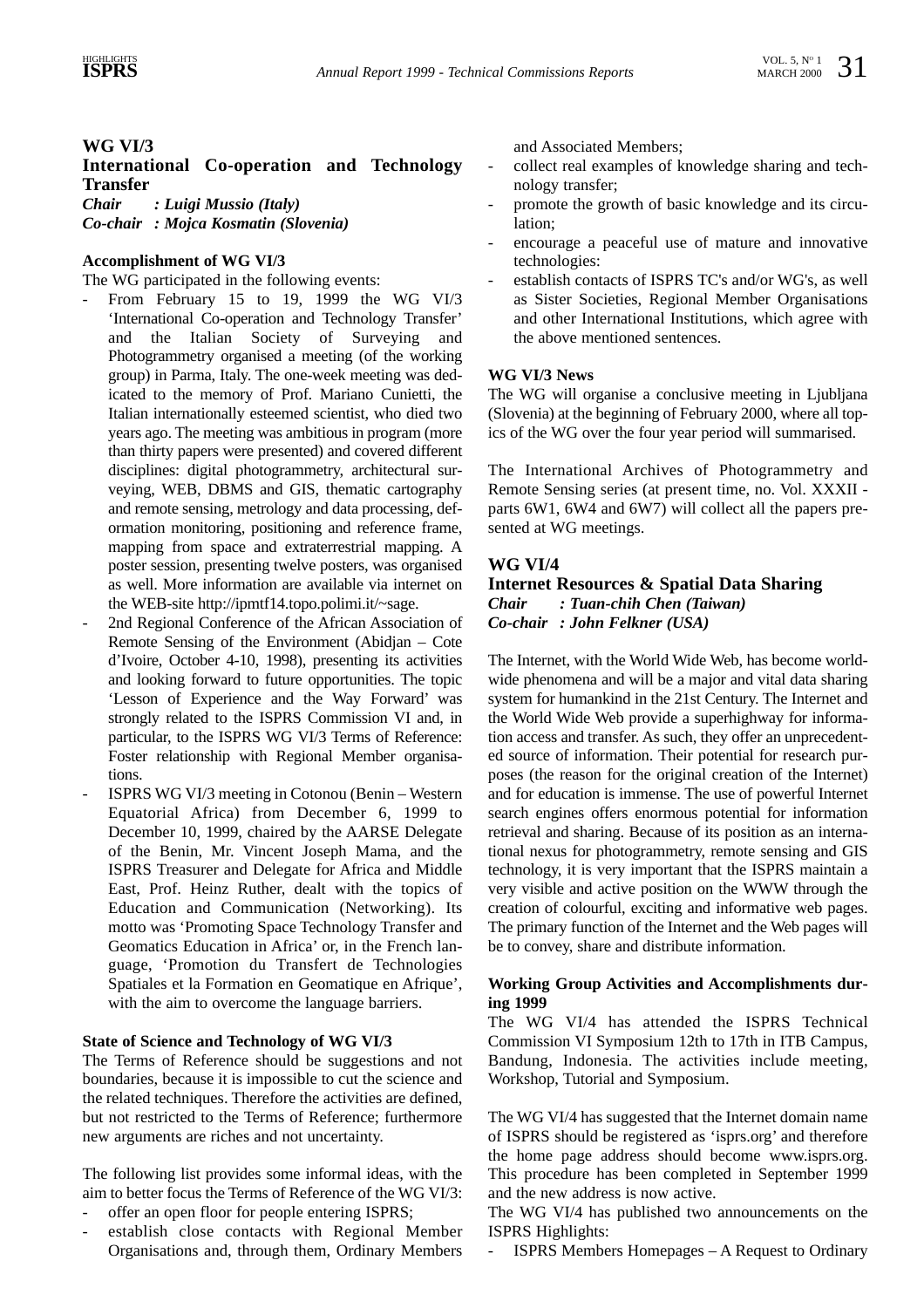Members (September 1999).

Request for Important World Wide Web Links for the ISPRS Homepage (December 1999).

The WG VI/4 is investigating a wide range of links to relevant Web sites containing freeware, feeware, data, and educational courses for ISPRS. It is our goal to provide a truly information-rich central ISPRS Web nexus for relevant and useful Internet links, and hope that all in the ISPRS community will make use of these links for research, information exchange and global communication for those in the ISPRS community. The WG VI/4 is also drafting Guidelines for National Report. The WG VI/4 is one of the official ISPRS points of contact with CEOS WGISS.

#### **Working Group News**

The WG VI/4 will hold a Technical Commission Session in the XIXth Congress ISPRS Amsterdam 2000 -- TC VI-2 Multi-media approach for education. The session will cover the latest multi-media approaches for education,

# **Technical Commission VII: Resources and Environmental Monitoring**

*President: Dr. Gábor Remetey-Fülöpp (Hungary) Secretaries: Péter Winkler (Hungary) and Frank Hegyi (Canada)*

# **State of Science and Technology of Commission Topics**

Much of the research and development related to the topic 'Fundamental physics and modelling' has been reported in recent workshops and conferences reported on later in this report.

In 1999, the 'Global Monitoring' working group activities have been focused on the role of remote sensing in the context of the 1997 Kyoto Protocol to the United Nations Framework Convention on Climate Change (UNFCCC). The Kyoto Protocol stipulates quantified and legally binding national commitments on greenhouse gas emissions, and a principal aim of the working group has been to assess the potential and limitations of global scale remote sensing in the context of the Protocol, with particular emphasis on forest inventories and change monitoring of global carbon stocks. The review of available and future technology for monitoring treaty compliance was the subject of a meeting organised as joint action by the WGs VII/5(Global monitoring) and VII/6 (Radar applications) in-close co-operation with the hosting University of Michigan (Dept. of Electrical Engineering and Computer Science, EECS) (Ann Arbor, MI, October 20-22, 1999. The Protocol requirements on biomass monitoring were assessed, and the capabilities of current and future RS sensors to meet those requirements were addressed. Particular emphasis was put on the potential of Low Frequency SAR technology for biomass monitoring. More information about the workshop can be found at http://www.eecs. umich.edu/kyoto/. The major outcome of the meeting is summarised in the Chapter WGVII/5.

The year 2000 has provided some significant technical breakthrough.

- After the successful launch of Ikonos 2, the era of the very high resolution satellite remote sensing has arrived and having positive impact on the application oriented R+D activities
- The development of virtual laboratories enabling knowledge based effective design, analysis, simulation, optimisation and verification of application tail-

ored RS systems within pure software environment.

- Final preparation of the NASA's New Millennium program Earth Observing 1 (anticipated launch of EO-1 is: April 2000) having 3 revolutionary land imaging instruments all in line with the Landsat 7 ETM+ (ALI, the advanced land imager, Hyperion, the imaging spectrometer and AC, the atmospheric corrector ).
- Advances in hyperspectral imagery exploitation and field spectroscopy instrumentation using standardised spectral libraries
- Similar Earth-observation oriented R+D achievements can be reported at ESA, NASDA, ISRO, and other programme implementation. Nodal points of the institutional network (JRC SAI, CNES, DLR, CCRS, NASA, NRSA, SAC, AUSLIG, INPE etc) have became fundamental for the wider global spatial data infrastructure.

#### **Accomplishments of Commission VII during 1999**

The actual scientific work of the Commission were done in the seven Working Groups. However, some activities of the Commission officers are summarised as follow:

- Edited by Alison Munro of the Space Application Institute of the Joint Research Centre and contributed by G. Remetey-Fülöpp, the document entitled 'A strategic view of GIS Research and Technology Development for Europe', has been published by the European Union.
- On the Database Service Providers' Annual Conference the use GIS/RS as tools in the European integrationrelated tasks have been discussed in Budapest, on November 12, 1998. Four presentation were in line with the Commission VII activities: 'CORINE Land Cover' (Gy. Büttner), 'GEIX the European Geological Information eXchange System' (G. Erdélyi), 'UNDP project on the applicability of DAIS for hyperspectral survey of Hungary' (P. Kardeván) and the 'Multipurpose parcel-based information system' (A. Podolcsak et al) .
- The UNISPACE III Conference and Exhibition held in Vienna July 22-24, 1999 was actively participated in the Earth Observation session by WG VII/2 Chair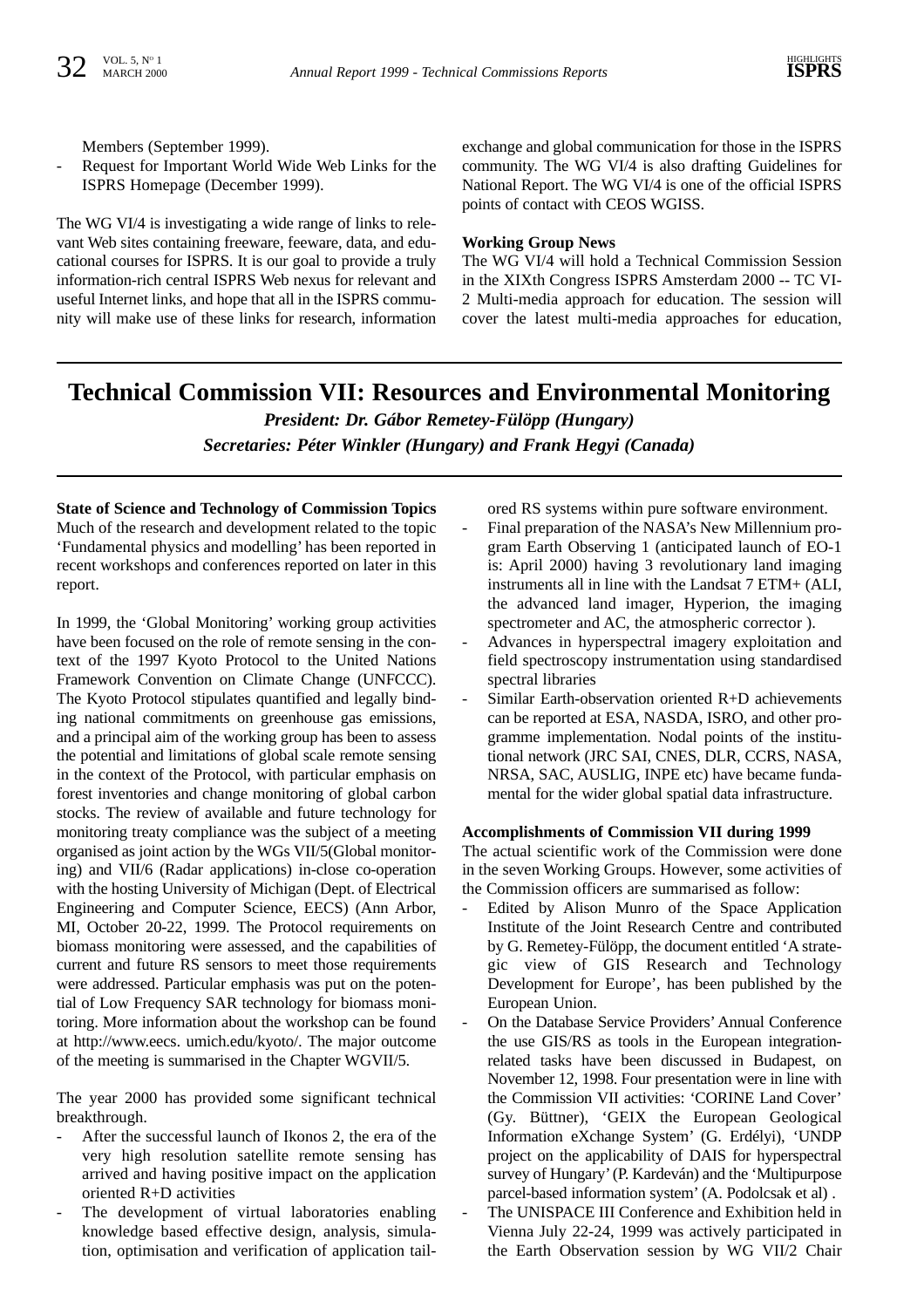Dasika. P. Rao, WG VII/2 Co-chair Vernon Singhroy, the President of the Commission and his both Secretary (Peter Winkler and Frank Hegyi).

- The International Symposium on Spectral Sensing Research (ISSSR) was for the second time organised by the US Army Topographic Engineering Center's GIS/Remote Sensing Center in co-operation with ISPRS Working Group VII/1 with personal active involvement of Chair Karl Staenz. TEC Director Dr. William E. Roper and ISPRS Commission VII President G. Remetey-Fülöpp opened the event,. in the Tropicana Hotel of Las Vegas, on November 1, 1999. Jan Clevers, Secretary of WG VII/1 and liasion officer of the ISPRS Congress to the Commission VII as well as Prof. James Taranik Co-chair of WG VII/7 took part on the event having the motto 'Systems and sensors for the New Millennium'. There were 117 experts of 11 countries at the Symposium.
- The operational use of remote sensing in the agriculture is becoming inevitable. The 5th Conference on the use of remote sensing in the control of agricultural area-based subsidies chaired by Olivier Leo of SAI JRC was held in Stresa on November 25-26, 1999. The appearance of the new very high resolution satellites will open a new line for cost-benefit analysis and pilot applications.
- At the Third GEIXS (ESPRIT) Workshop in Budapest (December 2-3, 1999) devoted to 'The future of georeferenced information exchange in Eastern Europe and the NIS area' about 70 participants from more than 30 countries (mainly representatives of national Geological Surveys) were present incl. president of ISPRS Commission VII. Established by EuroGeoSurveys, GEIXS has set up a new, harmonised metadata architecture for European environmental and natural resource information. The follow-on actions (year 2000-2002) focus on environmental data such as natural hazards, pollution and contaminated land. GEIXS put the weight on public-access one-stop shop of inter-linked information catalogues and indexes, which are accessible online and based on a pan-European GIS and a multilingual keyword index (www.eurogeosurveys.org.en/geodata). The geoscience community now uses the momentum that the EU supports the topic: Remote Sensing of Environment. The main conclusion was the call for cooperation, standardisation and patience.

#### **Inter-commission Activities**

The EARSeL/ISPRS workshop on "Fusion Sensor Data, Knowledge Resources and Algorithms for Extraction and Classification of Topographic Objects' took place from 3-4th of June in Valladolid, Spain. The workshop was organised from ISPR WG III/5 "Remote Sensing and Vision Theories for Automatic Scene Interpretation', WG IV/3 "Integration of Image Analysis and GIS' and WG VII/4 "Computer Assisted Image Interpretation and Analysis' together with EARSeL SIG. The Valladolid symposium had been very successful and that the income generated had been allocated to award travel grants to some students to attend the ISPRS Congress in

#### Amsterdam in July 2000.

#### **Links with Regional Organisations**

Commission VII Secretary Peter Winkler, as member of the EARSeL Bureau, keeps daily contact with the European Association of Remote Sensing Laboratories. Commission VII President Gabor Remetey-Fülöpp, as member of the Executive Committee of EUROGI, ensures link with the European Umbrella Organisation of Geographical-Information. (EUROGI and SAI JRC)

# **WG VII/1**

#### **Fundamental Physics and Modelling**

*Chair : Dr. Karl Staenz (Canada) Co-chair : Dr. Jan G.P.W. Clevers (The Netherlands) Secretary : Dr. Philippe M. Teillet (Canada)*

#### **Accomplishments of ISPRS WG VII/1 during 1999**

The major activity of WG VII/1 was participation in the organisation and execution of the 1999 International Symposium on Spectral Sensing Research (ISSSR 99) held in Las Vegas, Nevada, October 31 – November 4, 1999, together with the US Army Topographic Engineering Center (TEC). The theme of the symposium, the fifth in the ISSSR series, was 'Systems and Sensors for the New Millennium', emphasising the next generation of capability in data acquisition, analysis and product generation.

Several sessions dealt with sensors and their calibration. Several satellite imaging spectrometers scheduled for launch in 2000 were highlighted, including NASA's Earth Observing-1 Hyperion, the OrbView-4 Warfighter-1, and the Coastal Ocean Imaging Spectrometer (COIS) EarthMap Observer (NEMO). Particular attention was paid to Hyperion, which will fly in formation with Landsat-7 and constitutes a technology test mission towards an eventual Landsat follow-on mission.

Hyperspectral image simulation and the design of spectral libraries were featured at the symposium. There was also a mix of military and civilian applications, including minefield detection (including the detection of disturbed soils), military target detection, chemical and biological agent, and disaster mapping and monitoring. Special attention was paid to spectral mixture analysis (both linear and non-linear) and spectral matching techniques. Use is not only made of the reflective, optical part of the spectrum, but also of the thermal infrared and microwave parts.

#### **Proposed Future Working Group Program and Workshop Planned for 2000**

The main WG VII/1 activity for 2000 will be involvement in the ISPRS Congress to be held in Amsterdam in July. Imaging spectrometry will continue to be of special interest to the WG. This topic will also be featured at many conferences in 2000, most notably at NASA's 9th Annual AVIRIS Earth Sciences and Applications Workshop (Pasadena, February), the International SPIE Conference on Algorithms for Multispectral, Hyperspectral, and Ultraspectral Imagery VI (Orlando, April), and the International SPIE Conference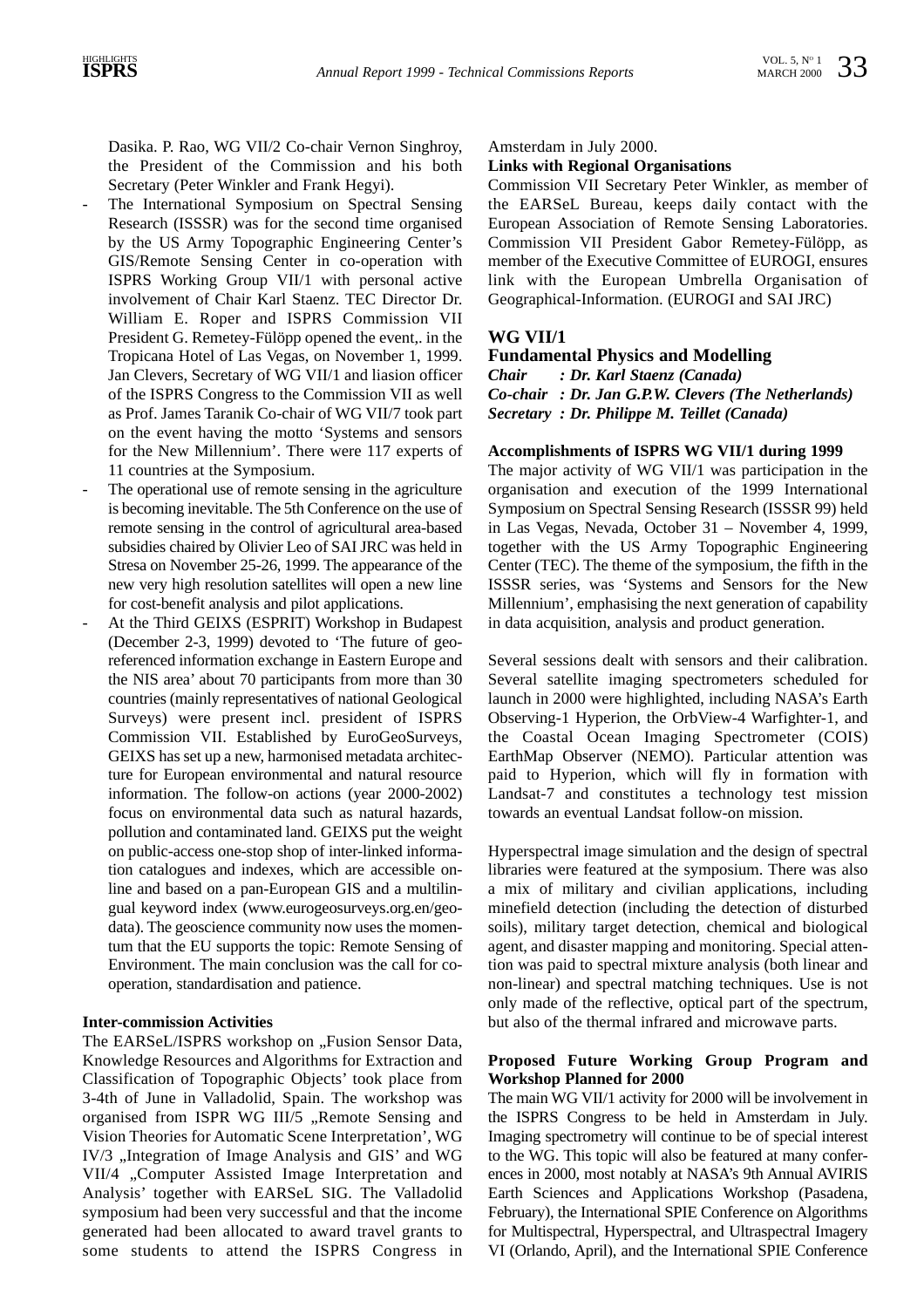on Imaging Spectrometry VI (San Diego, August). Negotiations continue with CNES regarding the possibility of holding the 8th International Symposium on Physical Measurements and Signatures in Remote Sensing, which has traditionally been the main event of WG VII/1, in the beginning of 2001 in the French Alps.

#### **WG VII/2**

#### **Application of Remote Sensing and GIS for Sustainable Development**

*Chair : Dr. Dasika P. Rao (India) Co-chair : Dr. Vernon Singhroy (Canada) Secretary : Dr. S. K. Subramanian (India)*

#### **Accomplishments of ISPRS WG VII/ during 1999**

The major activity of WG VII/2 was the organisation of a Workshop on 'Environmental Modelling using Remote Sensing and GIS for Sustainable Development' at the Indian Institute of Remote Sensing (NRSA), Dehra Dun, India on March 11, 1999. The Workshop was organised as a part of post-International Conference on 'Geoinformatics for Natural Resources Assessment, Monitoring and Management' titled 'GEOINFORMATICS BEYOND 2000'.

While releasing the Abstract volume of the Workshop, Prof. Shunji Murai, 1st Vice President of ISPRS Council gave a brief account of the activities of ISPRS and Working Groups. He appreciated the work being done under ISPRS in India. There were 69 participants in the Workshop from different countries including The Netherlands, Sri Lanka, Belgium, USA, Nepal and Thailand apart from the host country, India.

The Chair WG VII/2, Dr.D.P.Rao presented an overview of the applications of space technology for sustainable development including the next millennium's high resolution sensors like IRS-P5, Quickbird and IRS-P6. Other invited papers were presented by the senior scientists of various centres of the Dept. of Space, namely, Indian Space Research Organisation (ISRO), National Remote Sensing Agency (NRSA), Regional Remote Sensing Service Centres (RRSSCs), Indian Institute of Remote Sensing (IIRS), Space Applications Centre (SAC) and Advanced Date Processing Research Institute (ADRIN), and Indian Institute of Science. The following topics were covered in the Workshop:

Ecological analysis and modelling: Issues and challenges, present and alternate land use based on natural resource; National soil and land degradation mapping: Remote sensing perspective; Geoinformatics for forest ecosystem management: Remote sensing and GIS for modelling; Land degradation due to mining: Concepts and case studies; Remote sensing and GIS for agricultural crop acreage and yield estimation; Integrated watershed developmental planning using remote sensing and GIS; Ground water modelling for sustainable development using GIS techniques and hydrogeomorphic criteria in ground water modelling. The proceedings of the Workshop has been

published as ISPRS Archive Vol. XXXII Part 7-W9.

Dr. D.P. Rao attended the UNISPACE-III at Vienna in September, 1999 and presented a paper on 'Sustainable Development and Remote Sensing' in ISPRS Workshop on Resource Mapping from Space.

#### **Proposed Future Working Group Program and Workshop Planned for 2000**

In addition to participating in Commission VII activities at the Congress, a pre-congress workshop is being planned on the theme 'Disaster Mitigation'.

# **WG VII/3**

# **Thematic Application of High Spatial Resolution Satellite Imagery** *Chair : Prof. Dr. Bruce Forster (Australia)*

*Co-chair : vacant*

#### **Accomplishments of ISPRS WG VII/3 during 1998**

While a range of workshops were organised in 1998 as Working Group activities to provide prior-launch-information, with a view to conducting further application workshops in 1999 with real data, these did not eventuate due to lack of data resulting from unsuccessful system launches. However the year was not without success for high spatial resolution image data, as the following highlights illustrate.

September 24th 1999 saw the launch of the first commercial, high resolution imaging satellite - IKONOS. Space Imaging will begin selling and distributing imagery to customers within 60-90 days, after system testing and calibration have taken place. The system has 0.82 m panchromatic resolution, and 3.28 m multispectral resolution in blue, green, red and near infrared spectral ands. It also allows for both in and crosstrack stereoscopic viewing.

Two papers of importance to the WG were published in the ISPRS Highlights, and are recommended reading for application scientists and potential users of high resolution image data. These were in the June and September, 1999 issues:

- High Resolution Commercial Remote Sensing Satellites and Spatial Information Systems by Lawrence W. Fritz (Vol. 4, No. 2, pp 19-30, June 1999).
- High Resolution Earth Imaging from Space by John Neer (Vol. 4, No. 2, pp 20-27, September 1999).

These highlights illustrate the future strength of the 'high resolution industry', and it is hoped that some papers relating to data from IKONOS and other systems that may be launched before the Congress date of July 2000, will be presented at the Congress. However one can be assured that there will be plenty of papers on high resolution applications for the 2000 Congress in Amsterdam.

# **WG VII/4**

### **Computer Assisted Image Interpretation and Analysis**

*Chair : Prof. Dr. Barbara Koch (Germany)*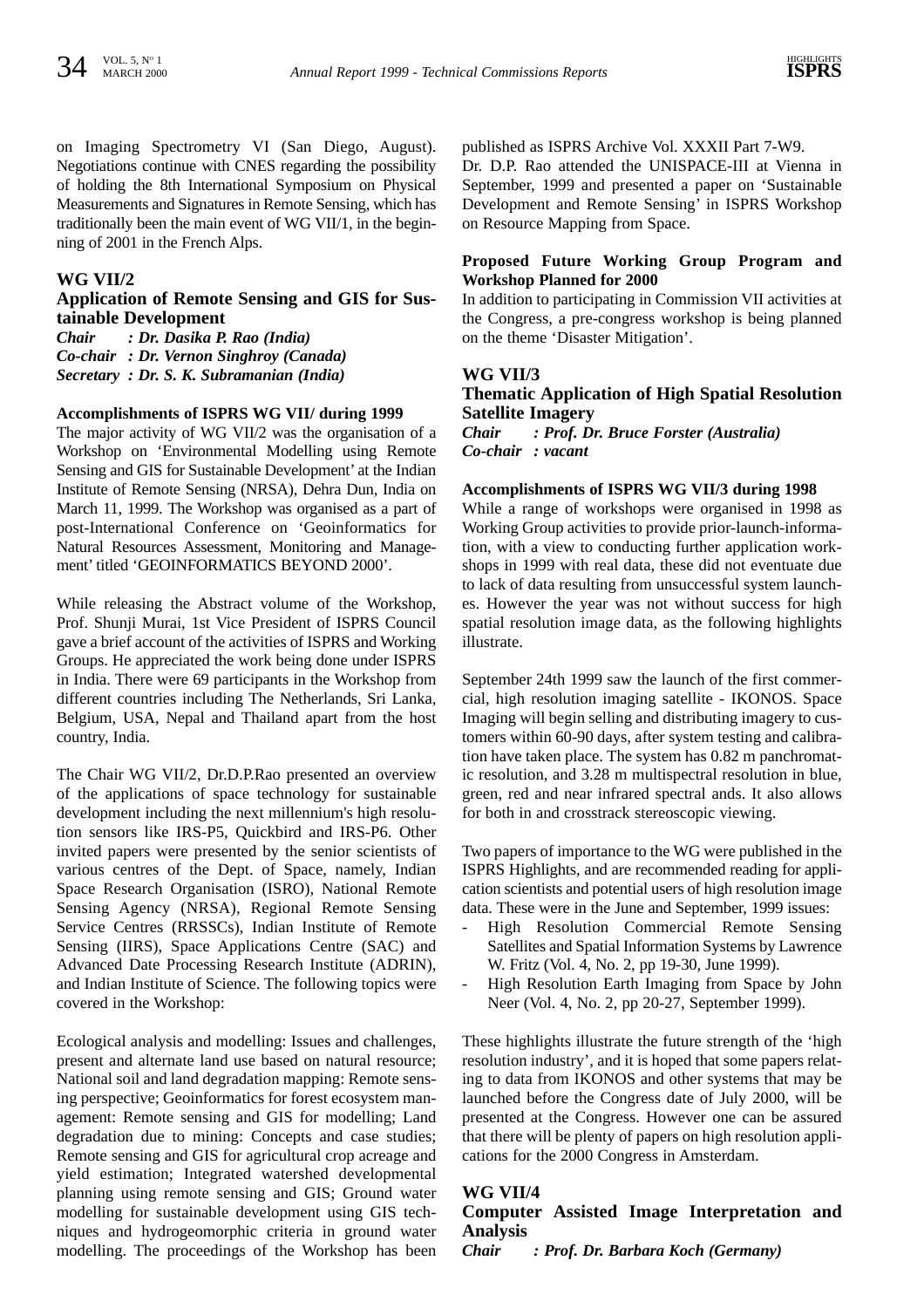# *Co-chair : Dr. Alois Sieber (Italy)*

# **Accomplishments of ISPRS WG VII/4 during 1999**

There have taken place two important activities:

The WG participated in the EARSeL/ISPRS workshop on "Fusion Sensor Data, Knowledge Resources and Algorithms for Extraction and Classification of Topographic Objects' took place from 3-4th of June in Valladolid, Spain, referred to earlier. The workshop lasted two days and there were seven different technical sessions. The objectives were:

- overview of image, data, information fusion and integration
- prerequisites for fusion/integration: image to image/map registration
- object and image classification
- fusion of sensor derived products
- fusion of variable spatial/spectral resolution images
- integration of image analysis and GIS
- applications

There were 30 presentations of very high quality, on topics on data fusion from algorithm developing to applications. The workshop closed with an intensive discussion on data and sensor fusion and highlighted needed future developments. There was an excellent social program where the participants from different European countries and the States had the opportunity to enjoy Spanish live style and food. The printed publication of the presentations are available from RICS Books as International Archives of Photogrammetry and Remote Sensing, Vol. 32, Part 7-4-3-W6. The papers and the conclusions are already presented on www.datafusion.cma.fr/sig.

The IUFRO/ISPRS/EARSeL workshop on Remote Sensing and Forest Monitoring was held from 1-3 June 1999, Rogow, Poland. The Conference was organised under auspices of the Polish Minister of Environmental Protection, Natural Resources and Forestry. The objectives were to:

- Review the state-of-the-art of remote sensing as a tool of forest monitoring and inventory
- Review the research and application problems of the use of remote sensing in forestry
- Review the present and future remote sensing systems in relation to forestry oriented applications
- Discuss the recommendations concerning future activity of IUFRO remote sensing society in relation to IUFRO-2000 Congress
- Produce conference proceedings summarising the use of remote sensing in forestry

A total of 130 people from 19 countries (America, Asia, Australia, Europe) participated in the Conference, where ISPRS WG VII/4 Chair Prof. Koch delivered a keynote speech on the subject 'The contribution of Remote Sensing for Afforestation and Forest Biodiversity Studies'. Another relevant paper on applied photogrammetry and remote sensing was delivered by P. Adler and B. Koch discussing the subject 'Digital Photogrammetry for Forest Ecosystem Monitoring'. The conference proceedings will be printed by Joint Research Centre in Ispra. Papers and conclusions are available at: http://giswitch.sggw.waw.pl/rogow99. Participants had occasion to participate in some social events as concert of forest and hunter horn signals, visit to university forest: arboretum and alpinarium, to local church (traditional country style Corpus Christi service), forest meal.

By personal guidance of WG Chair Prof. Koch the following fields of interest were investigated in 1999:

- Monitoring and Assessment of Resources in Europe-Forest (MARIE-F)
- Satellite based Environmental Monitoring of European Forests (SEMEFOR)
- Model for a monitoring system of the Alps (ALP-MON)
- Thematic mapping using Smart SAR for regional or supraregional forest inventory (ZUFORST)
- 3D Landscape simulation for visual inspection of the environmental impact of high-voltage wires
- Development of a remote sensing aided area-based Agro-informationsystem (AGRO)
- Intensive observation of forest ecosystems
- Tree Resources Outside the Forest (TROF)
- Assessing forest stand attributes by integrated use of high-resolution satellite imagery and laserscanner (HIGH-SCAN)

The results of expert studies and projects have been and are to be utilised by supranational institutions (EU, FAO), space industry (Dornier), central government and utility companies

# **WG VII/ 5 Global Monitoring**

*Chair : Dr. Ake Rosenqvist (Italy) Co-chair : Dr. Mark Imhoff (USA) Secretary : Dr. Shintaro Goto (Japan)*

#### **Accomplishments of ISPRS WG VII/7 during 1999**

The work of WG VII-5 for Global Monitoring is being focused on the organization of the workshop 'Remote Sensing and the Kyoto Protocol'.

#### **The Kyoto Protocol Workshop**

In collaboration with WG VII/6 (Radar Applications) and the University of Michigan (MI, USA), a 3-day workshop was held in Ann Arbor, Michigan, October 20-22 1999, hosted by the University of Michigan. The objective of the workshop, 'Remote Sensing and the Kyoto Protocol: A Review of Available and Future Technology for Monitoring Treaty Compliance', was to examine how the remote sensing community can contribute to the information requirements raised by the implementation of - and compliance with - the Kyoto Protocol. The meeting featured invited panel speakers addressing three principal themes; remote sensing implications of the Kyoto Protocol, the potential of contemporary remote sensing platforms, and direct mapping of biomass by low frequency radar systems.

A selection of the major findings can be summarised very briefly as follows:

- Out of the six greenhouse gases covered by the Kyoto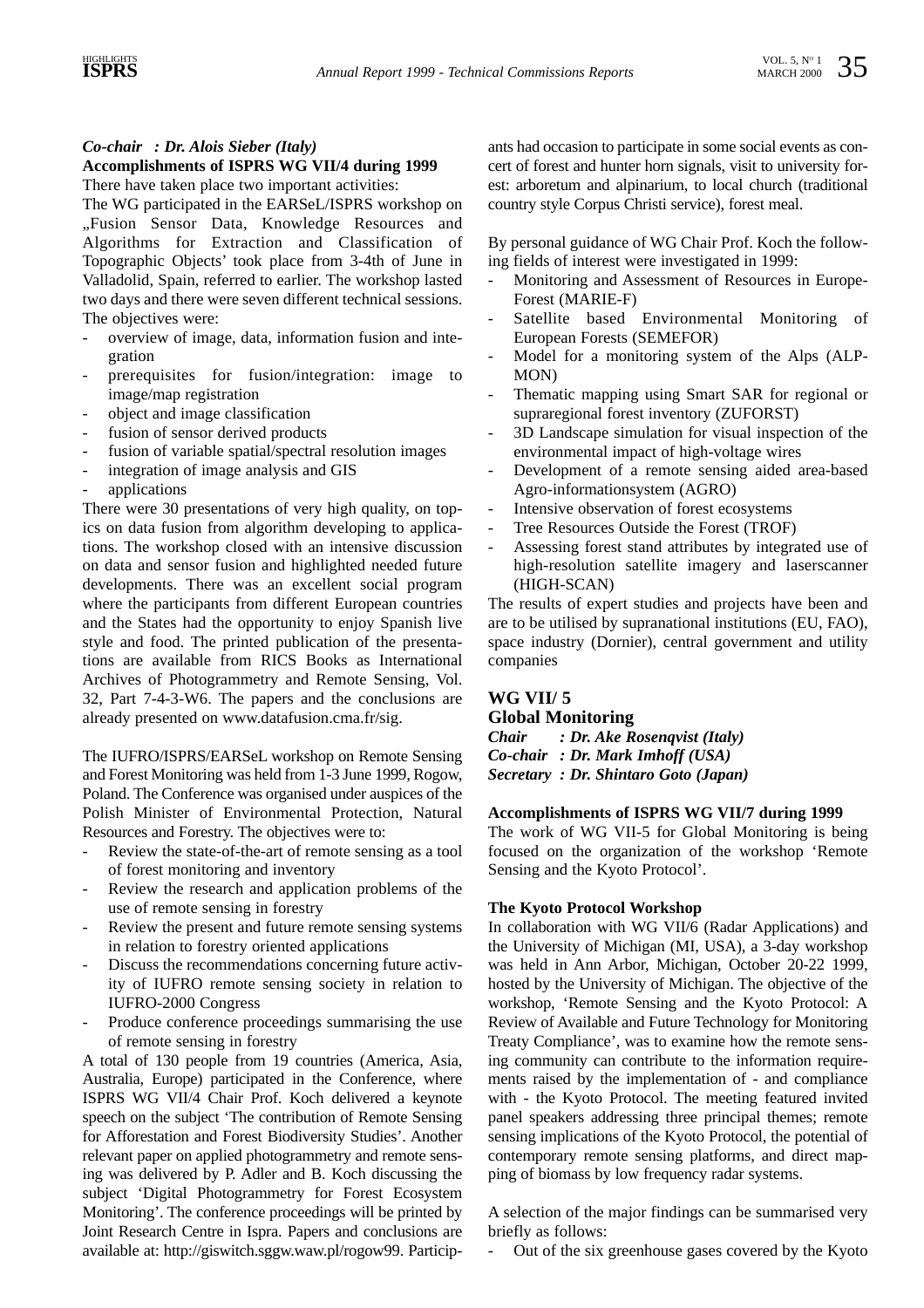Protocol, it is recognised that the information Earth Observation can provide focuses on CO2 and CH4.

- EO contributions can be made to provide systematic observations and data archives in order to reduce uncertainties in the global terrestrial carbon budget; supporting national and international networks and observation programs - especially for above-ground biomass and trends and shifts in land cover; as well as help support national accounting of Afforestation, Reforestation and Deforestation (A.R.D.).
- The review of state-of-the-art EO technology in the context of the Kyoto Protocol revealed the capabilities - but also the limitations - of each of today's operational optical and microwave sensors.
- Although direct measurements of biomass is possible by contemporary space-borne microwave platforms, the limitation to shorter wavelength radars (C- and Lband) restricts the sensitivity to biomass levels of less than 100 tons/ha. The usefulness of orbital lower frequency microwave sensors (P-band, VHF) was acknowledged, however more research in this field was recommended. A detailed workshop report is available on the Internet at http://www.hegyi.com/ isprsc7/wgroup5.html .

#### **Related Meetings**

Relevant to the WG activities is the 4th Global Rain Forest Mapping (GRFM) Science Meeting that was organised by the Institute for Space Research of Brazil (INPE) and the National Space Development Agency of Japan (NASDA) in São Jose dos Campos (Brazil) November 8-12 1999. The meeting demonstrated the usefulness of medium resolution (100 m) semi-continental scale (JERS-1) SAR mosaics for regional scale thematic analysis. It also showed how SAR data can constitute easy-to-use information for users not usually accustomed to microwave data, if presented in a user-friendly way. More information about the meeting and GRFM mosaics (distributed free of charge for scientific use) is available at http://www.eorc. nasda.go.jp/JERS-1/ and at http://southport.jpl.nasa.gov/ GRFM/ .

#### **Working Group Program for 2000**

Maintaining the thematic focus, WG VII-5 will be organising two sessions related to the Kyoto Protocol at the ISPRS Congress in Amsterdam, between 16-23 July 2000. 'Global Remote Sensing and GIS in the service of the Kyoto protocol' (jointly with ISPRS WG IV-6 (Global databases supporting environmental monitoring). It will provide an opportunity for a larger number of EO scientists to participate and discuss the importance of EO technology in the context of global treaties. The session 'Space-borne Low Frequency Microwave sensors - assessing user needs and technical limitations for global biomass estimations' (jointly with ISPRS WG VII-6 Radar Applications) will address particular issues related to a new generation of microwave systems for assessment of global terrestrial carbon stocks.

Recent publications and lectures of Chairperson Ake

Rosenqvist are well representing the areas, where significant achievements are expected using remote sensing technology.

Rosenqvist A. Temporal and Spatial Characteristics of Irrigated Rice in JERS-1 L-band SAR Data. International Journal of Remote Sensing, 1999, Vol., 20, No. 8, pp. 1567-1587.

Rosenqvist A., Birkett C., Bartholomé E. and De Grandi G. Using Satellite Altimetry and Historical Gauge Data for Validation of the Hydrological significance of the JERS-1 SAR (GRFM) Mosaics in Central Africa. International Geoscience and Remote Sensing Symposium (IGARSS'99). Hamburg, Germany, 28 June - 2 July, 1999. Proceedings. IEEE Catalog No. 99CH36293C.

Rosenqvist A., Forsberg B.R., Pimentel T. and Richey J.E. GRFM Activities in the Jaú River Floodplian - Modelling of Methane Emissions and Flooding Dynamics. JERS-1 Science Program '99 - PI Reports, pp 118-122. National Space Development Agency of Japan, Earth Observation Research Center, March 1999.

# **WG VII/6 Radar Applications**

*Chair : Dr. Tony Milne (Australia) Co-chair : Dr. Jürg Lichtenegger (Italy)*

#### **Accomplishments of ISPRS WG VII/7 during 1999**

This WG collaborated with WGVII-5 (Global Monitoring) and the University of Michigan and participated in the 4th Global Rainforest Mapping GRFM Science Meeting held in Brazil, November 8-12, 1999 (see report WG VII-5).

Members of this WG have been active in the organisation of PACRIM2 which will see the NASA-JPL Airborne SAR (AIRSAR) flown in sixteen countries in the Pacific, Australian and Asian region in the April-May 2000 time period. This collaborative science research mission provides the opportunity for environmental scientists in the region to acquire multi-polarimetric and interferometric SAR. In addition the Modis-Aster simulator MASTER will also be flown on this mission to acquire imagery in the visible NIR, SWIR and thermal portions of the electromagnetic spectrum.

The Working Group co-hosted a Pacific-Rim Significant Results Workshop in Maui, Hawaii from 24-26 August 1999 attended by 60 people. Papers and information on this meeting can be obtained http://Southport.jpl.nasa. gov/AIRSAR/

#### **Working Group Program for 2000**

WG V11-6 will conduct a Tutorial on 'Recent Developments in Radar Science and Applications' given by Dr. Tony Freeman from the Radar Sciences Group at JPL and participated in an Inter-Technical Commission, IC-22, on 'Global Remote Sensing and GIS in the Service of the Kyoto Protocol', in addition to organising two Technical Sessions at the Amsterdam Congress. The Workshop on Disaster Monitoring and Mitigation using